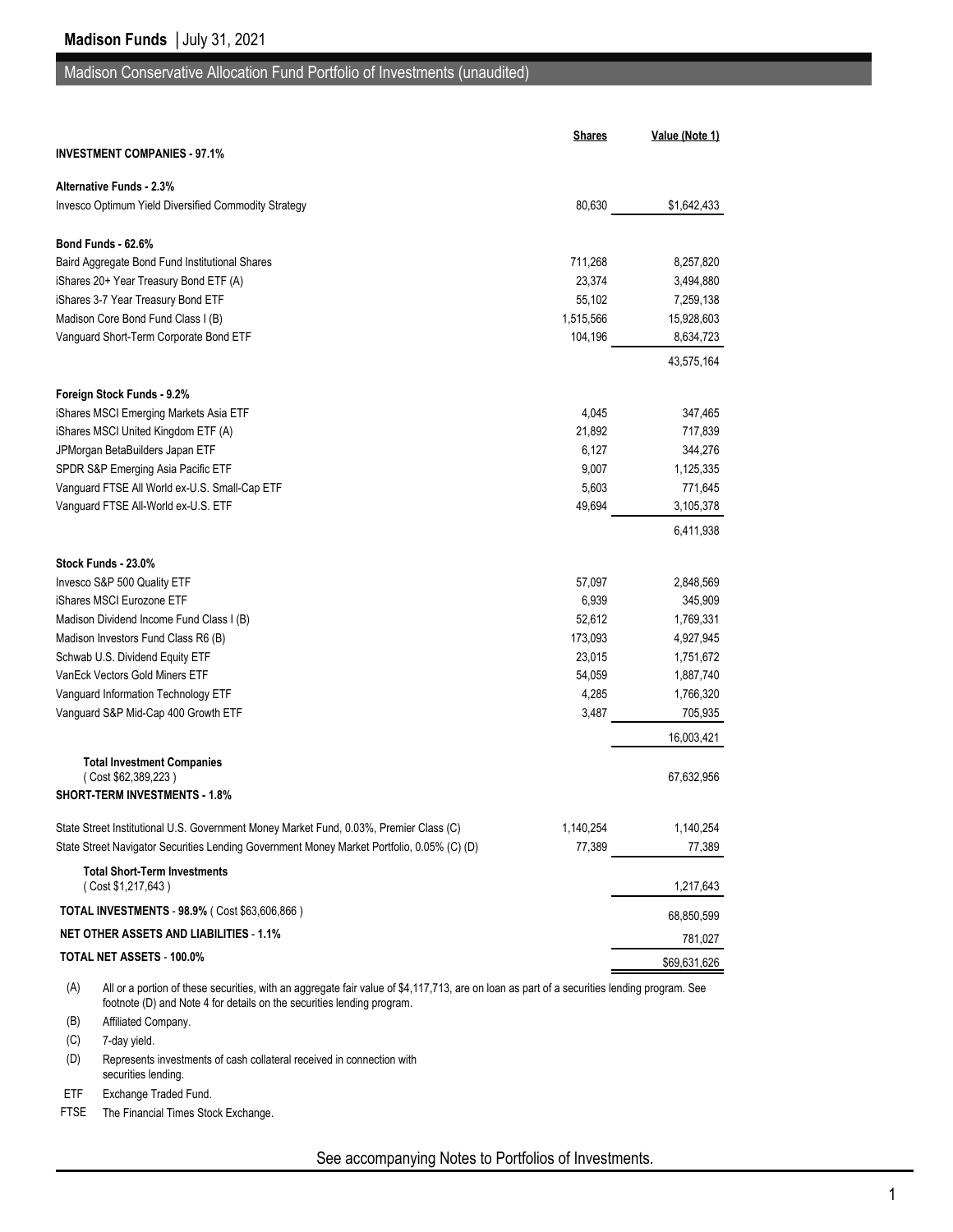## Madison Moderate Allocation Fund Portfolio of Investments (unaudited)

|                                                                                            | <b>Shares</b> | Value (Note 1) |
|--------------------------------------------------------------------------------------------|---------------|----------------|
| <b>INVESTMENT COMPANIES - 95.9%</b>                                                        |               |                |
| <b>Alternative Funds - 4.0%</b>                                                            |               |                |
| <b>Invesco Optimum Yield Diversified Commodity Strategy</b>                                | 267,591       | \$5,450,828    |
|                                                                                            |               |                |
| Bond Funds - 36.8%                                                                         |               |                |
| Baird Aggregate Bond Fund Institutional Shares                                             | 741,576       | 8,609,701      |
| iShares 20+ Year Treasury Bond ETF (A)                                                     | 37,012        | 5,534,034      |
| iShares 3-7 Year Treasury Bond ETF                                                         | 62,155        | 8,188,300      |
| Madison Core Bond Fund Class I (B)                                                         | 1,644,741     | 17,286,230     |
| Vanguard Short-Term Corporate Bond ETF                                                     | 132,182       | 10,953,922     |
|                                                                                            |               | 50,572,187     |
| Foreign Stock Funds - 17.3%                                                                |               |                |
| iShares MSCI Emerging Markets Asia ETF                                                     | 35,936        | 3,086,902      |
| iShares MSCI United Kingdom ETF (A)                                                        | 82,922        | 2,719,012      |
| JPMorgan BetaBuilders Japan ETF                                                            | 24,249        | 1,362,551      |
| SPDR S&P Emerging Asia Pacific ETF                                                         | 25,172        | 3,144,990      |
| Vanguard FTSE All World ex-U.S. Small-Cap ETF                                              | 30,609        | 4,215,472      |
| Vanguard FTSE All-World ex-U.S. ETF                                                        | 148,079       | 9,253,457      |
|                                                                                            |               | 23,782,384     |
| Stock Funds - 37.8%                                                                        |               |                |
| Invesco S&P 500 Quality ETF                                                                | 183,965       | 9,178,014      |
| iShares MSCI Eurozone ETF                                                                  | 27,402        | 1,365,990      |
| Madison Dividend Income Fund Class I (B)                                                   | 228,781       | 7,693,892      |
| Madison Investors Fund Class R6 (B)                                                        | 515,878       | 14,687,049     |
| Schwab U.S. Dividend Equity ETF                                                            | 63,288        | 4,816,850      |
| VanEck Vectors Gold Miners ETF                                                             | 195,862       | 6,839,501      |
| Vanguard Information Technology ETF                                                        | 14,460        | 5,960,557      |
| Vanguard S&P Mid-Cap 400 Growth ETF                                                        | 6,963         | 1,409,643      |
|                                                                                            |               | 51,951,496     |
| Total Investment Companies (Cost \$114,606,685)                                            |               | 131,756,895    |
| <b>SHORT-TERM INVESTMENTS 4.2%</b>                                                         |               |                |
| State Street Institutional U.S. Government Money Market Fund, 0.03%, Premier Class (C)     | 3,783,805     | 3,783,805      |
| State Street Navigator Securities Lending Government Money Market Portfolio, 0.05% (C) (D) | 1,982,408     | 1,982,408      |
| Total Short-Term Investments (Cost \$5,766,213)                                            |               | 5,766,213      |
| TOTAL INVESTMENTS - 100.1% ( Cost \$120,372,898 )                                          |               | 137,523,108    |
| <b>NET OTHER ASSETS AND LIABILITIES - (0.1%)</b>                                           |               | (183, 276)     |
| TOTAL NET ASSETS - 100.0%                                                                  |               | \$137,339,832  |

(A) All or a portion of these securities, with an aggregate fair value of \$8,068,771, are on loan as part of a securities lending program. See footnote (D) and Note 4 for details on the securities lending program.

(B) Affiliated Company.

(C) 7-day yield.

(D) Represents investments of cash collateral received in connection with securities lending.

ETF Exchange Traded Fund.

FTSE The Financial Times Stock Exchange.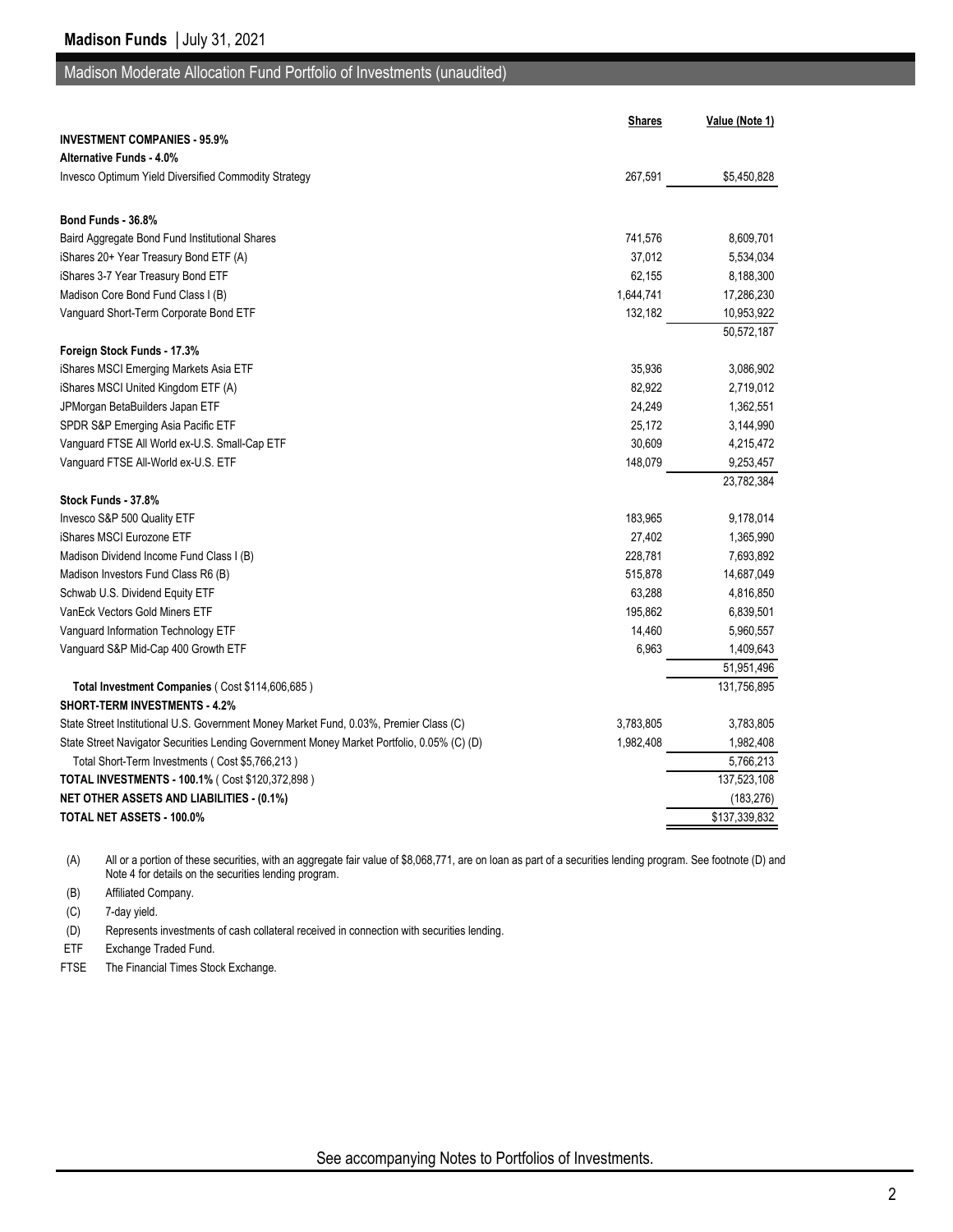#### Madison Aggressive Allocation Fund Portfolio of Investments (unaudited)

| <b>INVESTMENT COMPANIES - 96.2%</b><br><b>Alternative Funds - 5.3%</b><br>\$3,598,218<br>Invesco Optimum Yield Diversified Commodity Strategy<br>176,643<br>Bond Funds - 17.2%<br>88,167<br>Baird Aggregate Bond Fund Institutional Shares<br>1,023,613<br>iShares 20+ Year Treasury Bond ETF (A)<br>12,639<br>1,889,783<br>iShares 3-7 Year Treasury Bond ETF (A)<br>10,419<br>1,372,599<br>Madison Core Bond Fund Class I (B)<br>423,044<br>4,446,192<br>Vanguard Short-Term Corporate Bond ETF<br>36,817<br>3,051,025<br>11,783,212<br>Foreign Stock Funds - 26.4%<br>31,737<br>iShares MSCI Emerging Markets Asia ETF<br>2,726,208<br>iShares MSCI United Kingdom ETF (A)<br>72,027<br>2,361,766<br>JPMorgan BetaBuilders Japan ETF<br>18,054<br>1,014,454<br>SPDR S&P Emerging Asia Pacific ETF<br>21,182<br>2,646,479<br>Vanguard FTSE All World ex-U.S. Small-Cap ETF<br>27,746<br>3,821,179<br>Vanguard FTSE All-World ex-U.S. ETF<br>86,877<br>5,428,944<br>17,999,030<br>Stock Funds - 47.3%<br>Invesco S&P 500 Quality ETF<br>90,606<br>4,520,333<br>iShares MSCI Eurozone ETF<br>20,419<br>1,017,887<br>181,800<br>Madison Dividend Income Fund Class I (B)<br>6,113,944<br>Madison Investors Fund Class R6 (B)<br>300,454<br>8,553,914<br>Schwab U.S. Dividend Equity ETF<br>31,994<br>2,435,063<br>VanEck Vectors Gold Miners ETF<br>131,687<br>4,598,510<br>Vanguard Information Technology ETF<br>9,661<br>3,982,361<br>Vanguard S&P Mid-Cap 400 Growth ETF<br>5,179<br>1,048,477<br>32,270,489<br><b>Total Investment Companies</b><br>(Cost \$54,779,468)<br>65,650,949<br><b>SHORT-TERM INVESTMENTS - 2.6%</b><br>State Street Institutional U.S. Government Money Market Fund, 0.03%, Premier Class (C)<br>1,750,291<br>1,750,291<br><b>Total Short-Term Investments</b><br>(Cost \$1,750,291)<br>1,750,291<br>TOTAL INVESTMENTS - 98.8% (Cost \$56,529,759)<br><b>NET OTHER ASSETS AND LIABILITIES - 1.2%</b><br>TOTAL NET ASSETS - 100.0%<br>\$68,250,797 | <b>Shares</b> | Value (Note 1) |
|---------------------------------------------------------------------------------------------------------------------------------------------------------------------------------------------------------------------------------------------------------------------------------------------------------------------------------------------------------------------------------------------------------------------------------------------------------------------------------------------------------------------------------------------------------------------------------------------------------------------------------------------------------------------------------------------------------------------------------------------------------------------------------------------------------------------------------------------------------------------------------------------------------------------------------------------------------------------------------------------------------------------------------------------------------------------------------------------------------------------------------------------------------------------------------------------------------------------------------------------------------------------------------------------------------------------------------------------------------------------------------------------------------------------------------------------------------------------------------------------------------------------------------------------------------------------------------------------------------------------------------------------------------------------------------------------------------------------------------------------------------------------------------------------------------------------------------------------------------------------------------------------------------------------------------------------------------------------------------|---------------|----------------|
|                                                                                                                                                                                                                                                                                                                                                                                                                                                                                                                                                                                                                                                                                                                                                                                                                                                                                                                                                                                                                                                                                                                                                                                                                                                                                                                                                                                                                                                                                                                                                                                                                                                                                                                                                                                                                                                                                                                                                                                 |               |                |
|                                                                                                                                                                                                                                                                                                                                                                                                                                                                                                                                                                                                                                                                                                                                                                                                                                                                                                                                                                                                                                                                                                                                                                                                                                                                                                                                                                                                                                                                                                                                                                                                                                                                                                                                                                                                                                                                                                                                                                                 |               |                |
|                                                                                                                                                                                                                                                                                                                                                                                                                                                                                                                                                                                                                                                                                                                                                                                                                                                                                                                                                                                                                                                                                                                                                                                                                                                                                                                                                                                                                                                                                                                                                                                                                                                                                                                                                                                                                                                                                                                                                                                 |               |                |
|                                                                                                                                                                                                                                                                                                                                                                                                                                                                                                                                                                                                                                                                                                                                                                                                                                                                                                                                                                                                                                                                                                                                                                                                                                                                                                                                                                                                                                                                                                                                                                                                                                                                                                                                                                                                                                                                                                                                                                                 |               |                |
|                                                                                                                                                                                                                                                                                                                                                                                                                                                                                                                                                                                                                                                                                                                                                                                                                                                                                                                                                                                                                                                                                                                                                                                                                                                                                                                                                                                                                                                                                                                                                                                                                                                                                                                                                                                                                                                                                                                                                                                 |               |                |
|                                                                                                                                                                                                                                                                                                                                                                                                                                                                                                                                                                                                                                                                                                                                                                                                                                                                                                                                                                                                                                                                                                                                                                                                                                                                                                                                                                                                                                                                                                                                                                                                                                                                                                                                                                                                                                                                                                                                                                                 |               |                |
|                                                                                                                                                                                                                                                                                                                                                                                                                                                                                                                                                                                                                                                                                                                                                                                                                                                                                                                                                                                                                                                                                                                                                                                                                                                                                                                                                                                                                                                                                                                                                                                                                                                                                                                                                                                                                                                                                                                                                                                 |               |                |
|                                                                                                                                                                                                                                                                                                                                                                                                                                                                                                                                                                                                                                                                                                                                                                                                                                                                                                                                                                                                                                                                                                                                                                                                                                                                                                                                                                                                                                                                                                                                                                                                                                                                                                                                                                                                                                                                                                                                                                                 |               |                |
|                                                                                                                                                                                                                                                                                                                                                                                                                                                                                                                                                                                                                                                                                                                                                                                                                                                                                                                                                                                                                                                                                                                                                                                                                                                                                                                                                                                                                                                                                                                                                                                                                                                                                                                                                                                                                                                                                                                                                                                 |               |                |
|                                                                                                                                                                                                                                                                                                                                                                                                                                                                                                                                                                                                                                                                                                                                                                                                                                                                                                                                                                                                                                                                                                                                                                                                                                                                                                                                                                                                                                                                                                                                                                                                                                                                                                                                                                                                                                                                                                                                                                                 |               |                |
|                                                                                                                                                                                                                                                                                                                                                                                                                                                                                                                                                                                                                                                                                                                                                                                                                                                                                                                                                                                                                                                                                                                                                                                                                                                                                                                                                                                                                                                                                                                                                                                                                                                                                                                                                                                                                                                                                                                                                                                 |               |                |
|                                                                                                                                                                                                                                                                                                                                                                                                                                                                                                                                                                                                                                                                                                                                                                                                                                                                                                                                                                                                                                                                                                                                                                                                                                                                                                                                                                                                                                                                                                                                                                                                                                                                                                                                                                                                                                                                                                                                                                                 |               |                |
|                                                                                                                                                                                                                                                                                                                                                                                                                                                                                                                                                                                                                                                                                                                                                                                                                                                                                                                                                                                                                                                                                                                                                                                                                                                                                                                                                                                                                                                                                                                                                                                                                                                                                                                                                                                                                                                                                                                                                                                 |               |                |
|                                                                                                                                                                                                                                                                                                                                                                                                                                                                                                                                                                                                                                                                                                                                                                                                                                                                                                                                                                                                                                                                                                                                                                                                                                                                                                                                                                                                                                                                                                                                                                                                                                                                                                                                                                                                                                                                                                                                                                                 |               |                |
|                                                                                                                                                                                                                                                                                                                                                                                                                                                                                                                                                                                                                                                                                                                                                                                                                                                                                                                                                                                                                                                                                                                                                                                                                                                                                                                                                                                                                                                                                                                                                                                                                                                                                                                                                                                                                                                                                                                                                                                 |               |                |
|                                                                                                                                                                                                                                                                                                                                                                                                                                                                                                                                                                                                                                                                                                                                                                                                                                                                                                                                                                                                                                                                                                                                                                                                                                                                                                                                                                                                                                                                                                                                                                                                                                                                                                                                                                                                                                                                                                                                                                                 |               |                |
|                                                                                                                                                                                                                                                                                                                                                                                                                                                                                                                                                                                                                                                                                                                                                                                                                                                                                                                                                                                                                                                                                                                                                                                                                                                                                                                                                                                                                                                                                                                                                                                                                                                                                                                                                                                                                                                                                                                                                                                 |               |                |
|                                                                                                                                                                                                                                                                                                                                                                                                                                                                                                                                                                                                                                                                                                                                                                                                                                                                                                                                                                                                                                                                                                                                                                                                                                                                                                                                                                                                                                                                                                                                                                                                                                                                                                                                                                                                                                                                                                                                                                                 |               |                |
|                                                                                                                                                                                                                                                                                                                                                                                                                                                                                                                                                                                                                                                                                                                                                                                                                                                                                                                                                                                                                                                                                                                                                                                                                                                                                                                                                                                                                                                                                                                                                                                                                                                                                                                                                                                                                                                                                                                                                                                 |               |                |
|                                                                                                                                                                                                                                                                                                                                                                                                                                                                                                                                                                                                                                                                                                                                                                                                                                                                                                                                                                                                                                                                                                                                                                                                                                                                                                                                                                                                                                                                                                                                                                                                                                                                                                                                                                                                                                                                                                                                                                                 |               |                |
|                                                                                                                                                                                                                                                                                                                                                                                                                                                                                                                                                                                                                                                                                                                                                                                                                                                                                                                                                                                                                                                                                                                                                                                                                                                                                                                                                                                                                                                                                                                                                                                                                                                                                                                                                                                                                                                                                                                                                                                 |               |                |
|                                                                                                                                                                                                                                                                                                                                                                                                                                                                                                                                                                                                                                                                                                                                                                                                                                                                                                                                                                                                                                                                                                                                                                                                                                                                                                                                                                                                                                                                                                                                                                                                                                                                                                                                                                                                                                                                                                                                                                                 |               |                |
|                                                                                                                                                                                                                                                                                                                                                                                                                                                                                                                                                                                                                                                                                                                                                                                                                                                                                                                                                                                                                                                                                                                                                                                                                                                                                                                                                                                                                                                                                                                                                                                                                                                                                                                                                                                                                                                                                                                                                                                 |               |                |
|                                                                                                                                                                                                                                                                                                                                                                                                                                                                                                                                                                                                                                                                                                                                                                                                                                                                                                                                                                                                                                                                                                                                                                                                                                                                                                                                                                                                                                                                                                                                                                                                                                                                                                                                                                                                                                                                                                                                                                                 |               |                |
|                                                                                                                                                                                                                                                                                                                                                                                                                                                                                                                                                                                                                                                                                                                                                                                                                                                                                                                                                                                                                                                                                                                                                                                                                                                                                                                                                                                                                                                                                                                                                                                                                                                                                                                                                                                                                                                                                                                                                                                 |               |                |
|                                                                                                                                                                                                                                                                                                                                                                                                                                                                                                                                                                                                                                                                                                                                                                                                                                                                                                                                                                                                                                                                                                                                                                                                                                                                                                                                                                                                                                                                                                                                                                                                                                                                                                                                                                                                                                                                                                                                                                                 |               |                |
|                                                                                                                                                                                                                                                                                                                                                                                                                                                                                                                                                                                                                                                                                                                                                                                                                                                                                                                                                                                                                                                                                                                                                                                                                                                                                                                                                                                                                                                                                                                                                                                                                                                                                                                                                                                                                                                                                                                                                                                 |               |                |
|                                                                                                                                                                                                                                                                                                                                                                                                                                                                                                                                                                                                                                                                                                                                                                                                                                                                                                                                                                                                                                                                                                                                                                                                                                                                                                                                                                                                                                                                                                                                                                                                                                                                                                                                                                                                                                                                                                                                                                                 |               |                |
|                                                                                                                                                                                                                                                                                                                                                                                                                                                                                                                                                                                                                                                                                                                                                                                                                                                                                                                                                                                                                                                                                                                                                                                                                                                                                                                                                                                                                                                                                                                                                                                                                                                                                                                                                                                                                                                                                                                                                                                 |               |                |
|                                                                                                                                                                                                                                                                                                                                                                                                                                                                                                                                                                                                                                                                                                                                                                                                                                                                                                                                                                                                                                                                                                                                                                                                                                                                                                                                                                                                                                                                                                                                                                                                                                                                                                                                                                                                                                                                                                                                                                                 |               |                |
|                                                                                                                                                                                                                                                                                                                                                                                                                                                                                                                                                                                                                                                                                                                                                                                                                                                                                                                                                                                                                                                                                                                                                                                                                                                                                                                                                                                                                                                                                                                                                                                                                                                                                                                                                                                                                                                                                                                                                                                 |               |                |
|                                                                                                                                                                                                                                                                                                                                                                                                                                                                                                                                                                                                                                                                                                                                                                                                                                                                                                                                                                                                                                                                                                                                                                                                                                                                                                                                                                                                                                                                                                                                                                                                                                                                                                                                                                                                                                                                                                                                                                                 |               |                |
|                                                                                                                                                                                                                                                                                                                                                                                                                                                                                                                                                                                                                                                                                                                                                                                                                                                                                                                                                                                                                                                                                                                                                                                                                                                                                                                                                                                                                                                                                                                                                                                                                                                                                                                                                                                                                                                                                                                                                                                 |               | 67,401,240     |
|                                                                                                                                                                                                                                                                                                                                                                                                                                                                                                                                                                                                                                                                                                                                                                                                                                                                                                                                                                                                                                                                                                                                                                                                                                                                                                                                                                                                                                                                                                                                                                                                                                                                                                                                                                                                                                                                                                                                                                                 |               | 849,557        |
|                                                                                                                                                                                                                                                                                                                                                                                                                                                                                                                                                                                                                                                                                                                                                                                                                                                                                                                                                                                                                                                                                                                                                                                                                                                                                                                                                                                                                                                                                                                                                                                                                                                                                                                                                                                                                                                                                                                                                                                 |               |                |

(A) All or a portion of these securities, with an aggregate fair value of \$5,295,484, are on loan as part of a securities lending program. See Note 4 for details on the securities lending program.

(B) Affiliated Company.

(C) 7-day yield.

ETF Exchange Traded Fund.

FTSE The Financial Times Stock Exchange.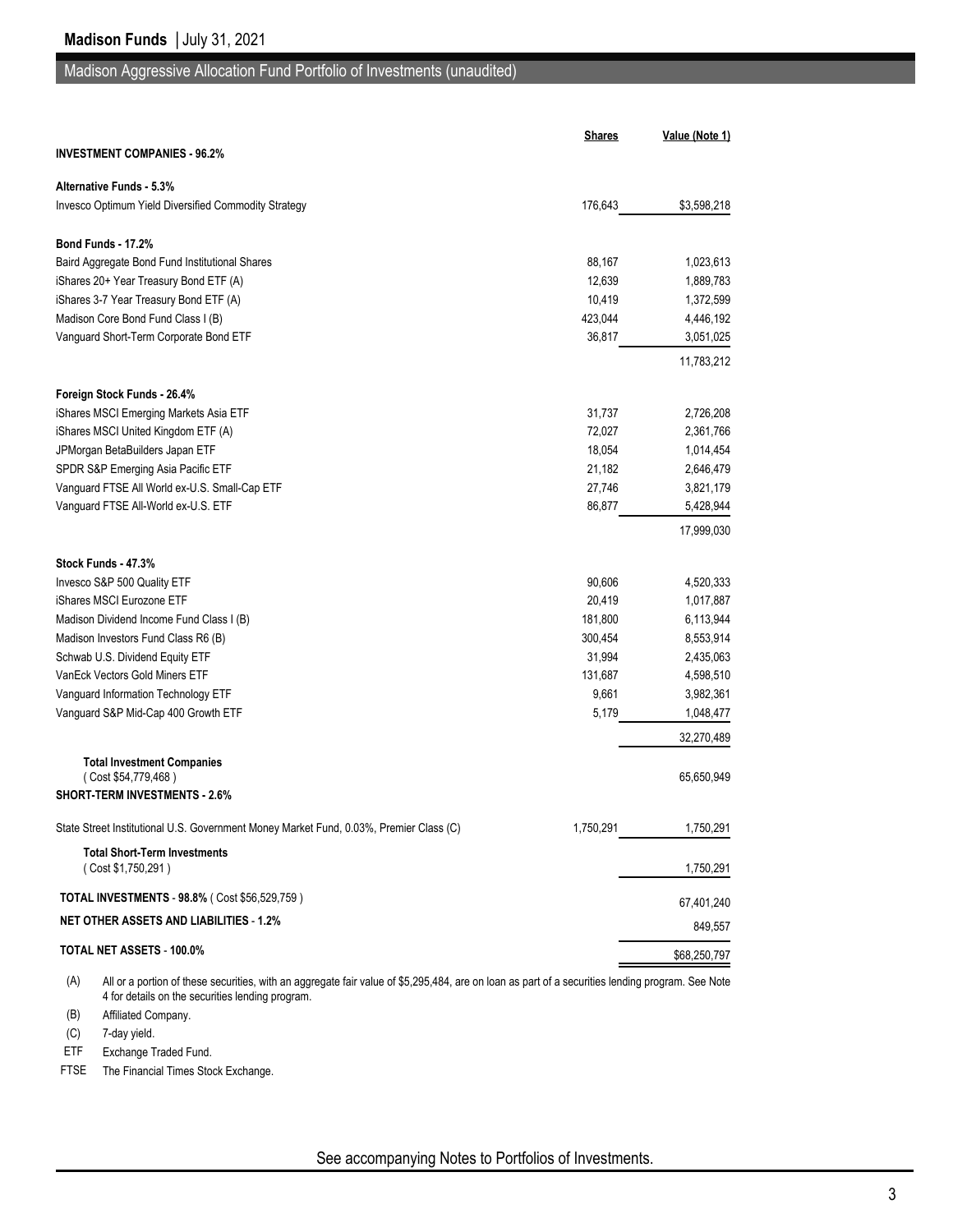Madison Core Bond Fund Portfolio of Investments (unaudited)

|                                                                                                                                                    | <b>Par Value</b>     | Value (Note 1)       |
|----------------------------------------------------------------------------------------------------------------------------------------------------|----------------------|----------------------|
| <b>ASSET BACKED SECURITIES 6.4%</b>                                                                                                                |                      |                      |
|                                                                                                                                                    |                      |                      |
| CCG Receivables Trust, Series 2020-1, Class A2 (A), 0.54%, 12/14/27<br>Chase Auto Credit Linked Notes, Series 2021-1, Class B (A), 0.875%, 9/25/28 | \$633,902<br>950,135 | \$635,604<br>951,303 |
| Chesapeake Funding II LLC, Series 2018-2A, Class A1 (A), 3.23%, 8/15/30                                                                            | 108,607              | 109,349              |
| Chesapeake Funding II LLC, Series 2018-2A, Class B (A), 3.52%, 8/15/30                                                                             | 350,000              | 353,230              |
|                                                                                                                                                    |                      |                      |
| Chesapeake Funding II LLC, Series 2018-3A, Class B (A), 3.62%, 1/15/31                                                                             | 100,000<br>151,413   | 102,508              |
| Chesapeake Funding II LLC, Series 2020-1A, Class A1 (A), 0.87%, 8/16/32                                                                            |                      | 152,349              |
| CNH Equipment Trust, Series 2019-A, Class A4, 3.22%, 1/15/26                                                                                       | 385,000              | 400,791              |
| Dell Equipment Finance Trust, Series 2020-2, Class A2 (A), 0.47%, 10/24/22                                                                         | 423,191              | 423,729              |
| Dell Equipment Finance Trust, Series 2019-2, Class A3 (A), 1.91%, 10/22/24                                                                         | 550,000              | 554,293              |
| Donlen Fleet Lease Funding LLC, Series 2021-2, Class A2 (A), 0.56%, 12/11/34                                                                       | 700,000              | 701,283              |
| Enterprise Fleet Financing LLC, Series 2019-3, Class A2 (A), 2.06%, 5/20/25                                                                        | 282,838              | 286,490              |
| GM Financial Consumer Automobile Receivables Trust, Series 2019-2, Class B, 2.87%, 10/16/24                                                        | 500,000              | 514,844              |
| GM Financial Consumer Automobile Receivables Trust, Series 2020-2, Class B, 2.54%, 8/18/25                                                         | 1,000,000            | 1,041,661            |
| GreatAmerica Leasing Receivables Funding LLC, Series 2020-1, Class A2 (A), 1.76%, 6/15/22                                                          | 104,869              | 105,219              |
| JPMorgan Chase Bank NA, Series 2020-1, Class B (A), 0.991%, 1/25/28                                                                                | 806,153              | 808,626              |
| JPMorgan Chase Bank NA, Series 2020-2, Class B (A), 0.84%, 2/25/28                                                                                 | 1,156,944            | 1,158,900            |
| JPMorgan Chase Bank NA, Series 2021-2, Class B (A), 0.889%, 12/26/28                                                                               | 750,000              | 750,649              |
| Santander Consumer Auto Receivables Trust, Series 2020-BA, Class A3 (A), 0.46%, 8/15/24                                                            | 1,000,000            | 1,001,437            |
| Santander Revolving Auto Loan Trust, Series 2019-A, Class C (A), 3%, 1/26/32                                                                       | 500,000              | 527,862              |
| Synchrony Credit Card Master Note Trust, Series 2018-2, Class C, 3.87%, 5/15/26                                                                    | 850,000              | 898,196              |
| Verizon Owner Trust, Series 2018-A, Class A1A, 3.23%, 4/20/23                                                                                      | 195,983              | 197,260              |
| Verizon Owner Trust, Series 2020-A, Class B, 1.98%, 7/22/24                                                                                        | 350,000              | 359,593              |
| Wheels SPV LLC, Series 2019-1A, Class A3 (A), 2.35%, 5/22/28                                                                                       | 300,000              | 306,327              |
| <b>Total Asset Backed Securities</b>                                                                                                               |                      |                      |
| (Cost \$12,296,335)<br><b>COLLATERALIZED MORTGAGE OBLIGATIONS - 6.4%</b>                                                                           |                      | 12,341,503           |
|                                                                                                                                                    |                      |                      |
| Bunker Hill Loan Depositary Trust, Series 2019-2, Class A1 (A) (B), 2.879%, 7/25/49                                                                | 294,554              | 298,795              |
| Bunker Hill Loan Depositary Trust, Series 2020-1, Class A1, CMO (A) (C) (D), 1.724%, 2/25/55                                                       | 301,159              | 304,670              |
| Fannie Mae REMICS, Series 2015-12, Class NI, IO, 3.5%, 3/25/30                                                                                     | 861,116              | 80,843               |
| Fannie Mae REMICS, Series 2011-31, Class DB, 3.5%, 4/25/31                                                                                         | 455,192              | 492,344              |
| Fannie Mae REMICS, Series 2011-36, Class QB, 4%, 5/25/31                                                                                           | 573,356              | 629,805              |
| Fannie Mae REMICS, Series 2001-73, Class GZ, 6%, 12/25/31                                                                                          | 133,421              | 151,350              |
| Fannie Mae REMICS, Series 2005-79, Class LT, 5.5%, 9/25/35                                                                                         | 105,966              | 123,876              |
| Fannie Mae REMICS, Series 2020-44, Class TI, IO, 5.5%, 12/25/35                                                                                    | 3,535,664            | 646,657              |
| Fannie Mae REMICS, Series 2016-21, Class BA, 3%, 3/25/42                                                                                           | 170,887              | 173,605              |
| Freddie Mac REMICS, Series 4066, Class DI, IO, 3%, 6/15/27                                                                                         | 1,040,609            | 57,153               |
| Freddie Mac STACR REMIC Trust, Series 2021-DNA3, Class M1, (SOFR + 0.750%) (A) (D), 0.8%,<br>10/25/33                                              | 1,000,000            | 1,000,965            |
| Freddie Mac STACR REMIC Trust, Series 2021-DNA5, Class M1, (SOFR + 0.650%) (A) (D), 0.7%,                                                          |                      |                      |
| 1/25/34                                                                                                                                            | 1,000,000            | 1,000,142            |
| GCAT Trust, Series 2021-NQM1, Class A1, CMO (A) (C) (D), 0.874%, 1/25/66                                                                           | 1,705,118            | 1,698,793            |
| Government National Mortgage Association, Series 2015-53, Class IL, IO, 3%, 9/20/44                                                                | 225,434              | 4,286                |
| JPMorgan Mortgage Trust, Series 2019-5, Class A3 (A) (C) (D), 4%, 11/25/49                                                                         | 88,334               | 89,422               |
| JPMorgan Mortgage Trust, Series 2019-7, Class A3 (A) (C) (D), 3.5%, 2/25/50                                                                        | 212,380              | 215,687              |
| JPMorgan Mortgage Trust, Series 2021-1, Class A3 (A) (C) (D), 2.5%, 6/25/51                                                                        | 894,003              | 915,794              |
| JPMorgan Mortgage Trust, Series 2021-3, Class A3, CMO (A) (C) (D), 2.5%, 7/1/51                                                                    | 703,139              | 719,856              |
| JPMorgan Mortgage Trust, Series 2021-6, Class A4 (A) (C) (D), 2.5%, 10/25/51                                                                       | 965,329              | 992,921              |
| JPMorgan Wealth Management, Series 2020-ATR1, Class A3 (A) (C) (D), 3%, 2/25/50                                                                    | 244,801              | 250,649              |
| Onslow Bay Mortgage Loan Trust, Series 2015-1, Class 2A4 (A) (C) (D), 3%, 11/25/45                                                                 | 145,909              | 150,231              |
| PSMC Trust, Series 2019-2, Class A1 (A) (C) (D), 3.5%, 10/25/49                                                                                    | 73,795               | 74,214               |
| PSMC Trust, Series 2020-2, Class A2 (A) (C) (D), 3%, 5/25/50                                                                                       | 311,636              | 315,414              |
|                                                                                                                                                    |                      |                      |
| See accompanying Notes to Portfolios of Investments.                                                                                               |                      |                      |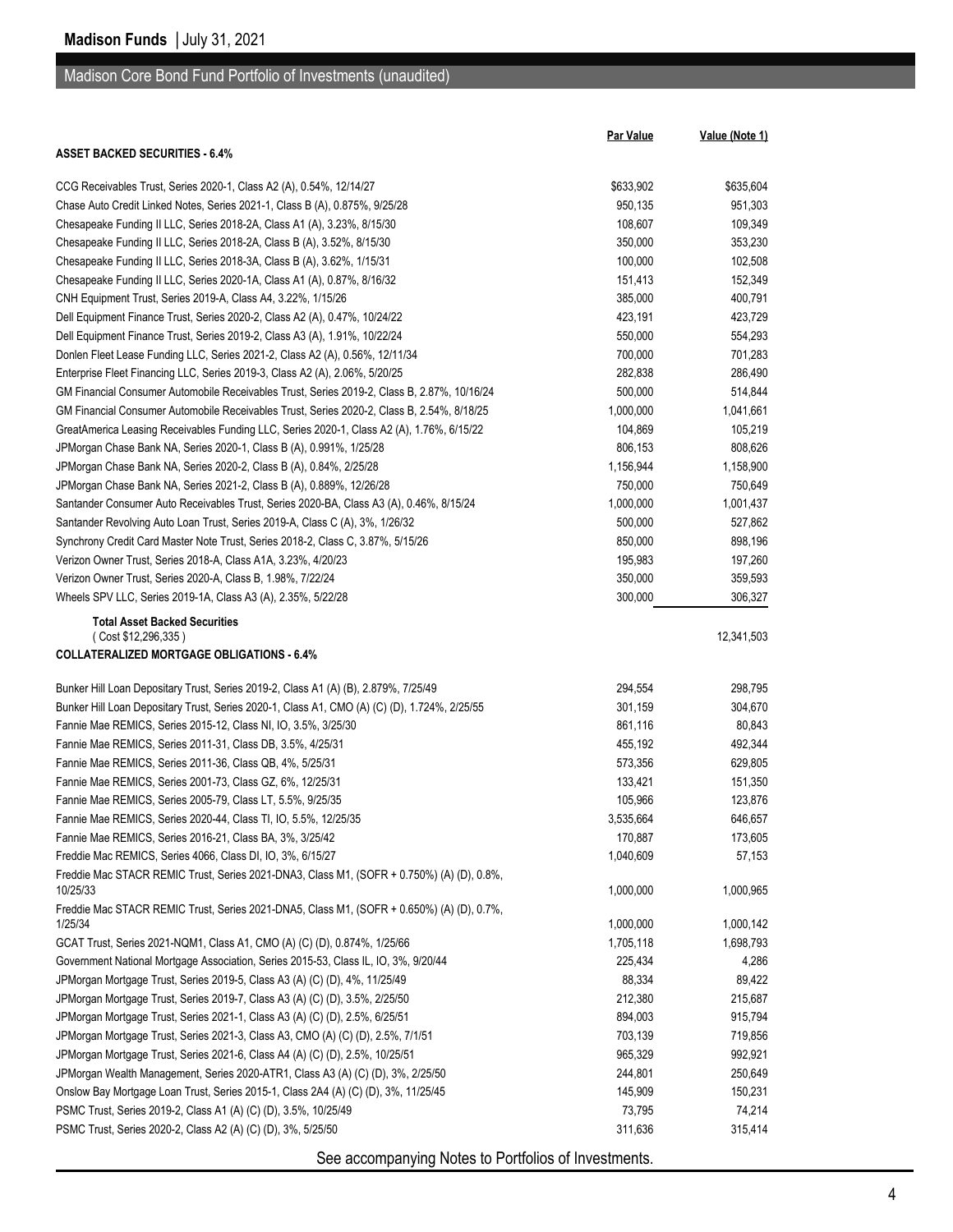| Madison Core Bond Fund Portfolio of Investments (unaudited)                                               |            |            |
|-----------------------------------------------------------------------------------------------------------|------------|------------|
| PSMC Trust, Series 2021-1, Class A11 (A) (C) (D), 2.5%, 3/25/51                                           | 960,574    | 989,279    |
| Sequoia Mortgage Trust, Series 2013-7, Class A2 (C) (D), 3%, 6/25/43                                      | 421,492    | 426,469    |
| Towd Point HE Trust, Series 2021-HE1, Class A1 (A) (C) (D), 0.918%, 2/25/63                               | 379,627    | 379,659    |
| Wells Fargo Mortgage Backed Securities Trust, Series 2019-2, Class A1 (A) (C) (D), 4%, 4/25/49            | 50,470     | 50,782     |
| <b>Total Collateralized Mortgage Obligations</b>                                                          |            |            |
| (Cost \$12,420,736)                                                                                       |            | 12,233,661 |
| <b>COMMERCIAL MORTGAGE-BACKED SECURITIES - 2.9%</b>                                                       |            |            |
| Fannie Mae-Aces, Series 2017-M15, Class ATS2 (C) (D), 3.136%, 11/25/27                                    | 900,000    | 972,996    |
| FHLMC Multifamily Structured Pass Through Certificates, Series K718, Class X1, IO (C) (D), 0.573%,        |            |            |
| 1/25/22                                                                                                   | 18,573,507 | 7,832      |
| FHLMC Multifamily Structured Pass Through Certificates, Series KJ17, Class A2, 2.982%, 11/25/25           | 356,580    | 382,536    |
| FHLMC Multifamily Structured Pass Through Certificates, Series K058, Class A2, 2.653%, 8/25/26            | 1,000,000  | 1,082,070  |
| FHLMC Multifamily Structured Pass Through Certificates, Series K059, Class X1, IO (C) (D), 0.309%,        |            |            |
| 9/25/26                                                                                                   | 15,493,657 | 217,675    |
| FHLMC Multifamily Structured Pass Through Certificates, Series K066, Class A2, 3.117%, 6/25/27            | 1,000,000  | 1,112,390  |
| FREMF Mortgage Trust, Series 2013-K33, Class B (A) (C) (D), 3.497%, 8/25/46                               | 900,000    | 948,907    |
| FREMF Mortgage Trust, Series 2015-K721, Class B (A) (C) (D), 3.557%, 11/25/47                             | 850,000    | 875,473    |
| <b>Total Commercial Mortgage-Backed Securities</b>                                                        |            |            |
| (Cost \$5,319,247)<br><b>CORPORATE NOTES AND BONDS - 37.6%</b>                                            |            | 5,599,879  |
|                                                                                                           |            |            |
|                                                                                                           |            |            |
| <b>Communication Services - 4.4%</b>                                                                      |            |            |
| Alibaba Group Holding Ltd. (E) (F), 2.125%, 2/9/31                                                        | 500,000    | 494,294    |
| Amazon.com Inc., 1%, 5/12/26                                                                              | 750,000    | 756,612    |
| AT&T Inc., 2.25%, 2/1/32                                                                                  | 500,000    | 497,884    |
| AT&T Inc., 4.75%, 5/15/46                                                                                 | 500,000    | 613,550    |
| CCO Holdings LLC / CCO Holdings Capital Corp. (A), 4.75%, 3/1/30                                          | 250,000    | 264,988    |
| Charter Communications Operating LLC / Charter Communications Operating Capital Corp., 4.464%,<br>7/23/22 | 500,000    | 516,086    |
| Charter Communications Operating LLC / Charter Communications Operating Capital Corp., 3.85%,             |            |            |
| 4/1/61                                                                                                    | 400,000    | 398,981    |
| Comcast Corp., 4.7%, 10/15/48                                                                             | 250,000    | 327,660    |
| Diamond Sports Group LLC / Diamond Sports Finance Co. (A), 5.375%, 8/15/26                                | 100,000    | 58,000     |
| Discovery Communications LLC, 5%, 9/20/37                                                                 | 500,000    | 616,658    |
| eBay Inc., 1.9%, 3/11/25                                                                                  | 325,000    | 336,332    |
| Expedia Group Inc., 3.25%, 2/15/30                                                                        | 500,000    | 524,292    |
| Hughes Satellite Systems Corp., 5.25%, 8/1/26                                                             | 200,000    | 223,500    |
| Lumen Technologies Inc. (A), 4.5%, 1/15/29                                                                | 125,000    | 122,725    |
| Sprint Spectrum Co. LLC / Sprint Spectrum Co. II LLC / Sprint Spectrum Co. III LLC (A), 3.36%, 3/20/23    | 46,875     | 47,039     |
| T-Mobile USA Inc., 2.625%, 4/15/26                                                                        | 250,000    | 256,325    |
| VeriSign Inc., 2.7%, 6/15/31                                                                              | 500,000    | 517,415    |
| Verizon Communications Inc., 4.4%, 11/1/34                                                                | 500,000    | 605,628    |
| Verizon Communications Inc., 3.4%, 3/22/41                                                                | 500,000    | 539,634    |
| Vodafone Group PLC (E), 5%, 5/30/38                                                                       | 250,000    | 319,421    |
| Walt Disney Co./The, 3.8%, 3/22/30                                                                        | 300,000    | 346,973    |
|                                                                                                           |            | 8,383,997  |
| <b>Consumer Discretionary - 2.8%</b>                                                                      |            |            |
| 7-Eleven Inc. (A), 1.8%, 2/10/31                                                                          | 400,000    | 389,849    |
| 7-Eleven Inc. (A), 2.5%, 2/10/41                                                                          | 250,000    | 236,633    |
| Advance Auto Parts Inc., 1.75%, 10/1/27                                                                   | 250,000    | 251,336    |
| American Airlines Inc./AAdvantage Loyalty IP Ltd. (A) (E), 5.5%, 4/20/26                                  | 300,000    | 313,875    |
| Delta Air Lines Inc., 7.375%, 1/15/26                                                                     | 111,000    | 130,646    |
| Diamond Resorts International Inc. (A), 7.75%, 9/1/23                                                     | 250,000    | 255,625    |
|                                                                                                           |            |            |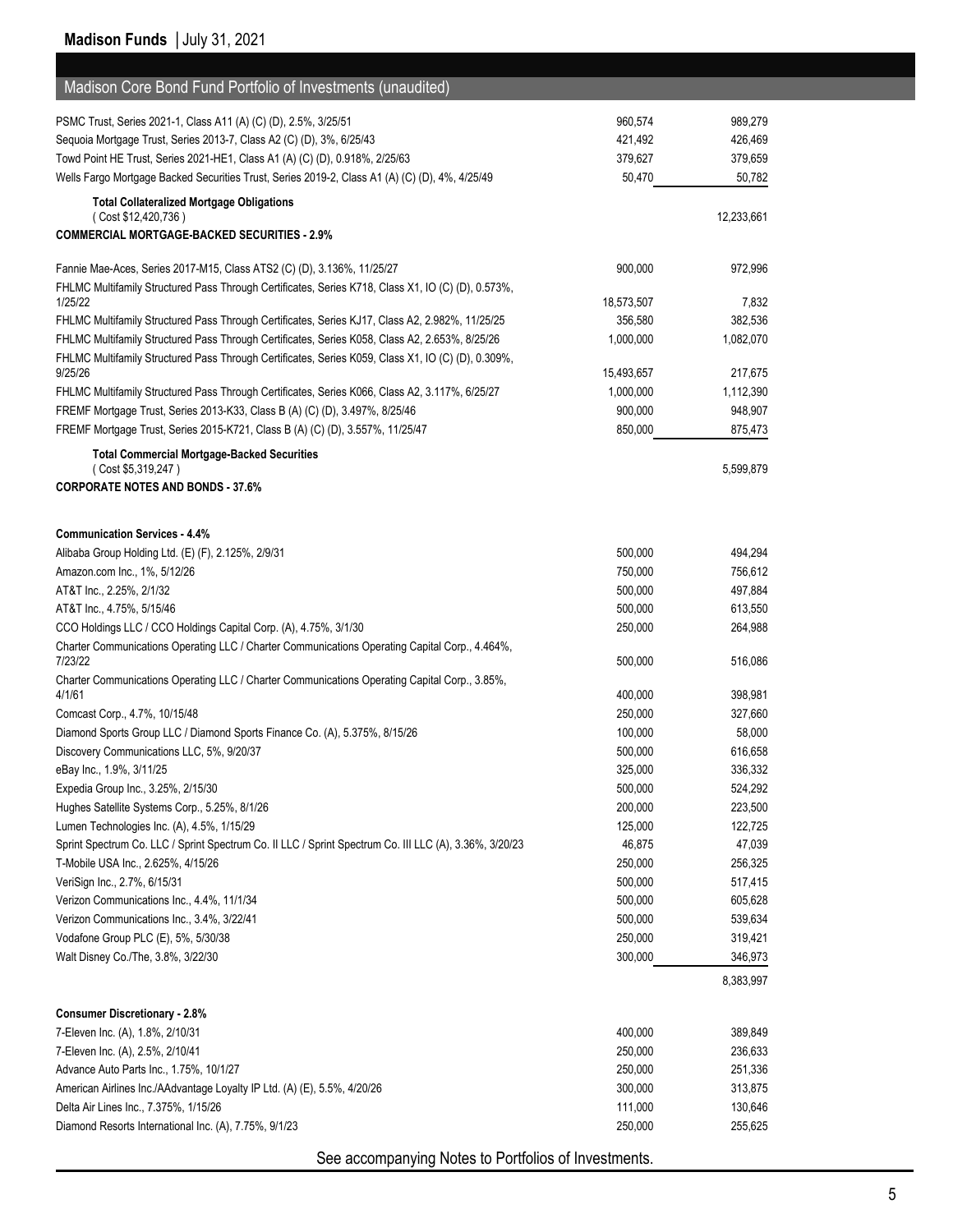| Madison Core Bond Fund Portfolio of Investments (unaudited)                                                 |                    |                    |
|-------------------------------------------------------------------------------------------------------------|--------------------|--------------------|
| Hilton Domestic Operating Co. Inc. (A), 5.375%, 5/1/25                                                      | 250,000            | 261,278            |
| Home Depot Inc./The, 3.35%, 4/15/50                                                                         | 250,000            | 282,089            |
| Lowe's Cos. Inc., 3%, 10/15/50                                                                              | 500,000            | 505,011            |
| McDonald's Corp., MTN, 2.125%, 3/1/30                                                                       | 250,000            | 256,514            |
| Picasso Finance Sub Inc. (A), 6.125%, 6/15/25                                                               | 225,000            | 238,500            |
| QVC Inc., 4.75%, 2/15/27                                                                                    | 250,000            | 268,000            |
| Scientific Games International Inc. (A), 5%, 10/15/25                                                       | 275,000            | 282,139            |
| Southwest Airlines Co., 5.25%, 5/4/25                                                                       | 350,000            | 399,490            |
| Southwest Airlines Co., 5.125%, 6/15/27                                                                     | 500,000            | 591,190            |
| Tractor Supply Co. (F), 1.75%, 11/1/30                                                                      | 550,000            | 534,113            |
| Vail Resorts Inc. (A), 6.25%, 5/15/25                                                                       | 250,000            | 265,538            |
|                                                                                                             |                    | 5,461,826          |
|                                                                                                             |                    |                    |
| <b>Consumer Staples - 1.9%</b><br>Avis Budget Car Rental LLC / Avis Budget Finance Inc. (A), 5.25%, 3/15/25 | 157,000            | 158,766            |
| Bunge Ltd. Finance Corp., 1.63%, 8/17/25                                                                    | 500,000            | 508,875            |
| Estee Lauder Cos. Inc./The, 2.6%, 4/15/30                                                                   | 200,000            | 214,025            |
| General Mills Inc., 2.875%, 4/15/30                                                                         | 200,000            | 215,024            |
| Hormel Foods Corp., 1.8%, 6/11/30                                                                           | 200,000            | 201,032            |
| Keurig Dr Pepper Inc., 3.8%, 5/1/50                                                                         | 300,000            | 342,545            |
| Kimberly-Clark Corp., 3.1%, 3/26/30                                                                         | 325,000            | 362,790            |
| Mars Inc. (A), 3.875%, 4/1/39                                                                               | 400,000            | 477,033            |
| Mars Inc. (A), 2.375%, 7/16/40                                                                              | 350,000            | 341,536            |
| Performance Food Group Inc. (A), 5.5%, 10/15/27                                                             | 150,000            | 156,251            |
| Square Inc. (A), 2.75%, 6/1/26                                                                              | 400,000            | 409,000            |
| Sysco Corp., 5.95%, 4/1/30                                                                                  | 199,000            | 257,782            |
|                                                                                                             |                    | 3,644,659          |
|                                                                                                             |                    |                    |
| Energy - 4.2%                                                                                               |                    |                    |
| Berry Petroleum Co. LLC (A), 7%, 2/15/26                                                                    | 150,000            | 147,750            |
| Boardwalk Pipelines L.P., 4.45%, 7/15/27                                                                    | 400,000            | 453,933            |
| Eastern Gas Transmission & Storage Inc. (A), 3%, 11/15/29                                                   | 350,000            | 376,390<br>446,496 |
| Energy Transfer L.P., 5.25%, 4/15/29                                                                        | 375,000<br>400,000 |                    |
| EnLink Midstream Partners L.P. (F), 5.45%, 6/1/47                                                           | 500,000            | 388,000<br>546,797 |
| Enterprise Products Operating LLC, 3.75%, 2/15/25<br>Kinder Morgan Inc., 5.55%, 6/1/45                      | 400,000            | 525,570            |
| Marathon Petroleum Corp., 4.7%, 5/1/25                                                                      | 275,000            | 309,738            |
| Marathon Petroleum Corp., 3.8%, 4/1/28                                                                      | 600,000            | 673,169            |
| MPLX L.P. (F), 4.8%, 2/15/29                                                                                | 250,000            | 296,195            |
| MPLX L.P., 2.65%, 8/15/30                                                                                   | 350,000            | 358,946            |
| Occidental Petroleum Corp., 3.5%, 8/15/29                                                                   | 500,000            | 498,750            |
| Occidental Petroleum Corp., 4.4%, 8/15/49                                                                   | 250,000            | 242,268            |
| ONEOK Inc., 5.85%, 1/15/26                                                                                  | 150,000            | 177,638            |
| Phillips 66, 0.9%, 2/15/24                                                                                  | 500,000            | 500,438            |
| Phillips 66, 2.15%, 12/15/30                                                                                | 500,000            | 494,178            |
| Pioneer Natural Resources Co., 2.15%, 1/15/31                                                               | 375,000            | 369,937            |
| Sabine Pass Liquefaction LLC, 4.5%, 5/15/30                                                                 | 250,000            | 292,101            |
| Sunoco L.P. / Sunoco Finance Corp., 6%, 4/15/27                                                             | 200,000            | 208,750            |
| Valero Energy Corp., 6.625%, 6/15/37                                                                        | 500,000            | 693,110            |
|                                                                                                             |                    | 8,000,154          |
|                                                                                                             |                    |                    |
| Financials - 11.5%                                                                                          |                    |                    |
| AerCap Ireland Capital DAC / AerCap Global Aviation Trust (E), 1.75%, 1/30/26                               | 500,000            | 496,883            |
| AerCap Ireland Capital DAC / AerCap Global Aviation Trust (E), 4.625%, 10/15/27                             | 250,000            | 280,536            |
| Air Lease Corp., MTN, 2.875%, 1/15/26                                                                       | 500,000            | 528,557            |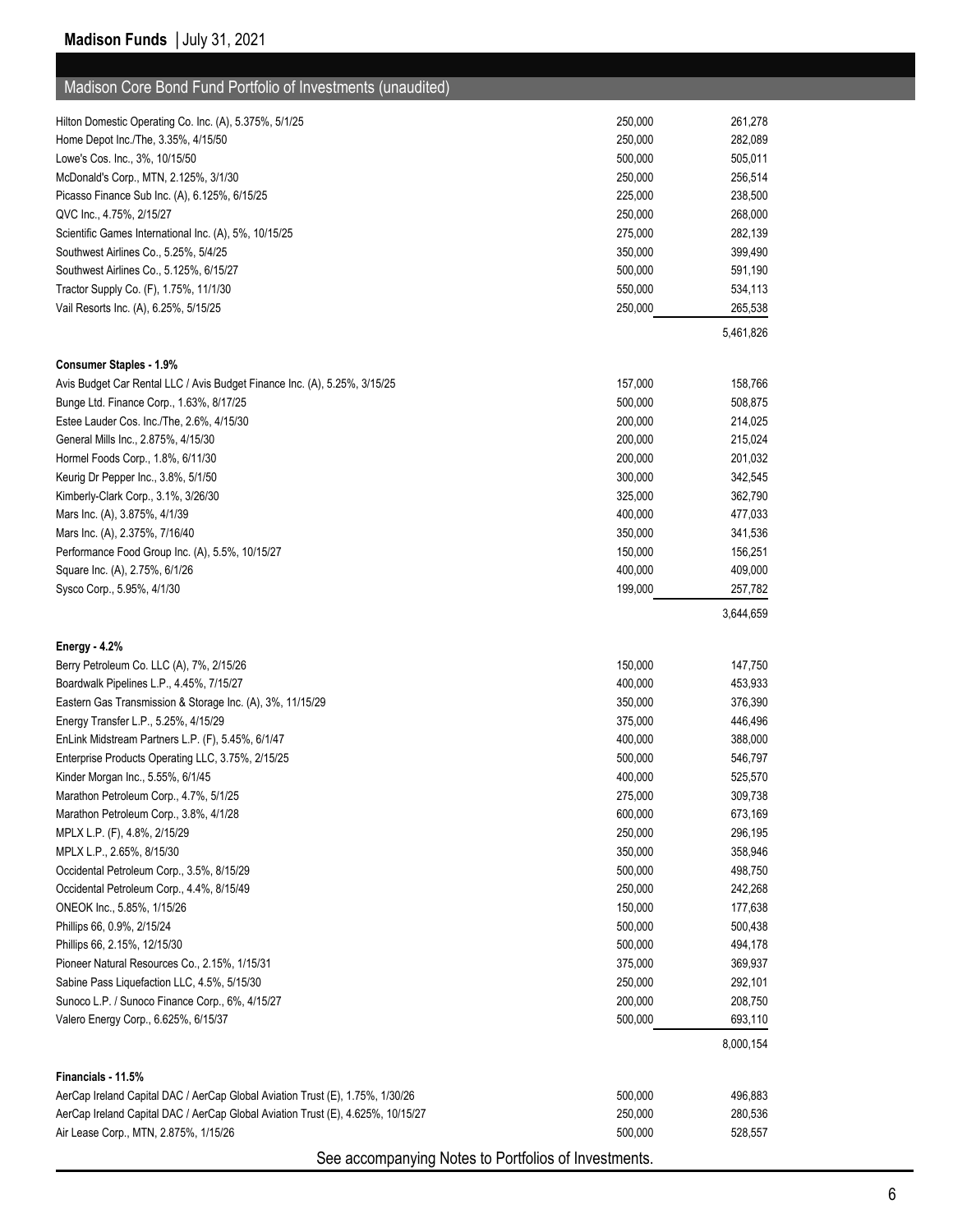|  | Madison Core Bond Fund Portfolio of Investments (unaudited) |  |
|--|-------------------------------------------------------------|--|
|  |                                                             |  |

| Air Lease Corp., 1.875%, 8/15/26                                                                    | 250,000 | 252,274    |
|-----------------------------------------------------------------------------------------------------|---------|------------|
| Alliance Data Systems Corp. (A) (G), 4.75%, 12/15/24                                                | 500,000 | 513,065    |
| Ally Financial Inc., (5 year CMT + 3.868%) (D), 4.7%, 5/15/26                                       | 250,000 | 261,500    |
| American International Group Inc., 4.75%, 4/1/48                                                    | 500,000 | 653,304    |
| Athene Global Funding (A), 1.45%, 1/8/26                                                            | 500,000 | 504,443    |
| Avolon Holdings Funding Ltd. (A) (E), 2.125%, 2/21/26                                               | 500,000 | 502,256    |
| Bank of America Corp. (SOFR + 0.910%) (D), 1.658%, 3/11/27                                          | 400,000 | 406,287    |
| Bank of America Corp., MTN, (SOFR + 1.370%) (D), 1.922%, 10/24/31                                   | 250,000 | 246,078    |
| Belrose Funding Trust (A), 2.33%, 8/15/30                                                           | 350,000 | 351,029    |
| Capital One Financial Corp., 3.3%, 10/30/24                                                         | 350,000 | 377,309    |
| Capital One Financial Corp.(5 year CMT + 3.157%) (D), 3.95%, 9/1/26                                 | 750,000 | 775,875    |
| Cboe Global Markets Inc., 3.65%, 1/12/27                                                            | 445,000 | 498,286    |
| Charles Schwab Corp./The(10 year CMT + 3.079%) (D), 4%, 12/1/30                                     | 550,000 | 572,660    |
| Credit Acceptance Corp. (A), 5.125%, 12/31/24                                                       | 155,000 | 160,231    |
| Empower Finance L.P. (A), 3.075%, 9/17/51                                                           | 350,000 | 365,492    |
| Enact Holdings Inc. (A), 6.5%, 8/15/25                                                              | 250,000 | 271,081    |
| Fifth Third Bancorp, 2.55%, 5/5/27                                                                  | 350,000 | 373,044    |
| Five Corners Funding Trust II (A), 2.85%, 5/15/30                                                   | 250,000 | 267,474    |
| Goldman Sachs BDC Inc., 2.875%, 1/15/26                                                             | 400,000 | 416,454    |
| Goldman Sachs Group Inc./The(3M USD LIBOR + 1.201%) (D), 3.272%, 9/29/25                            | 500,000 | 536,072    |
| Host Hotels & Resorts L.P., 3.5%, 9/15/30                                                           | 350,000 | 371,855    |
| Huntington Bancshares Inc., 2.55%, 2/4/30                                                           | 300,000 | 318,753    |
| Huntington National Bank/The, 3.55%, 10/6/23                                                        | 500,000 | 532,522    |
| Intercontinental Exchange Inc., 3.75%, 9/21/28                                                      | 250,000 | 283,714    |
| Iron Mountain Inc. (A), 4.5%, 2/15/31                                                               | 250,000 | 255,625    |
| JPMorgan Chase & Co. (SOFR + 2.745%) (D), 4%, 4/1/25                                                | 600,000 | 606,000    |
| JPMorgan Chase & Co.(SOFR + 0.695%) (D), 1.04%, 2/4/27                                              | 650,000 | 643,422    |
| KKR Group Finance Co. VIII LLC (A), 3.5%, 8/25/50                                                   | 250,000 | 270,596    |
| Liberty Mutual Group Inc. (A), 3.95%, 5/15/60                                                       | 150,000 | 169,391    |
| M&T Bank Corp., 3.55%, 7/26/23                                                                      | 250,000 | 265,261    |
| MetLife Inc., (5 year CMT + 3.576%) (D), 3.85%, 9/15/25                                             | 350,000 | 366,187    |
| Morgan Stanley (SOFR + 1.990%) (D), 2.188%, 4/28/26                                                 | 175,000 | 181,620    |
| Morgan Stanley (SOFR + 0.879%) (D), 1.593%, 5/4/27                                                  | 250,000 | 253,696    |
| Morgan Stanley, MTN, (SOFR + 1.020%) (D), 1.928%, 4/28/32                                           | 500,000 | 490,794    |
| MPT Operating Partnership L.P. / MPT Finance Corp., 5%, 10/15/27                                    | 250,000 | 264,635    |
| Nasdag Inc., 1.65%, 1/15/31                                                                         |         |            |
|                                                                                                     | 750,000 | 720,478    |
| Old Republic International Corp., 3.85%, 6/11/51<br>Omega Healthcare Investors Inc., 3.375%, 2/1/31 | 300,000 | 325,782    |
|                                                                                                     | 250,000 | 260,009    |
| PNC Bank NA, 2.7%, 10/22/29                                                                         | 250,000 | 267,971    |
| Prudential Financial Inc. (5 year CMT + 3.035%) (D), 3.7%, 10/1/50                                  | 250,000 | 263,978    |
| Regions Financial Corp., 2.25%, 5/18/25                                                             | 500,000 | 523,655    |
| Royal Bank of Canada, MTN (E), 1.15%, 6/10/25                                                       | 500,000 | 504,535    |
| SBA Communications Corp., 3.875%, 2/15/27                                                           | 250,000 | 257,812    |
| State Street Corp. (SOFR + 1.490%) (D), 3.031%, 11/1/34                                             | 250,000 | 270,074    |
| STORE Capital Corp., 4.5%, 3/15/28                                                                  | 500,000 | 571,842    |
| Teachers Insurance & Annuity Association of America (A), 3.3%, 5/15/50                              | 300,000 | 320,892    |
| Truist Bank, 2.25%, 3/11/30                                                                         | 325,000 | 336,479    |
| Truist Financial Corp., MTN, (SOFR + 0.609%) (D), 1.267%, 3/2/27                                    | 500,000 | 502,536    |
| UBS Group AG (5 year CMT + 3.313%) (A) (D) (E), 4.375%, 2/10/31                                     | 400,000 | 412,000    |
| USAA Capital Corp. (A), 2.125%, 5/1/30                                                              | 175,000 | 179,476    |
| Wells Fargo & Co. (5 year CMT + 3.453%) (D), 3.9%, 3/15/26                                          | 250,000 | 259,535    |
| Wells Fargo & Co. (SOFR + 2.000%) (D), 2.188%, 4/30/26                                              | 350,000 | 364,194    |
| Wells Fargo & Co., MTN, (SOFR + 2.100%) (D), 2.393%, 6/2/28                                         | 250,000 | 261,616    |
| Welltower Inc., 2.05%, 1/15/29                                                                      | 500,000 | 507,176    |
|                                                                                                     |         | 21,994,301 |
|                                                                                                     |         |            |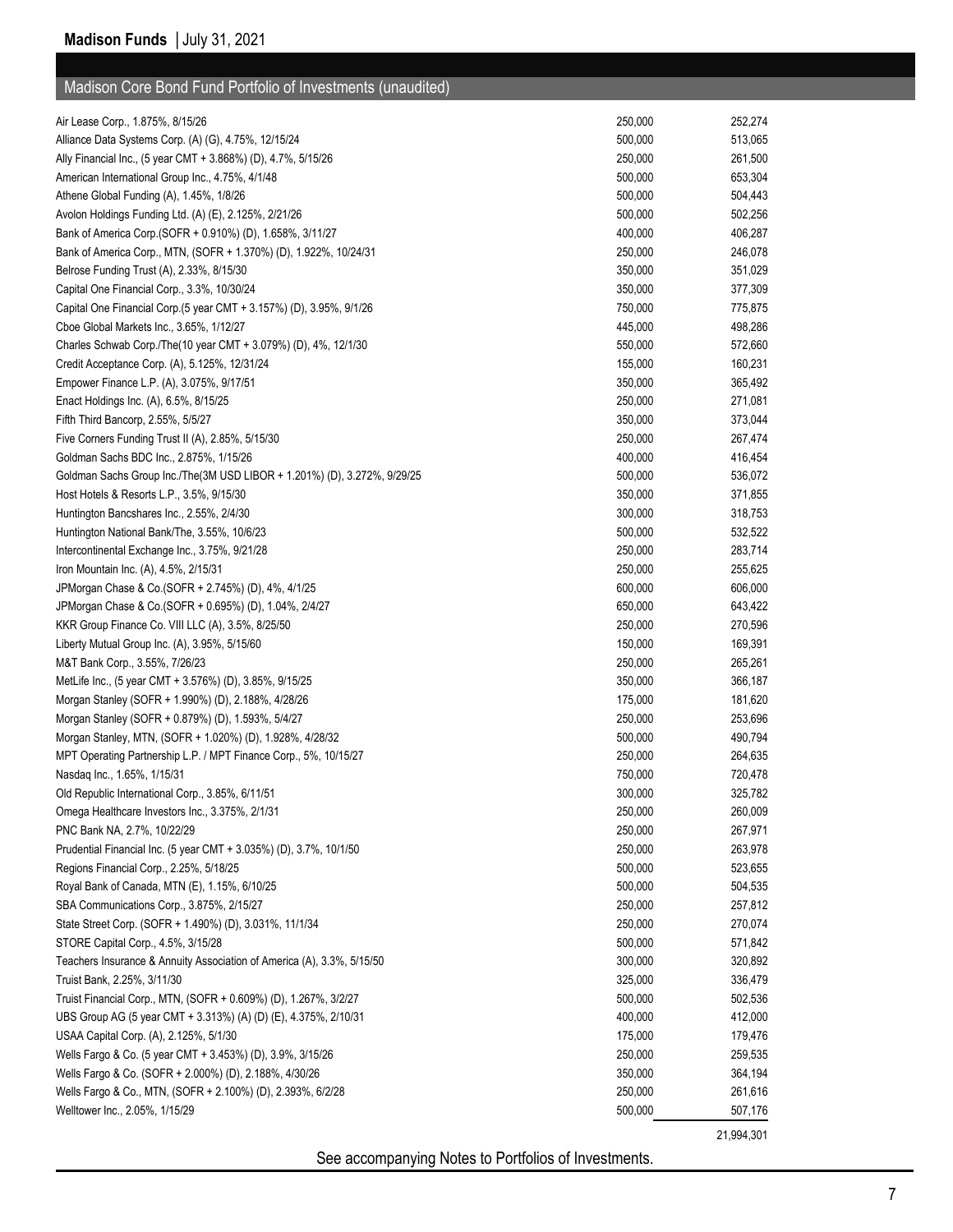#### Madison Core Bond Fund Portfolio of Investments (unaudited)

| <b>Health Care - 3.2%</b> |  |
|---------------------------|--|
|                           |  |

| AbbVie Inc., 5%, 12/15/21                                              | 200,000 | 201,148   |
|------------------------------------------------------------------------|---------|-----------|
| AbbVie Inc., 3.75%, 11/14/23                                           | 400,000 | 428,335   |
| Becton, Dickinson and Co., 2.894%, 6/6/22                              | 341,000 | 347,784   |
| Centene Corp., 2.45%, 7/15/28                                          | 500,000 | 506,875   |
| Cigna Corp., 4.9%, 12/15/48                                            | 500,000 | 662,796   |
| CVS Health Corp., 5.125%, 7/20/45                                      | 500,000 | 660,282   |
| Health Care Service Corp. A Mutual Legal Reserve Co. (A), 2.2%, 6/1/30 | 250,000 | 254,984   |
| Humana Inc., 1.35%, 2/3/27                                             | 250,000 | 250,367   |
| Royalty Pharma PLC (A) (E), 2.2%, 9/2/30                               | 500,000 | 497,111   |
| Royalty Pharma PLC (A) (E), 3.55%, 9/2/50                              | 500,000 | 506,861   |
| STERIS Irish FinCo UnLtd Co. (E), 3.75%, 3/15/51                       | 500,000 | 552,161   |
| UnitedHealth Group Inc., 2.3%, 5/15/31                                 | 300,000 | 312,158   |
| UnitedHealth Group Inc., 3.7%, 8/15/49                                 | 250,000 | 293,889   |
| Viatris Inc. (A), 2.7%, 6/22/30                                        | 400,000 | 410,390   |
| Zoetis Inc., 3%, 5/15/50                                               | 250,000 | 264,268   |
|                                                                        |         | 6,149,409 |
|                                                                        |         |           |
| Industrials - 4.3%                                                     |         |           |
| Ball Corp., 4.875%, 3/15/26                                            | 200,000 | 223,500   |
| Boeing Co./The, 2.196%, 2/4/26                                         | 400,000 | 403,520   |
| Boeing Co./The, 3.625%, 2/1/31                                         | 350,000 | 381,390   |
| Boeing Co./The, 5.805%, 5/1/50                                         | 350,000 | 474,669   |
| Carlisle Cos. Inc., 3.5%, 12/1/24                                      | 500,000 | 539,682   |
| Carrier Global Corp., 3.577%, 4/5/50                                   | 200,000 | 222,229   |
| DAE Funding LLC (A), 5.25%, 11/15/21                                   | 500,000 | 504,575   |
| DAE Funding LLC (A), 5%, 8/1/24                                        | 250,000 | 256,250   |
| General Electric Co., 3.45%, 5/1/27                                    | 250,000 | 277,032   |
| Howmet Aerospace Inc., 5.125%, 10/1/24                                 | 200,000 | 220,188   |
| Martin Marietta Materials Inc., 3.2%, 7/15/51                          | 500,000 | 511,138   |
| Otis Worldwide Corp., 2.565%, 2/15/30                                  | 350,000 | 369,419   |
| Quanta Services Inc., 2.9%, 10/1/30                                    | 500,000 | 524,842   |
| Spirit AeroSystems Inc. (A), 5.5%, 1/15/25                             | 200,000 | 210,000   |
|                                                                        | 250,000 |           |
| Textron Inc., 2.45%, 3/15/31                                           |         | 255,502   |
| TransDigm Inc. (A), 6.25%, 3/15/26                                     | 475,000 | 498,816   |
| Vontier Corp. (A), 1.8%, 4/1/26                                        | 300,000 | 301,100   |
| Vulcan Materials Co., 3.5%, 6/1/30                                     | 500,000 | 556,835   |
| WRKCo Inc., 3.9%, 6/1/28                                               | 700,000 | 796,720   |
| WRKCo Inc., 3%, 6/15/33                                                | 300,000 | 320,921   |
| Xylem Inc., 2.25%, 1/30/31                                             | 350,000 | 358,318   |
|                                                                        |         | 8,206,646 |
|                                                                        |         |           |
| Information Technology - 3.1%                                          |         |           |
| Broadcom Inc., 4.15%, 11/15/30                                         | 250,000 | 283,083   |
| Dell International LLC / EMC Corp., 8.35%, 7/15/46                     | 350,000 | 579,577   |
| Donnelley Financial Solutions Inc., 8.25%, 10/15/24                    | 275,000 | 284,625   |
| HP Inc. (A), 2.65%, 6/17/31                                            | 600,000 | 605,839   |
| Intuit Inc., 1.65%, 7/15/30                                            | 250,000 | 249,520   |
| Lam Research Corp., 1.9%, 6/15/30                                      | 350,000 | 357,368   |
| Marvell Technology Inc. (A), 4.2%, 6/22/23                             | 500,000 | 530,521   |
| Micron Technology Inc., 2.497%, 4/24/23                                | 250,000 | 257,495   |
| NXP BV / NXP Funding LLC / NXP USA Inc. (A) (E), 3.15%, 5/1/27         | 200,000 | 216,055   |
| Oracle Corp., 3.95%, 3/25/51                                           | 750,000 | 833,045   |
| Salesforce.com Inc., 2.9%, 7/15/51                                     | 500,000 | 512,346   |
|                                                                        |         |           |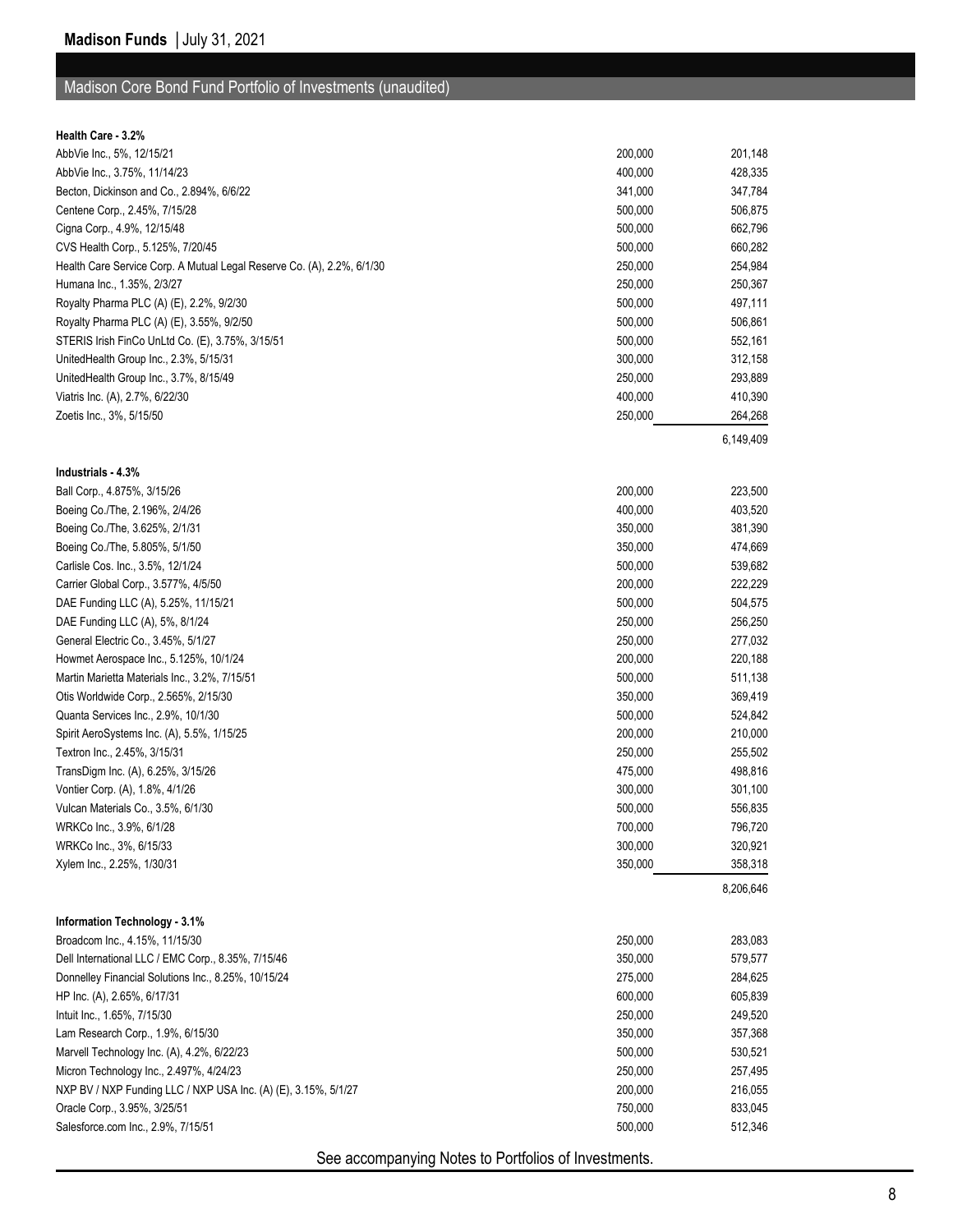| Madison Core Bond Fund Portfolio of Investments (unaudited)  |                    |                      |
|--------------------------------------------------------------|--------------------|----------------------|
| SYNNEX Corp. (A), 1.75%, 8/9/26                              | 500,000            | 499,472              |
| SYNNEX Corp. (A), 2.65%, 8/9/31                              | 250,000            | 248,057              |
| VMware Inc., 2.2%, 8/15/31                                   | 500,000            | 499,446              |
|                                                              |                    | 5,956,449            |
| Materials - 0.7%                                             |                    |                      |
| Arconic Corp. (A), 6%, 5/15/25                               | 200,000            | 211,500              |
| El du Pont de Nemours and Co., 1.7%, 7/15/25                 | 150,000            | 154,577              |
| International Flavors & Fragrances Inc. (A), 3.468%, 12/1/50 | 500,000            | 543,559              |
| LYB International Finance III LLC, 3.625%, 4/1/51            | 400,000            | 441,892              |
|                                                              |                    | 1,351,528            |
| Utilities - 1.5%                                             |                    |                      |
| AES Corp./The (A), 1.375%, 1/15/26                           | 750,000            | 748,539              |
| Berkshire Hathaway Energy Co., 1.65%, 5/15/31                | 350,000            | 342,786              |
| Duke Energy Corp., 3.75%, 9/1/46                             | 500,000            | 548,564              |
| Interstate Power & Light Co., 3.5%, 9/30/49                  | 250,000            | 275,589              |
| NextEra Energy Capital Holdings Inc., 1.9%, 6/15/28          | 600,000<br>300,000 | 612,431              |
| Wisconsin Electric Power Co., 1.7%, 6/15/28                  |                    | 304,404<br>2,832,313 |
| <b>Total Corporate Notes and Bonds</b>                       |                    |                      |
| (Cost \$67,526,264)                                          |                    | 71,981,282           |
| <b>FOREIGN CORPORATE BONDS - 0.2%</b>                        |                    |                      |
|                                                              |                    |                      |
| <b>Consumer Discretionary - 0.2%</b>                         |                    |                      |
| Carnival Corp. (A) (E), 5.75%, 3/1/27                        | 200,000            | 202,375              |
| Delta Air Lines Inc. / SkyMiles IP Ltd. (A), 4.75%, 10/20/28 | 250,000            | 279,375              |
|                                                              |                    | 481,750              |
| <b>Total Foreign Corporate Bonds</b>                         |                    |                      |
| (Cost \$454,980)                                             |                    | 481,750              |
| <b>MORTGAGE BACKED SECURITIES - 11.3%</b>                    |                    |                      |
| Fannie Mae - 5.9%                                            |                    |                      |
| 3%, 9/1/30 Pool # 890696                                     | 472,928            | 501,094              |
| 3%, 12/1/30 Pool # AL8924                                    | 239,933            | 252,991              |
| 7%, 11/1/31 Pool # 607515                                    | 4,469              | 5,038                |
| 3.5%, 12/1/31 Pool # MA0919                                  | 156,316            | 167,746              |
| 6.5%, 3/1/32 Pool # 631377                                   | 17,452             | 19,620               |
| 6.5%, 5/1/32 Pool # 636758                                   | 981                | 1,102                |
| 7%, 5/1/32 Pool # 644591                                     | 449                | 467                  |
| 6.5%, 6/1/32 Pool # 545691                                   | 34,315             | 39,153               |
| 3.5%, 8/1/32 Pool # MA3098                                   | 223,955            | 240,147              |
| 3.5%, 9/1/32 Pool # MA3126                                   | 159,129            | 170,742              |
| 5.5%, 11/1/33 Pool # 555880                                  | 39,643             | 45,403               |
| 5%, 5/1/34 Pool # 780890                                     | 18,260             | 20,780               |
| 7%, 7/1/34 Pool # 792636<br>4%, 2/1/35 Pool # MA2177         | 6,761<br>377,366   | 7,050                |
| 5%, 8/1/35 Pool # 829670                                     | 43,923             | 412,072<br>49,949    |
| 5%, 9/1/35 Pool # 820347                                     | 54,454             | 62,052               |
| 5%, 9/1/35 Pool # 835699                                     | 44,943             | 50,335               |
| 3.5%, 12/1/35 Pool # MA2473                                  | 382,113            | 414,155              |
| 4.5%, 12/1/35 Pool # 745147                                  | 6,022              | 6,639                |
| 5%, 12/1/35 Pool #850561                                     | 14,272             | 16,249               |
|                                                              |                    |                      |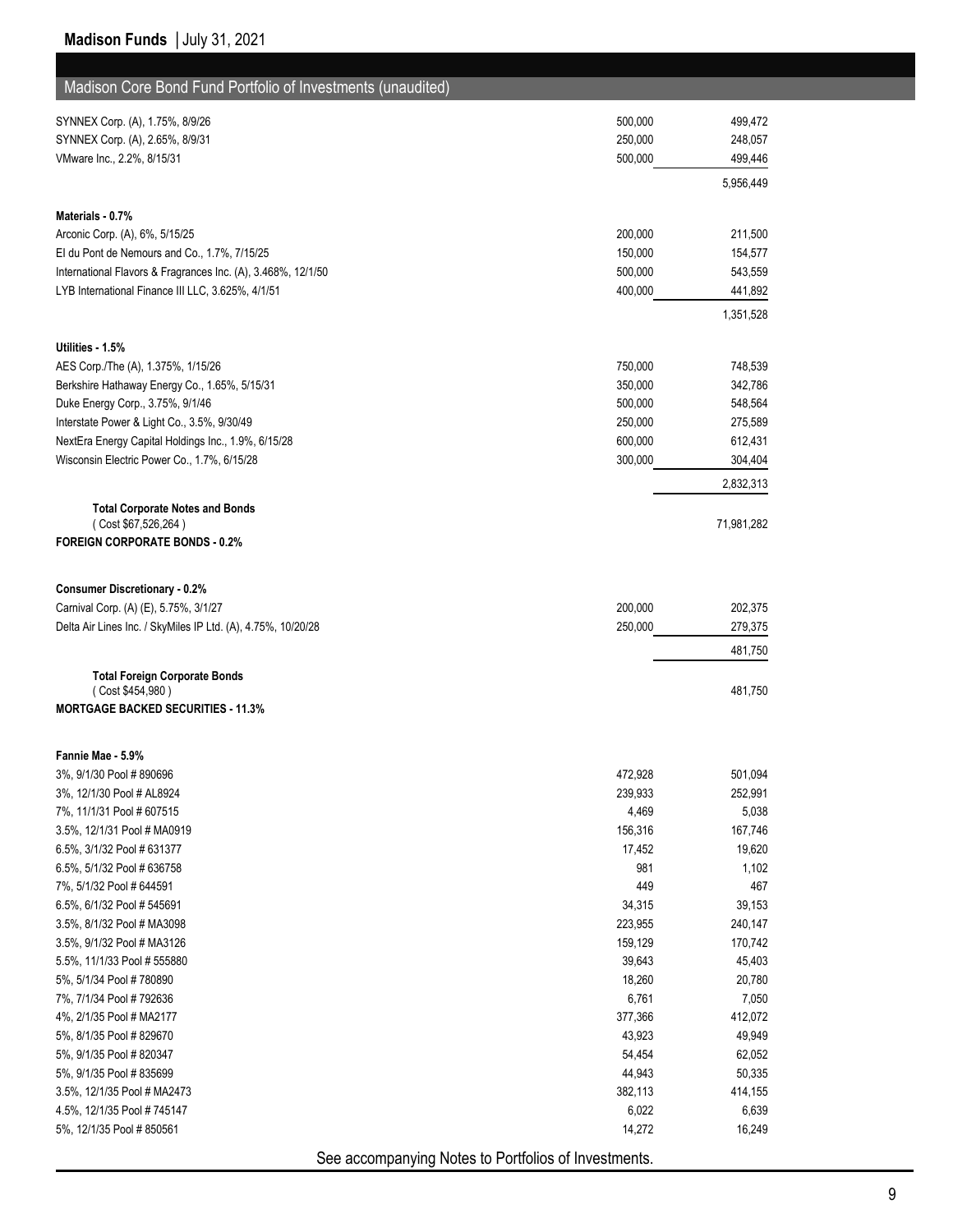| Madison Core Bond Fund Portfolio of Investments (unaudited) |           |            |
|-------------------------------------------------------------|-----------|------------|
| 6%, 11/1/36 Pool # 902510                                   | 40,592    | 48,214     |
| 6%, 10/1/37 Pool # 947563                                   | 48,551    | 57,678     |
| 6.5%, 12/1/37 Pool #889072                                  | 35,094    | 41,284     |
| 6.5%, 8/1/38 Pool # 987711                                  | 88,942    | 108,618    |
| 3%, 11/1/39 Pool # MA3831                                   | 181,541   | 190,378    |
| 4%, 9/1/40 Pool # AE3039                                    | 385,163   | 423,865    |
| 4%, 1/1/41 Pool # AB2080                                    | 286,991   | 315,052    |
| 2.5%, 5/1/41 Pool # MA4334                                  | 985,322   | 1,030,673  |
| 5.5%, 7/1/41 Pool # AL6588                                  | 269,441   | 311,581    |
| 4%, 9/1/41 Pool # AJ1406                                    | 148,039   | 162,228    |
| 4%, 10/1/41 Pool # AJ4046                                   | 387,073   | 431,069    |
| 3.5%, 11/1/41 Pool # AB3867                                 | 145,554   | 158,567    |
| 4%, 3/1/42 Pool # AL1998                                    | 554,989   | 612,455    |
| 3.5%, 6/1/42 Pool # AO4134                                  | 606,857   | 661,864    |
| 3.5%, 8/1/42 Pool # AP2133                                  | 299,829   | 325,165    |
| 3%, 9/1/42 Pool # AP6568                                    | 60,992    | 65,369     |
| 3.5%, 9/1/42 Pool # AB6228                                  | 190,515   | 206,581    |
| 4%, 10/1/42 Pool # AP7363                                   | 413,246   | 455,640    |
| 3.5%, 1/1/43 Pool # AQ9326                                  | 345,954   | 381,012    |
| 3%, 2/1/43 Pool # AL3072                                    | 588,591   | 635,966    |
| 3.5%, 3/1/43 Pool # AT0310                                  | 297,557   | 324,507    |
| 3.5%, 4/1/43 Pool # AT2887                                  | 261,441   | 285,108    |
| 4%, 1/1/45 Pool # AS4257                                    | 96,365    | 105,738    |
| 4.5%, 10/1/46 Pool # MA2783                                 | 66,478    | 72,544     |
| 3%, 1/1/47 Pool # BE0108                                    | 429,430   | 461,205    |
| 2.5%, 12/1/47 Pool # FM3165                                 | 917,591   | 963,677    |
|                                                             |           | 11,318,822 |
| Freddie Mac - 5.4%                                          |           |            |
| 4.5%, 2/1/25 Pool # J11722                                  | 41,795    | 44,090     |
| 4.5%, 5/1/25 Pool # J12247                                  | 85,177    | 89,864     |
| 8%, 6/1/30 Pool # C01005                                    | 351       | 415        |
| 6.5%, 1/1/32 Pool # C62333                                  | 17,293    | 19,509     |
| 2.5%, 2/1/32 Pool # ZS8641                                  | 330,654   | 347,974    |
| 3.5%, 8/1/32 Pool # C91485                                  | 184,303   | 197,839    |
| 4%, 5/1/33 Pool # G18693                                    | 395,466   | 424,188    |
| 4.5%, 6/1/34 Pool # C01856                                  | 229,609   | 253,177    |
| 2.5%, 6/1/35 Pool # RC1421                                  | 467,583   | 491,336    |
| 6.5%, 11/1/36 Pool # C02660                                 | 4,872     | 5,745      |
| 5.5%, 1/1/37 Pool # G04593                                  | 133,586   | 154,996    |
| 5.5%, 11/1/37 Pool # A68787                                 | 97,600    | 113,783    |
| 5.5%, 12/1/38 Pool # G05267                                 | 230,149   | 268,211    |
| 4.5%, 8/1/39 Pool # G08361                                  | 242,808   | 270,402    |
| 3.5%, 11/1/40 Pool # G06168                                 | 216,432   | 234,634    |
| 2%, 3/1/41 Pool # RB5105                                    | 1,215,562 | 1,252,499  |
| 4%, 10/1/41 Pool # Q04092                                   | 434,032   | 478,888    |
| 4.5%, 3/1/42 Pool # G07491                                  | 266,008   | 295,852    |
| 3%, 9/1/42 Pool # C04233                                    | 350,867   | 375,255    |
| 3%, 2/1/43 Pool # Q15767                                    | 257,161   | 276,841    |
| 3%, 4/1/43 Pool # V80025                                    | 255,814   | 273,936    |
| 3%, 4/1/43 Pool # V80026                                    | 246,941   | 264,045    |
| 3.5%, 8/1/44 Pool # Q27927                                  | 277,648   | 302,961    |
| 3%, 7/1/45 Pool # G08653                                    | 438,135   | 464,377    |
| 3.5%, 8/1/45 Pool # Q35614                                  | 327,905   | 355,274    |
| 3%, 11/1/45 Pool # G08675                                   | 359,654   | 380,814    |
|                                                             |           |            |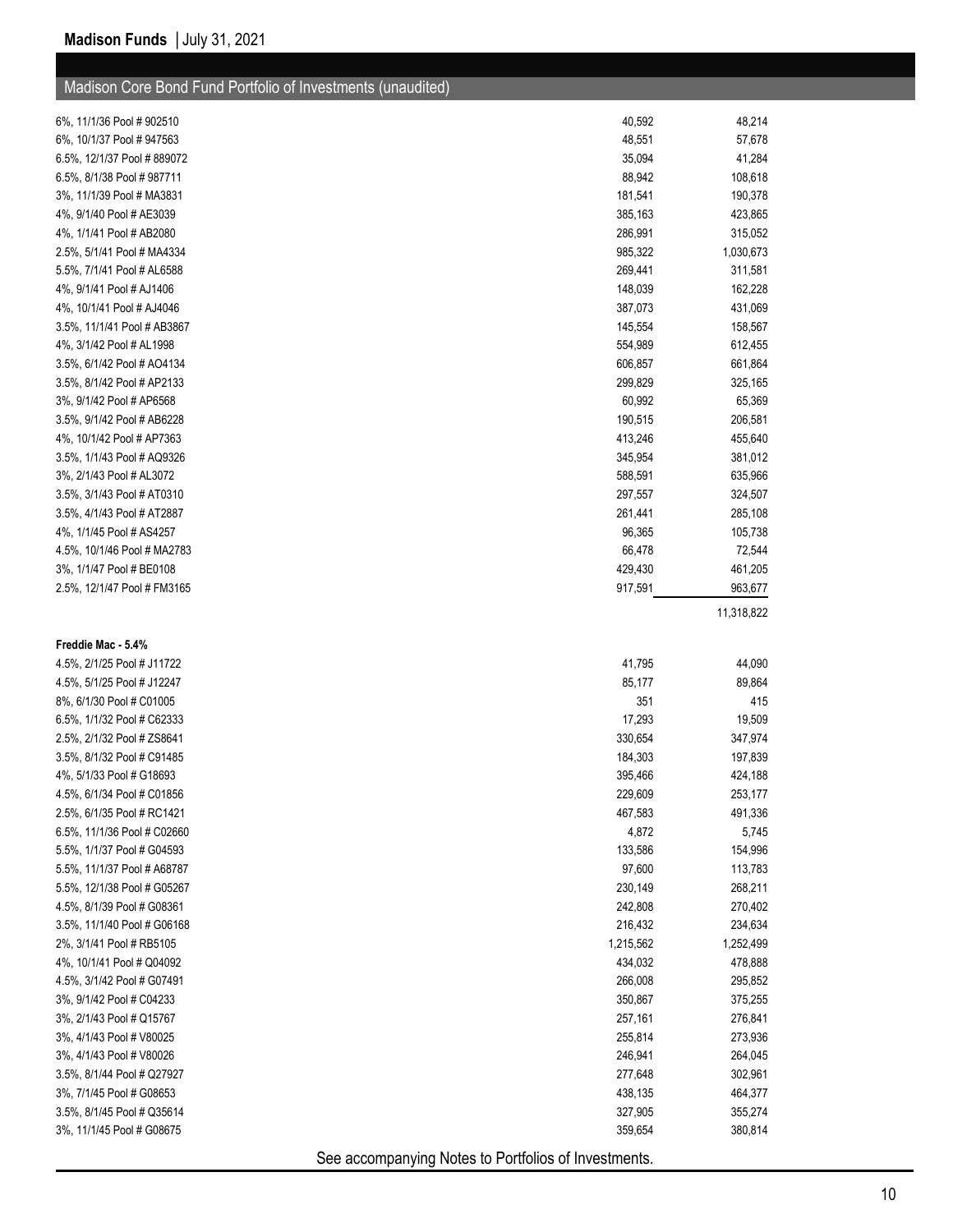| Madison Core Bond Fund Portfolio of Investments (unaudited)                                |               |                       |
|--------------------------------------------------------------------------------------------|---------------|-----------------------|
| 3%, 1/1/46 Pool # G08686                                                                   | 468,533       | 496,138               |
| 3%, 10/1/46 Pool # G60722                                                                  | 463,547       | 497,670               |
| 3.5%, 11/1/47 Pool # Q52079                                                                | 413,741       | 441,232               |
| 2.5%, 4/1/48 Pool # QA2240                                                                 | 1,175,955     | 1,228,188             |
|                                                                                            |               | 10,300,133            |
| Ginnie Mae - 0.0%                                                                          |               |                       |
| 6.5%, 2/20/29 Pool # 2714                                                                  | 5,049         | 5,787                 |
| 6.5%, 4/20/31 Pool #3068                                                                   | 2,498         | 2,919                 |
| 4%, 4/15/39 Pool # 698089                                                                  | 17,758        | 19,515                |
| <b>Total Mortgage Backed Securities</b>                                                    |               | 28,221                |
| (Cost \$20,730,036)                                                                        |               | 21,647,176            |
| <b>U.S. GOVERNMENT AND AGENCY OBLIGATIONS - 28.6%</b>                                      |               |                       |
| U.S. Treasury Bonds - 8.1%                                                                 |               |                       |
| 6.625%, 2/15/27                                                                            | 2,000,000     | 2,636,328             |
| 5.375%, 2/15/31                                                                            | 1,250,000     | 1,725,244             |
| 4.500%, 5/15/38                                                                            | 1,250,000     | 1,790,234             |
| 2.250%, 5/15/41                                                                            | 3,000,000     | 3,218,437             |
| 3.750%, 8/15/41                                                                            | 1,000,000     | 1,336,445             |
| 3.000%, 5/15/45                                                                            | 1,000,000     | 1,217,852             |
| 3.000%, 5/15/47                                                                            | 750,000       | 922,383               |
| 3.375%, 11/15/48                                                                           | 500,000       | 660,215               |
| 1.250%, 5/15/50                                                                            | 1,750,000     | 1,489,072             |
| 1.875%, 2/15/51                                                                            | 485,000       | 480,984<br>15,477,194 |
|                                                                                            |               |                       |
| U.S. Treasury Notes 20.5%<br>2.750%, 2/15/24                                               | 7,000,000     | 7,439,687             |
| 2.250%, 11/15/25                                                                           | 7,000,000     | 7,491,367             |
| 0.375%, 1/31/26                                                                            | 6,500,000     | 6,425,098             |
| 1.500%, 8/15/26                                                                            | 5,500,000     | 5,713,770             |
| 2.375%, 5/15/27                                                                            | 3,750,000     | 4,079,443             |
| 2.875%, 5/15/28                                                                            | 2,000,000     | 2,250,938             |
| 2.625%, 2/15/29                                                                            | 2,500,000     | 2,783,105             |
| 0.625%, 8/15/30                                                                            | 3,250,000     | 3,091,055             |
|                                                                                            |               | 39,274,463            |
| <b>Total U.S. Government and Agency Obligations</b><br>(Cost \$52,375,999)                 |               | 54,751,657            |
|                                                                                            | <b>Shares</b> |                       |
| <b>SHORT-TERM INVESTMENTS - 7.5%</b>                                                       |               |                       |
| State Street Institutional U.S. Government Money Market Fund, 0.03%, Premier Class (H)     | 12,748,056    | 12,748,056            |
| State Street Navigator Securities Lending Government Money Market Portfolio, 0.05% (H) (I) | 1,652,225     | 1,652,225             |
| <b>Total Short-Term Investments</b><br>(Cost \$14,400,281)                                 |               | 14,400,281            |
| TOTAL PUT OPTIONS PURCHASED - 0.0% (Cost \$16,995)                                         |               | 12,500                |
| <b>TOTAL INVESTMENTS - 100.9% (Cost \$185,540,873)</b>                                     |               | 193,449,689           |
| <b>TOTAL PUT OPTIONS WRITTEN - 0.0%</b>                                                    |               | (3, 125)              |
| <b>NET OTHER ASSETS AND LIABILITIES - (0.9%)</b>                                           |               | (1,765,236)           |
| TOTAL NET ASSETS - 100.0%                                                                  |               | \$191,681,328         |
| See accompanying Natos to Dertfolios of Investments                                        |               |                       |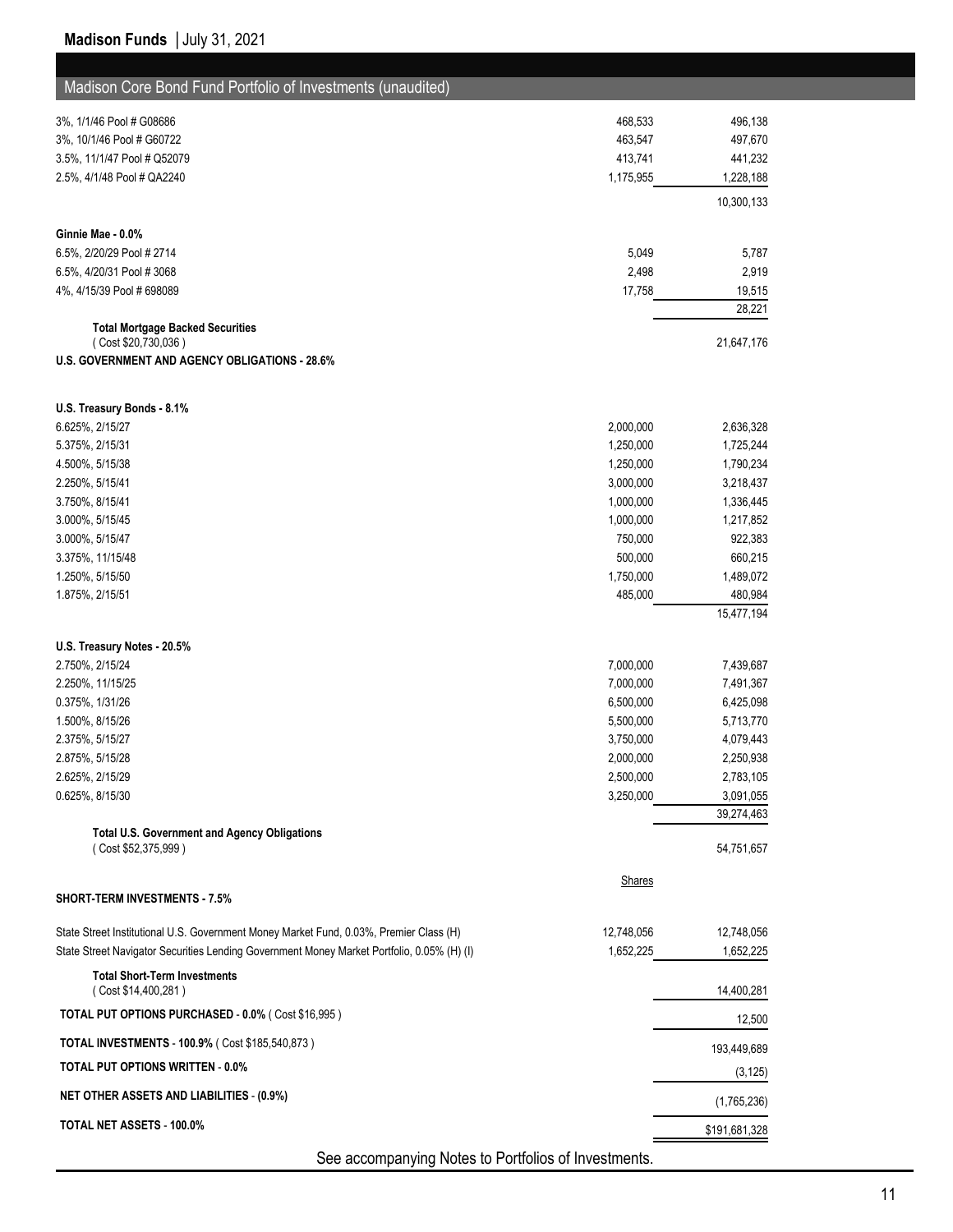#### Madison Core Bond Fund Portfolio of Investments (unaudited)

- (A) Security sold within terms of a private placement memorandum exempt from registration under section 144A of the Securities Act of 1933, as amended, and may be sold only to dealers in that program or other "qualified institutional buyers."
- (B) Stepped rate security. Rate shown is as of July 31, 2021.
- (C) Coupon rate may change based on changes of the underlying collateral or prepayments of principal. The coupon rate shown represents the rate at period end.
- (D) Floating rate or variable rate note. Rate shown is as of July 31, 2021.
- (E) Notes and bonds, issued by foreign entities, denominated in U.S. dollars. The aggregate of these securities is 2.8% of total net assets.
- (F) All or a portion of these securities, with an aggregate fair value of \$1,625,013, are on loan as part of a securities lending program. See footnote (I) and Note 4 for details on the securities lending program.
- (G) Restricted. The aggregate cost of such securities is \$500,000. The aggregate value is \$513,065, representing 0.27% of net assets.
- (H) 7-day yield.
- (I) Represents investments of cash collateral received in connection with securities lending.
- CMT Constant Maturity Treasury.
- DAC Designated Activity Company.
- FHLMC Federal Home Loan Mortgage Corp or Freddie Mac.
- FREMF Freddie Mac Multifamily. IO Interest Only. LIBOR London Interbank Offered Rate. LLC Limited Liability Company. MTN Medium Term Note. PLC Public Limited Company. REMIC Real Estate Mortgage Investment Conduit.
- SOFR Secured Overnight Financing Rate.
- STACR Structured Agency Credit Risk.
- USD United States Dollar.

#### **Purchased Option Contracts Outstanding at July 31, 2021**

| Description                        | Exercise<br>Price | Expiration<br>Date | Number of<br>Contracts | Notional<br>Amount | <b>Market Value</b> | Premiums<br>Paid | Unrealized<br>Appreciation<br>(Depreciation) |
|------------------------------------|-------------------|--------------------|------------------------|--------------------|---------------------|------------------|----------------------------------------------|
| <b>Put Options Purchased</b>       |                   |                    |                        |                    |                     |                  |                                              |
| U.S. Treasury 10 Years Notes       | \$133.5           | 8/27/21            | 40                     | 40.000             | \$12,500            | 16.995           | \$(4,495)                                    |
| <b>Total Put Options Purchased</b> |                   |                    |                        |                    | \$12,500            | 16,995           | \$(4,495)                                    |

#### **Written Option Contracts Outstanding at July 31, 2021**

| Description                      | Exercise<br>Price | Expiration<br>Date | Number of<br>Contracts | Notional<br>Amount | <b>Market Value</b> | Premiums<br>(Received) | Unrealized Appreciation<br>(Depreciation) |
|----------------------------------|-------------------|--------------------|------------------------|--------------------|---------------------|------------------------|-------------------------------------------|
| <b>Put Options Written</b>       |                   |                    |                        |                    |                     |                        |                                           |
| U.S. Treasury 10 Years Notes     | \$132             | 8/27/21            | (40)                   | (40,000)           | \$(3, 125)          | (5, 505)               | \$2,380                                   |
| <b>Total Put Options Written</b> |                   |                    |                        |                    | \$(3, 125)          | (5, 505)               | \$2.380                                   |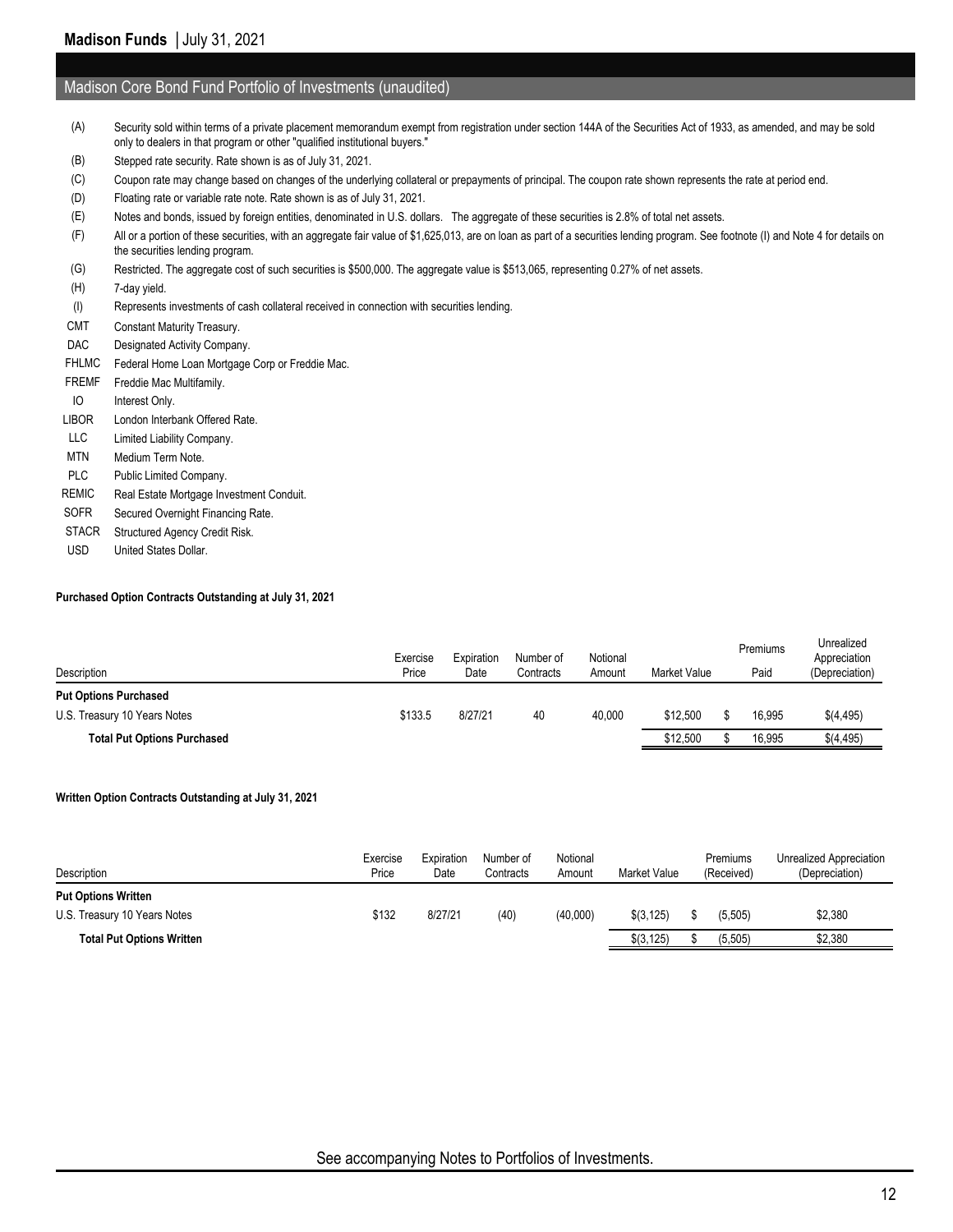# Madison High Quality Bond Fund Portfolio of Investments (unaudited)

|                                                                          | <b>Par Value</b> | Value (Note 1)         |
|--------------------------------------------------------------------------|------------------|------------------------|
| <b>CORPORATE NOTES AND BONDS - 39.7%</b>                                 |                  |                        |
|                                                                          |                  |                        |
| <b>Communication Services - 2.4%</b>                                     |                  |                        |
| Comcast Corp., 3.15%, 3/1/26                                             | \$1,000,000      | \$1,091,064            |
|                                                                          | 1,750,000        |                        |
| Walt Disney Co./The, 3.8%, 3/22/30                                       |                  | 2,024,008<br>3,115,072 |
|                                                                          |                  |                        |
| <b>Consumer Discretionary - 6.5%</b>                                     |                  |                        |
| Costco Wholesale Corp., 1.375%, 6/20/27                                  | 1,750,000        | 1,772,568              |
| Cummins Inc., 1.5%, 9/1/30                                               | 1,500,000        | 1,462,756              |
| Home Depot Inc./The, 2.7%, 4/15/30                                       | 1,750,000        | 1,890,169              |
| NIKE Inc., 2.75%, 3/27/27                                                | 1,750,000        | 1,900,028              |
| Target Corp., 2.9%, 1/15/22                                              | 1,300,000        | 1,315,523              |
|                                                                          |                  | 8,341,044              |
|                                                                          |                  |                        |
| <b>Consumer Staples - 5.3%</b>                                           |                  |                        |
| Coca-Cola Co./The, 1%, 3/15/28                                           | 1,350,000        | 1,328,874              |
| Hershey Co./The, 1.7%, 6/1/30                                            | 1,800,000        | 1,812,540              |
| Kimberly-Clark Corp. (A), 1.05%, 9/15/27                                 | 1,750,000        | 1,734,520              |
| PepsiCo Inc., 2.75%, 3/19/30                                             | 1,750,000        | 1,903,950              |
|                                                                          |                  | 6,779,884              |
|                                                                          |                  |                        |
| Financials - 19.6%<br>American Express Credit Corp., MTN, 2.7%, 3/3/22   | 1,200,000        | 1,215,236              |
| Bank of America Corp., MTN, (3M USD LIBOR + 0.930%) (B), 2.816%, 7/21/23 | 625,000          | 639,188                |
|                                                                          |                  |                        |
| Bank of America Corp., MTN, (SOFR + 1.010%) (B), 1.197%, 10/24/26        | 1,800,000        | 1,796,336              |
| Bank of New York Mellon Corp./The, MTN, 2.2%, 8/16/23                    | 1,350,000        | 1,397,818              |
| BlackRock Inc. (A), 3.5%, 3/18/24                                        | 1,750,000        | 1,892,417              |
| Charles Schwab Corp./The, 0.9%, 3/11/26                                  | 1,750,000        | 1,748,908              |
| Huntington National Bank/The, 3.55%, 10/6/23                             | 1,250,000        | 1,331,305              |
| JPMorgan Chase & Co. (A), 2.972%, 1/15/23                                | 1,350,000        | 1,366,312              |
| JPMorgan Chase & Co., (3M USD LIBOR + 1.155%) (B), 3.22%, 3/1/25         | 1,800,000        | 1,910,061              |
| Mastercard Inc., 3.3%, 3/26/27                                           | 1,750,000        | 1,953,865              |
| PNC Financial Services Group Inc./The, 3.3%, 3/8/22                      | 1,350,000        | 1,371,119              |
| State Street Corp., (SOFR + 0.940%) (B), 2.354%, 11/1/25                 | 1,800,000        | 1,897,313              |
| Truist Financial Corp., MTN, 2.85%, 10/26/24                             | 1,750,000        | 1,872,475              |
| Truist Financial Corp., MTN, 1.95%, 6/5/30                               | 1,500,000        | 1,527,727              |
| U.S. Bancorp, MTN, 2.625%, 1/24/22                                       | 1,300,000        | 1,312,395              |
| Wells Fargo & Co., MTN, (SOFR + 1.087%) (B), 2.406%, 10/30/25            | 1,800,000        | 1,882,098              |
|                                                                          |                  | 25,114,573             |
| Health Care - 1.0%                                                       |                  |                        |
| UnitedHealth Group Inc., 2.875%, 3/15/23                                 | 1,200,000        | 1,249,356              |
|                                                                          |                  |                        |
| Industrials - 1.0%                                                       |                  |                        |
| John Deere Capital Corp., MTN, 2.65%, 1/6/22                             | 1,300,000        | 1,313,338              |
|                                                                          |                  |                        |
| Information Technology - 3.5%                                            |                  |                        |
| Apple Inc., 2.4%, 5/3/23                                                 | 1,350,000        | 1,399,909              |
| salesforce.com Inc., 3.25%, 4/11/23                                      | 1,300,000        | 1,362,001              |
| Texas Instruments Inc., 1.375%, 3/12/25                                  | 1,750,000        | 1,792,591              |
|                                                                          |                  | 4,554,501              |
|                                                                          |                  |                        |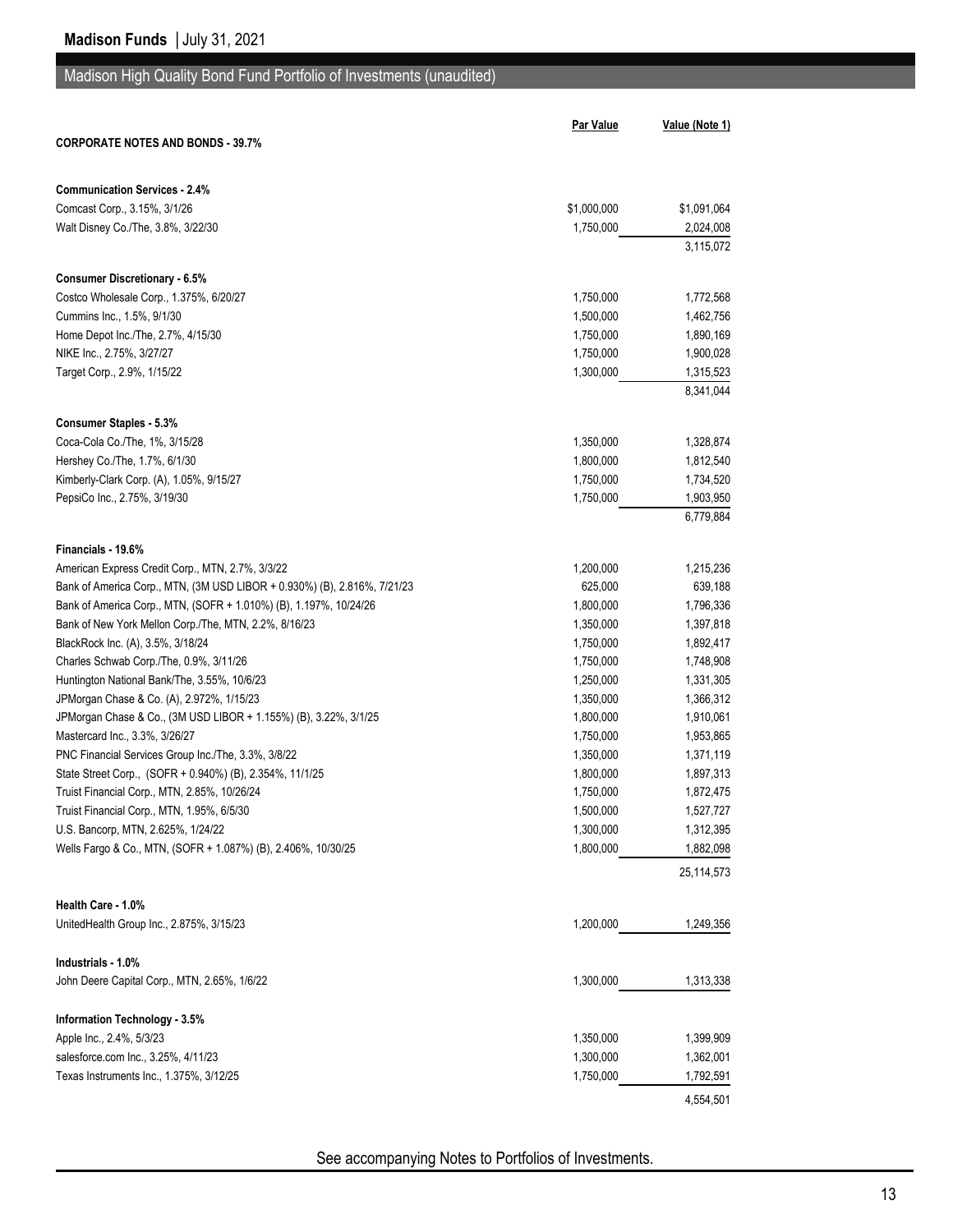# Madison High Quality Bond Fund Portfolio of Investments (unaudited)

| Utilities - 0.4%                                                                           |               |               |
|--------------------------------------------------------------------------------------------|---------------|---------------|
| National Rural Utilities Cooperative Finance Corp., 1%, 6/15/26                            | 500,000       | 499,965       |
| <b>Total Corporate Notes and Bonds</b>                                                     |               |               |
| (Cost \$49,868,494)                                                                        |               | 50,967,733    |
| <b>U.S. GOVERNMENT AND AGENCY OBLIGATIONS - 58.3%</b>                                      |               |               |
|                                                                                            |               |               |
| Fannie Mae - 9.7%                                                                          |               |               |
| 1.375%, 10/7/21                                                                            | 500,000       | 501,195       |
| 1.875%, 4/5/22                                                                             | 3,500,000     | 3,542,814     |
| 0.500%, 11/7/25                                                                            | 2,250,000     | 2,239,253     |
| 2.125%, 4/24/26                                                                            | 3,125,000     | 3,334,201     |
| 0.750%, 10/8/27                                                                            | 2,850,000     | 2,817,889     |
|                                                                                            |               | 12,435,352    |
| Freddie Mac - 6.6%                                                                         |               |               |
| 2.375%, 1/13/22                                                                            | 1,750,000     | 1,768,075     |
| 0.375%, 4/20/23                                                                            | 3,500,000     | 3,513,628     |
| 0.375%, 7/21/25                                                                            | 3,250,000     | 3,226,369     |
|                                                                                            |               |               |
|                                                                                            |               | 8,508,072     |
| U.S. Treasury Notes - 42.0%                                                                |               |               |
| 2.000%, 2/15/22                                                                            | 2,000,000     | 2,020,625     |
| 1.125%, 2/28/22                                                                            | 2,500,000     | 2,515,332     |
| 1.875%, 7/31/22                                                                            | 3,000,000     | 3,053,320     |
| 0.125%, 11/30/22                                                                           | 1,500,000     | 1,500,117     |
| 1.750%, 5/15/23                                                                            | 3,500,000     | 3,598,574     |
| 1.625%, 5/31/23                                                                            | 3,000,000     | 3,079,336     |
| 2.500%, 8/15/23                                                                            | 3,500,000     | 3,663,652     |
| 2.750%, 11/15/23                                                                           | 3,750,000     | 3,965,186     |
| 2.125%, 2/29/24                                                                            | 3,000,000     | 3,142,500     |
| 2.375%, 8/15/24                                                                            | 3,000,000     | 3,182,578     |
| 2.250%, 11/15/24                                                                           | 3,000,000     | 3,179,648     |
| 2.125%, 5/15/25                                                                            | 3,000,000     | 3,181,172     |
| 0.375%, 1/31/26                                                                            | 3,125,000     | 3,088,989     |
| 1.625%, 5/15/26                                                                            | 3,125,000     | 3,264,770     |
| 1.500%, 8/15/26                                                                            | 3,125,000     | 3,246,460     |
| 0.625%, 3/31/27                                                                            | 2,725,000     | 2,698,602     |
| 2.375%, 5/15/27                                                                            | 2,725,000     | 2,964,396     |
| 2.250%, 11/15/27                                                                           | 2,250,000     | 2,435,977     |
|                                                                                            |               | 53,781,234    |
| <b>Total U.S. Government and Agency Obligations</b>                                        |               |               |
| (Cost \$73,936,170)                                                                        |               | 74,724,658    |
| <b>SHORT-TERM INVESTMENTS - 1.5%</b>                                                       | <b>Shares</b> |               |
|                                                                                            |               |               |
| State Street Institutional U.S. Government Money Market Fund, 0.03%, Premier Class (C)     | 1,881,606     | 1,881,606     |
| State Street Navigator Securities Lending Government Money Market Portfolio, 0.05% (C) (D) | 37,940        | 37,940        |
| <b>Total Short-Term Investments</b>                                                        |               |               |
| (Cost \$1,919,546)<br>TOTAL INVESTMENTS - 99.5% (Cost \$125,724,210)                       |               | 1,919,546     |
|                                                                                            |               | 127,611,937   |
| <b>NET OTHER ASSETS AND LIABILITIES - 0.5%</b>                                             |               | 625,822       |
| TOTAL NET ASSETS - 100.0%                                                                  |               | \$128,237,759 |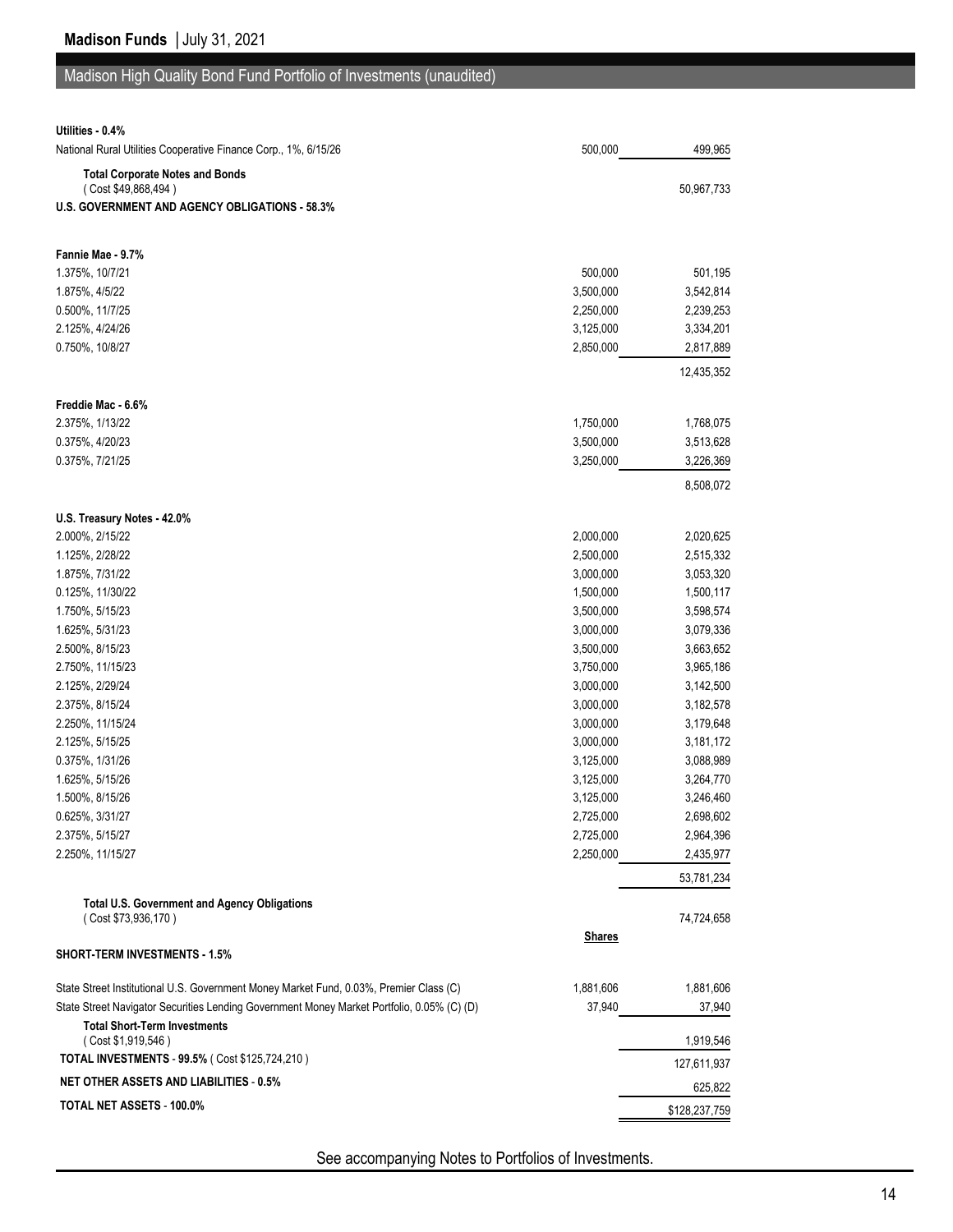#### Madison High Quality Bond Fund Portfolio of Investments (unaudited)

- (A) All or a portion of these securities, with an aggregate fair value of \$37,179, are on loan as part of a securities lending program. See footnote (D) and Note 4 for details on the securities lending program.
- (B) Floating rate or variable rate note. Rate shown is as of July 31, 2021.
- (C) 7-day yield.
- (D) Represents investments of cash collateral received in connection with securities lending.
- LIBOR London Interbank Offered Rate.
- MTN Medium Term Note.
- SOFR Secured Overnight Financing Rate.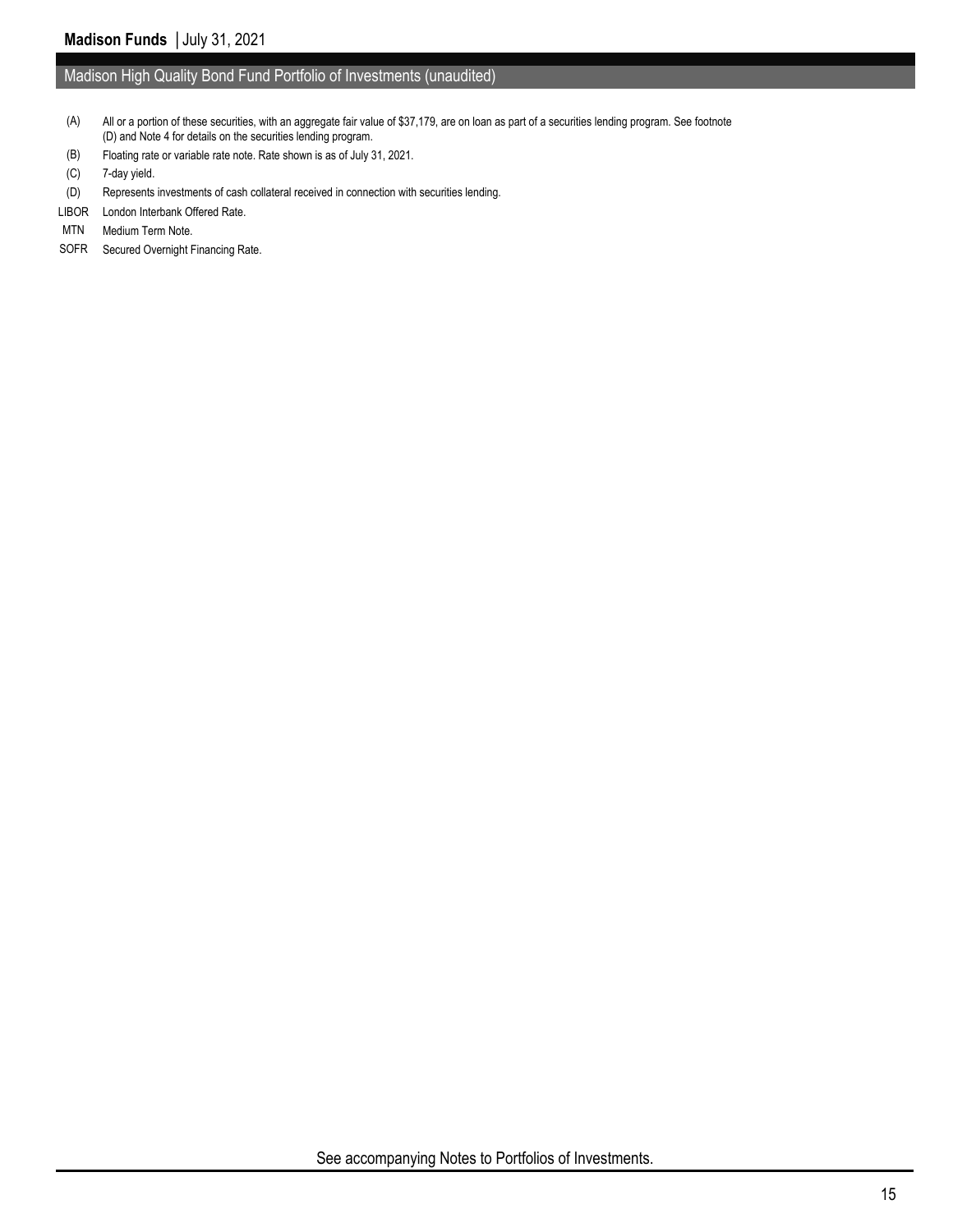# Madison Tax-Free Virginia Fund Portfolio of Investments (unaudited)

|                                                                                                                                   | Par Value          | Value (Note 1)     |
|-----------------------------------------------------------------------------------------------------------------------------------|--------------------|--------------------|
| <b>MUNICIPAL BONDS - 98.4%</b>                                                                                                    |                    |                    |
|                                                                                                                                   |                    |                    |
| Airport - 3.5%                                                                                                                    |                    |                    |
| Metropolitan Washington Airports Authority Aviation Revenue, Series A, AMT, 5%, 10/1/43                                           | \$500,000          | \$629,582          |
| Metropolitan Washington Airports Authority Aviation Revenue, Series B, 5%, 10/1/21                                                | 100,000            | 100,792            |
|                                                                                                                                   |                    | 730,374            |
|                                                                                                                                   |                    |                    |
| Development - 5.8%                                                                                                                |                    |                    |
| Fairfax County Economic Development Authority, Series A, 5%, 10/1/26                                                              | 150,000            | 172,344            |
| Loudoun County Economic Development Authority, 5%, 12/1/25                                                                        | 125,000            | 149,913            |
| Manassas Park Economic Development Authority, 3%, 12/15/44                                                                        | 345,000            | 373,804            |
| Norfolk Economic Development Authority, (Prerefunded 11/1/22 @ \$100), 5%, 11/1/29                                                | 480,000            | 509,119            |
|                                                                                                                                   |                    | 1,205,180          |
| Education - 9.2%                                                                                                                  |                    |                    |
| Campbell County Industrial Development Authority, 3%, 6/1/48                                                                      | 415,000            | 451,950            |
| Henrico County Economic Development Authority, (Prerefunded 4/15/22 @ \$100), 4%, 4/15/42                                         | 220,000            | 226,002            |
| Virginia College Building Authority, Series E, 5%, 2/1/23                                                                         | 500,000            | 537,009            |
| Virginia Commonwealth University, Series A, 5%, 5/1/26                                                                            | 385,000            | 414,989            |
| Virginia Resources Authority, Series C, (MORAL OBLG), 4%, 11/1/32                                                                 | 250,000            | 296,077            |
|                                                                                                                                   |                    | 1,926,027          |
|                                                                                                                                   |                    |                    |
| Facilities - 7.0%                                                                                                                 |                    |                    |
| Henry County Virginia Industrial Development Authority, 4.125%, 11/1/50                                                           | 250,000            | 283,725            |
| New River Valley Regional Jail Authority, 5%, 10/1/25                                                                             | 100,000            | 118,339            |
| Prince Edward County Industrial Development Authority, 5%, 9/1/32                                                                 | 405,000            | 495,117            |
| Stafford County & Staunton Industrial Development Authority, Series B, (NATL-RE), 4.5%, 8/1/25                                    | 20,000             | 20,027             |
| Western Regional Jail Authority, (Prerefunded 12/1/25 @ \$100), 3.125%, 12/1/29                                                   | 245,000            | 273,280            |
| Western Regional Jail Authority, 3.125%, 12/1/29                                                                                  | 255,000            | 277,884            |
|                                                                                                                                   |                    | 1,468,372          |
| General - 16.6%                                                                                                                   |                    |                    |
| Chesterfield County Economic Development Authority, Series B, 3%, 4/1/38                                                          | 285,000            | 317,731            |
| James City County Economic Development Authority, 5%, 6/15/30                                                                     | 500,000            | 642,424            |
| Northern Virginia Transportation Authority, 5%, 6/1/30                                                                            | 780,000            | 882,551            |
| Virginia Beach Development Authority, 5%, 9/1/28                                                                                  | 100,000            | 118,947            |
| Virginia Beach Development Authority, 5%, 9/1/29                                                                                  | 125,000            | 148,227            |
| Virginia Beach Development Authority, Series A, 3.5%, 5/1/30                                                                      | 250,000            | 268,110            |
| Virginia Public Building Authority, Series A, 5%, 8/1/31                                                                          | 110,000            | 145,397            |
| Virginia Public Building Authority, Series B, 5%, 8/1/25                                                                          | 235,000            | 279,140            |
| Virginia Resources Authority, Series C, 5%, 11/1/30                                                                               | 250,000            | 315,810            |
| Virginia Resources Authority, Series C, (MORAL OBLG), 4%, 11/1/34                                                                 | 125,000            | 145,549            |
| Wise County Industrial Development Authority, 5%, 11/1/22                                                                         | 100,000            | 105,883            |
| Wise County Industrial Development Authority Revenue, 5%, 11/1/21                                                                 | 100,000            | 101,164            |
|                                                                                                                                   |                    | 3,470,933          |
|                                                                                                                                   |                    |                    |
| General Obligation - 24.3%                                                                                                        |                    |                    |
| City of Alexandria VA, Series A (ST AID WITHHLDG), 5%, 7/15/27<br>City of Alexandria VA, Series A, (ST AID WITHHLDG), 5%, 7/15/28 | 150,000            | 184,180            |
| City of Danville VA, Series A, (ST AID WITHHLDG), 5%, 8/1/23                                                                      | 100,000<br>190,000 | 126,563<br>208,334 |
| City of Norfolk VA, (Prerefunded 8/1/28 @ \$100), (ST AID WITHHLDG), 5%, 8/1/47                                                   | 455,000            | 591,206            |
| City of Poquoson VA, (ST AID WITHHLDG), 4%, 2/15/29                                                                               | 425,000            | 516,401            |
|                                                                                                                                   |                    |                    |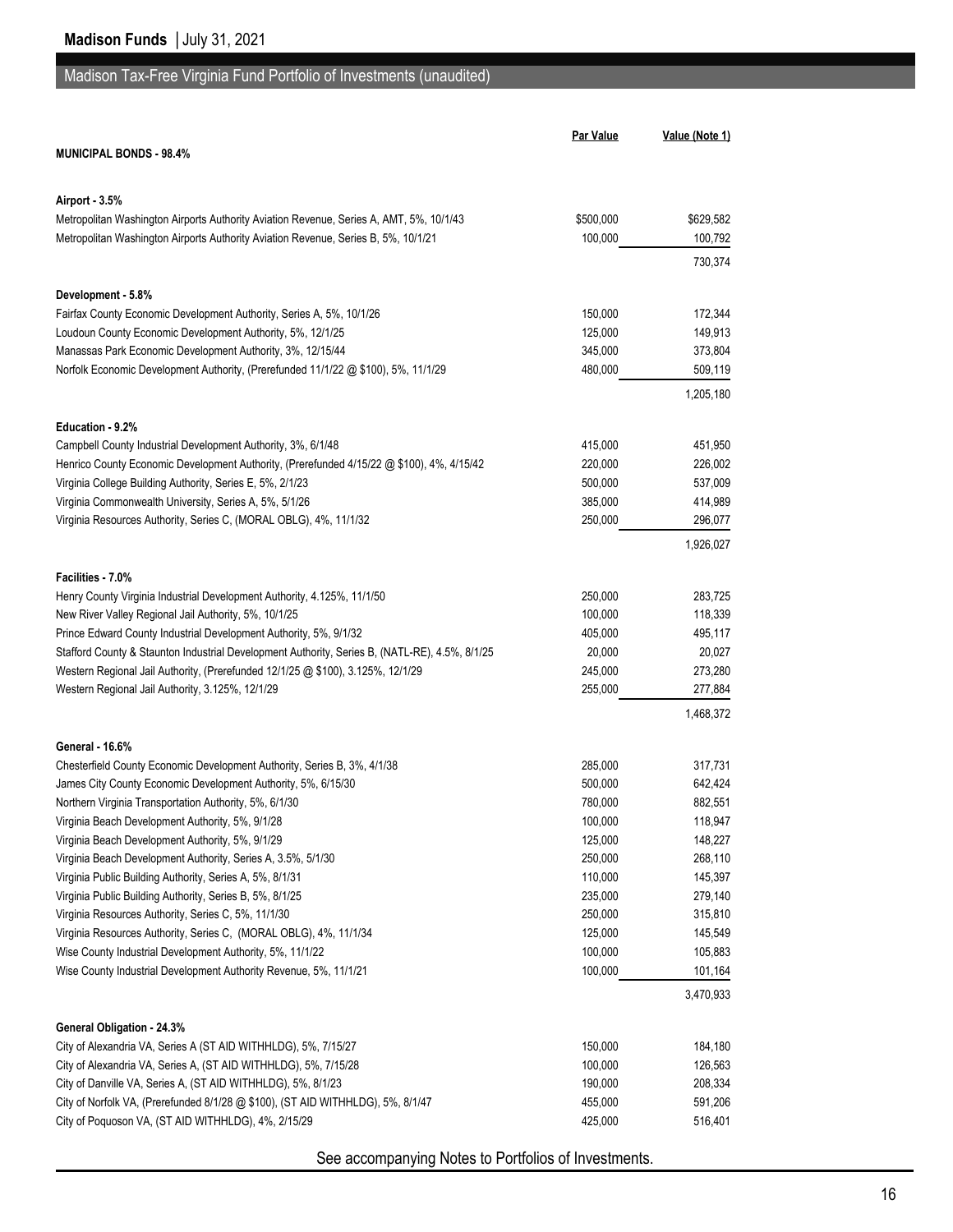| Madison Tax-Free Virginia Fund Portfolio of Investments (unaudited)                                                                    |         |            |
|----------------------------------------------------------------------------------------------------------------------------------------|---------|------------|
|                                                                                                                                        |         |            |
| City of Portsmouth VA, Series A, (Prerefunded 2/1/23 @ \$100), (ST AID WITHHLDG), 5%, 2/1/31                                           | 75,000  | 80,522     |
| City of Richmond VA, Series A, (ST AID WITHHLDG), 3%, 7/15/34                                                                          | 435,000 | 496,463    |
| City of Virginia Beach VA, Series A, 4%, 8/1/22                                                                                        | 300,000 | 311,696    |
| Commonwealth of Virginia, Series A, 5%, 6/1/23                                                                                         | 500,000 | 545,017    |
| County of Arlington VA, Series B, (Prerefunded 8/15/24 @ \$100), (ST AID WITHHLDG), 5%,                                                |         |            |
| 8/15/27                                                                                                                                | 175,000 | 200,620    |
| County of Arlington VA, Series A, (Prerefunded 8/15/26 @ \$100), 5%, 8/15/30                                                           | 600,000 | 737,394    |
| County of Fairfax VA, Series B, (ST AID WITHHLDG), 4%, 10/1/22                                                                         | 250,000 | 261,492    |
| County of Fairfax VA, Series A, (ST AID WITHHLDG), 5%, 10/1/26                                                                         | 410,000 | 506,832    |
| County of Spotsylvania VA, (ST AID WITHHLDG), 5%, 1/15/24                                                                              | 200,000 | 223,938    |
| Town of Leesburg VA, (ST AID WITHHLDG), 5%, 1/15/25                                                                                    | 90,000  | 104,865    |
|                                                                                                                                        |         | 5,095,523  |
|                                                                                                                                        |         |            |
| Medical - 5.4%                                                                                                                         |         |            |
| Norfolk Economic Development Authority, Series B, 5%, 11/1/36                                                                          | 480,000 | 507,186    |
| Prince William County Industrial Development Authority, Series B, 4%, 11/1/22                                                          | 300,000 | 314,470    |
| Stafford County Economic Development Authority Revenue, 5%, 6/15/25                                                                    | 260,000 | 304,677    |
|                                                                                                                                        |         | 1,126,333  |
|                                                                                                                                        |         |            |
| Power - 1.5%                                                                                                                           | 290,000 | 323,663    |
| Puerto Rico Electric Power Authority, Series V, (BHAC-CR, MBIA-RE, FGIC), 5.25%, 7/1/24                                                |         |            |
|                                                                                                                                        |         |            |
| Transportation - 9.5%<br>Hampton Roads Transportation Accountability Commission, Series A, 5%, 7/1/37                                  | 170,000 | 225,237    |
| Hampton Roads Transportation Accountability Commission, Series A, 5%, 7/1/42                                                           | 470,000 | 580,334    |
| Richmond Metropolitan Transportation Authority, (NATL-RE), 5.25%, 7/15/22                                                              | 25,000  | 26,049     |
| Virginia Commonwealth Transportation Board, 5%, 5/15/22                                                                                | 100,000 | 103,881    |
| Virginia Commonwealth Transportation Board, Series A, (Prerefunded 3/15/22 @ \$100), 5%,                                               |         |            |
| 9/15/24                                                                                                                                | 225,000 | 231,866    |
| Virginia Commonwealth Transportation Board, Series B, (Prerefunded 9/15/22 @ \$100), 5%,                                               |         |            |
| 3/15/25                                                                                                                                | 535,000 | 564,436    |
| Virginia Commonwealth Transportation Board, 5%, 9/15/27                                                                                | 200,000 | 253,585    |
|                                                                                                                                        |         | 1,985,388  |
|                                                                                                                                        |         |            |
| Utilities - 1.5%                                                                                                                       |         |            |
| City of Richmond VA Public Utility Revenue, Series A, (Prerefunded 1/15/23 @ \$100), 5%, 1/15/38                                       | 300,000 | 321,431    |
|                                                                                                                                        |         |            |
| Water - 14.1%                                                                                                                          |         |            |
| County of Fairfax VA Sewer Revenue, Series A, 4%, 7/15/41                                                                              | 210,000 | 261,600    |
| County of Henrico VA Water & Sewer Revenue, 4%, 5/1/32                                                                                 | 500,000 | 600,786    |
| County of Henrico VA Water & Sewer Revenue, 5%, 5/1/27                                                                                 | 150,000 | 182,949    |
| Fairfax County Water Authority, Series B, 5.25%, 4/1/23                                                                                | 180,000 | 195,547    |
| Fairfax County Water Authority, (Prerefunded 4/1/22 @ \$100), 5%, 4/1/27                                                               | 150,000 | 154,907    |
| Hampton Roads Sanitation District, Series A, (Prerefunded 10/1/27 @ \$100), 5%, 10/1/35                                                | 410,000 | 519,521    |
| Hampton Roads Sanitation District, Series A, (Prerefunded 10/1/27 @ \$100), 5%, 10/1/36                                                | 250,000 | 316,781    |
| Prince William County Service Authority, 5%, 7/1/22                                                                                    | 250,000 | 261,261    |
| Upper Occoquan Sewage Authority, 3%, 7/1/49<br>Virginia Resources Authority, Series B, (Prerefunded 11/1/21@ \$100), (MORAL OBLG), 5%, | 380,000 | 419,544    |
| 11/1/23                                                                                                                                | 15,000  | 15,182     |
| Virginia Resources Authority, Series B, (MORAL OBLG), 5%, 11/1/23                                                                      | 20,000  | 20,241     |
|                                                                                                                                        |         |            |
| TOTAL INVESTMENTS - 98.4% (Cost \$19,242,445)                                                                                          |         | 2,948,319  |
|                                                                                                                                        |         | 20,601,543 |

See accompanying Notes to Portfolios of Investments.

**NET OTHER ASSETS AND LIABILITIES - 1.6%** 336,521 **TOTAL NET ASSETS - 100.0%** \$20,938,064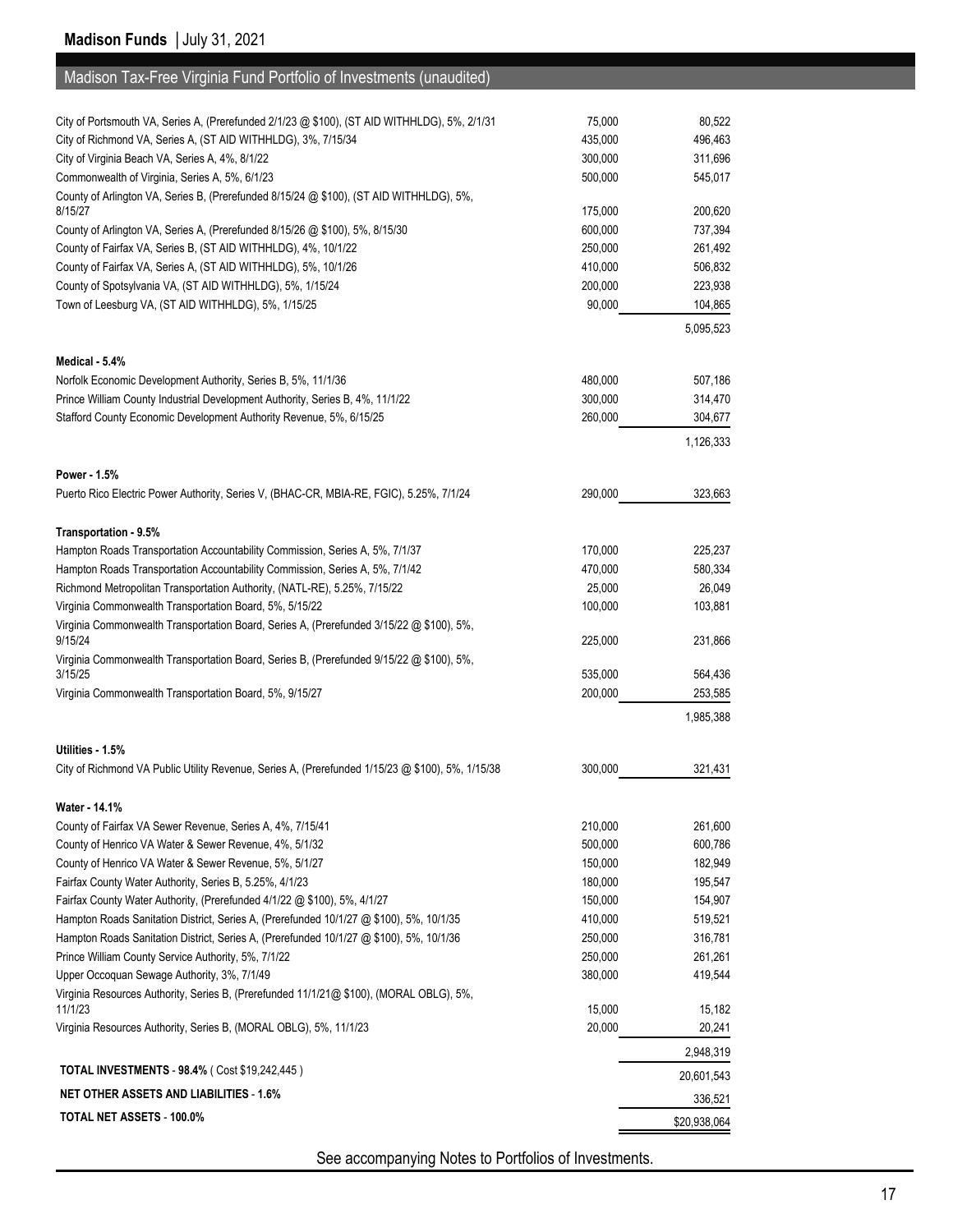# Madison Tax-Free Virginia Fund Portfolio of Investments (unaudited)

| <b>BHAC-CR</b>    | Berkshire Hathaway Assurance Corp.      |
|-------------------|-----------------------------------------|
| <b>FGIC</b>       | Financial Guaranty Insurance Co.        |
| <b>MBIA</b>       | MBIA Insurance Corp.                    |
| <b>MORAL OBLG</b> | Moral Obligation.                       |
| NATL-RE           | National Public Finance Guarantee Corp. |
| ST AID WITHHLDG   | State Aid Withholding.                  |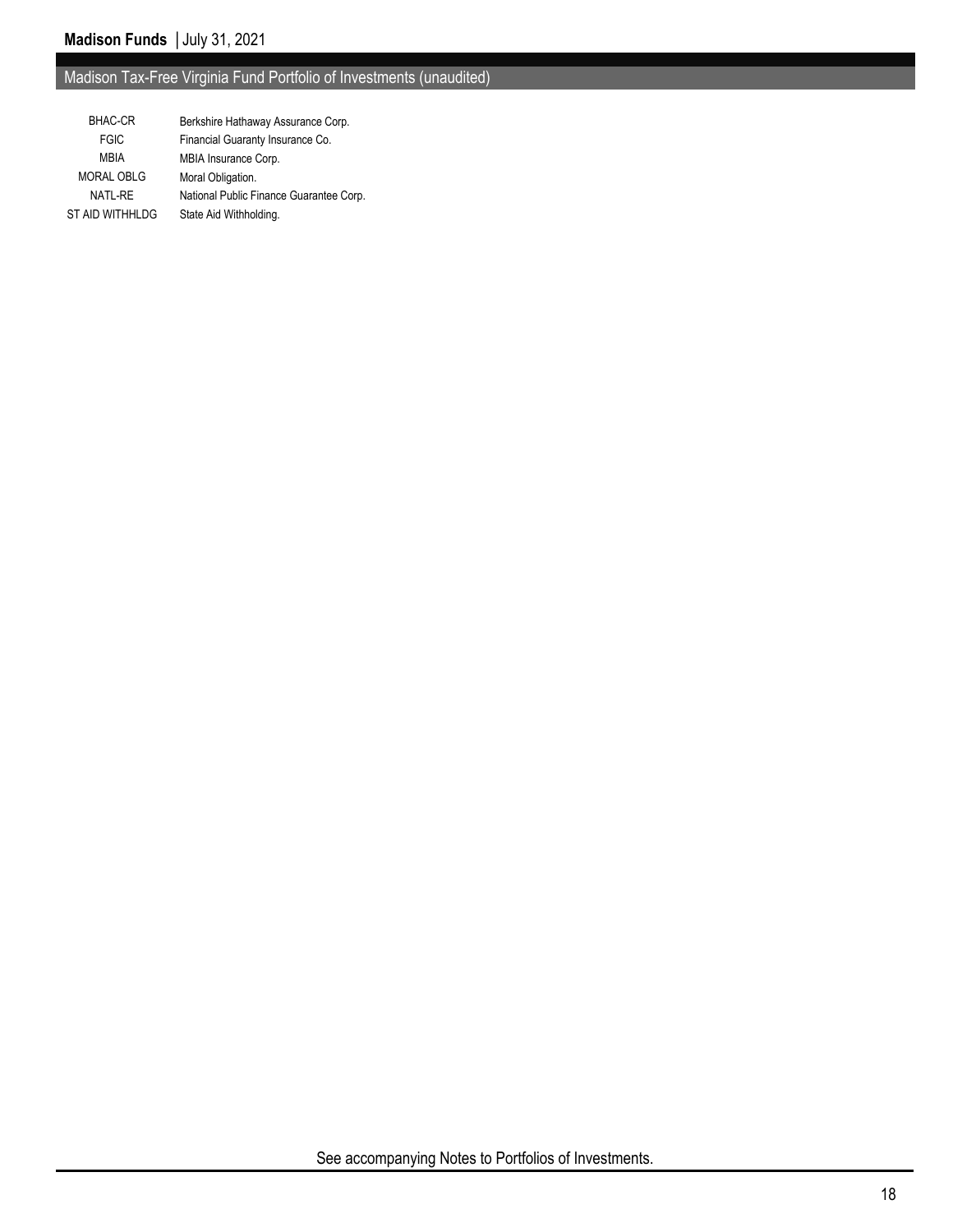## Madison Tax-Free National Fund Portfolio of Investments (unaudited)

|                                                                                                     | <b>Par Value</b> | Value (Note 1) |
|-----------------------------------------------------------------------------------------------------|------------------|----------------|
| <b>MUNICIPAL BONDS - 98.4%</b>                                                                      |                  |                |
|                                                                                                     |                  |                |
| Alabama - 6.5%<br>Butler County Board of Education, (AGM), (Prerefunded 1/1/25 @ \$100), 5%, 7/1/37 | \$235,000        | \$273,240      |
| Mobile County AL, General Obligation, 5%, 2/1/39                                                    | 610,000          | 806,221        |
| Town of Pike Road Authority Revenue, 4%, 9/1/31                                                     | 170,000          | 189,374        |
| UAB Medicine Finance Authority Revenue, 5%, 9/1/27                                                  | 150,000          | 189,271        |
|                                                                                                     |                  | 1,458,106      |
| Arkansas - 0.9%                                                                                     |                  |                |
| Arkansas Development Finance Authority, 5%, 2/1/26                                                  | 175,000          | 207,699        |
|                                                                                                     |                  |                |
| California - 0.7%<br>Los Angeles County Metropolitan Transportation Authority, 5%, 7/1/40           | 120,000          | 149,122        |
|                                                                                                     |                  |                |
| Colorado - 3.6%                                                                                     |                  |                |
| City of Colorado Springs Co. Utilities System Revenue, 4%, 11/15/40                                 | 250,000          | 307,137        |
| El Paso County Facilities Corp., Certificate Participation, Series A, 5%, 12/1/27                   | 400,000          | 503,309        |
|                                                                                                     |                  | 810,446        |
| Florida - 5.1%                                                                                      |                  |                |
| Orlando Utilities Commission, 5%, 10/1/22                                                           | 525,000          | 555,226        |
| Palm Beach County Solid Waste Authority, 5%, 10/1/24                                                | 300,000          | 302,372        |
| Port St. Lucie Community Redevelopment Agency Revenue, Tax Allocation, 5%, 1/1/26                   | 250,000          | 297,044        |
|                                                                                                     |                  | 1,154,642      |
| Georgia - 2.2%                                                                                      |                  |                |
| Americus-Sumter Payroll Development Authority, 3.25%, 6/1/33                                        | 150,000          | 165,556        |
| City of Atlanta GA Water & Wastewater Revenue, (Prerefunded 5/1/25 @ \$100), 5%, 11/1/43            | 275,000          | 323,652        |
|                                                                                                     |                  | 489,208        |
| Hawaii - 2.3%                                                                                       |                  |                |
| State of Hawaii, General Obligation, Series EY, 5%, 10/1/25                                         | 435,000          | 519,138        |
| Idaho - 2.5%                                                                                        |                  |                |
| Idaho Health Facilities Authority, Series A, 5%, 3/1/34                                             | 500,000          | 552,841        |
| Illinois - 6.1%                                                                                     |                  |                |
| Cook County School District No. 111, General Obligation, (BAM), 5%, 12/1/35                         | 545,000          | 682,471        |
| Du Page County School District No. 45, General Obligation, 4%, 1/1/26                               | 460,000          | 527,245        |
| Sales Tax Securitization Corp., Series C, 5%, 1/1/27                                                | 140,000          | 172,057        |
|                                                                                                     |                  | 1,381,773      |
| Indiana - 5.5%<br>Indianapolis Local Public Improvement Bond Bank Revenue, 5%, 2/1/24               | 275,000          | 307,754        |
| Lincoln Center Building Corp., 4%, 8/1/28                                                           | 285,000          | 336,644        |
| Vanderburgh County Redevelopment District, Tax Allocation, (AGM), 5%, 2/1/26                        | 500,000          | 595,377        |
|                                                                                                     |                  | 1,239,775      |
| Kansas 3.7%                                                                                         |                  |                |
| City of Wichita KS, General Obligation, Series 816, 5%, 12/1/24                                     | 510,000          | 590,016        |
| Shawnee County Unified School District No. 437, General Obligation, 4%, 9/1/24                      | 220,000          | 244,946        |
|                                                                                                     |                  | 834,962        |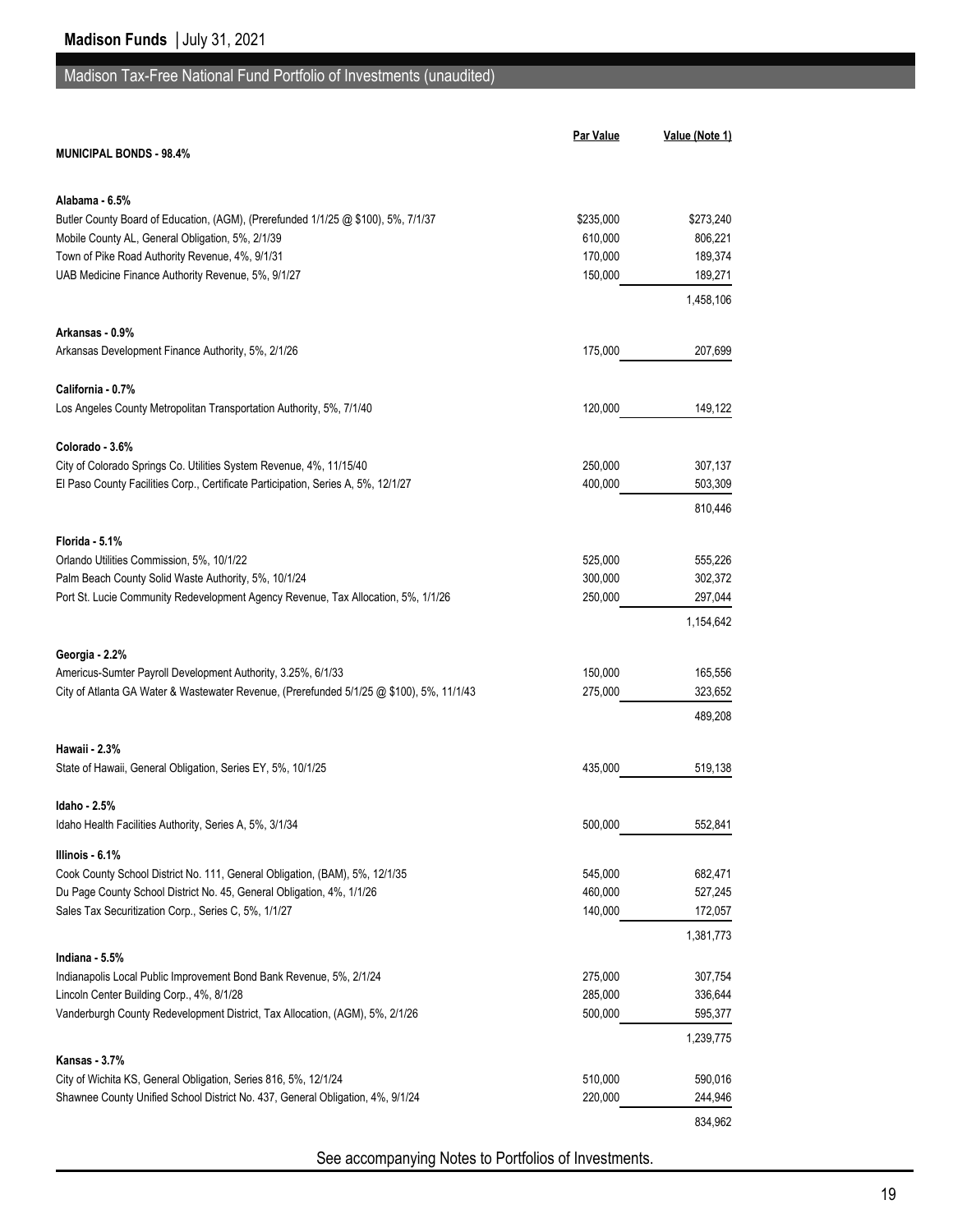## Madison Tax-Free National Fund Portfolio of Investments (unaudited)

#### **Kentucky - 2.3%**

| Eastern Kentucky University, (ST INTERCEPT), 5%, 4/1/33                                          | 445,000 | 511,759   |
|--------------------------------------------------------------------------------------------------|---------|-----------|
|                                                                                                  |         |           |
| Michigan - 0.5%                                                                                  |         |           |
| Redford Unified School District No. 1, General Obligation, (Q-SBLF), 5%, 5/1/22                  | 110,000 | 114,024   |
| Mississippi - 2.6%                                                                               |         |           |
| Medical Center Educational Building Corp., 5%, 6/1/30                                            | 475,000 | 584,003   |
|                                                                                                  |         |           |
| Missouri - 2.1%                                                                                  |         |           |
| Springfield School District No. R-12, General Obligation, Series B, (ST AID DIR DEP), 5%, 3/1/25 | 400,000 | 468,149   |
| New Jersey - 5.8%                                                                                |         |           |
| New Jersey Economic Development Authority Revenue, (ST APPROP), 5%, 3/1/26                       | 450,000 | 483,545   |
| New Jersey State Turnpike Authority, Series A, (BHAC-CR, AGM), 5.25%, 1/1/28                     | 250,000 | 323,827   |
| New Jersey State Turnpike Authority, Series A, (BHAC-CR, AGM), 5.25%, 1/1/29                     | 250,000 | 331,376   |
| Union County Improvement Authority, Series A, 4%, 2/1/25                                         | 150,000 | 163,985   |
|                                                                                                  |         | 1,302,733 |
|                                                                                                  |         |           |
| New Mexico - 1.0%                                                                                |         |           |
| County of Otero NM, (BAM), 4%, 12/1/28                                                           | 195,000 | 232,879   |
| <b>New York - 4.2%</b>                                                                           |         |           |
| Brookhaven Local Development Corp., 5%, 11/1/24                                                  | 110,000 | 126,140   |
| New York State Dormitory Authority, Series 1, (BHAC-CR), 5.5%, 7/1/31                            | 250,000 | 327,850   |
| Port Authority of New York & New Jersey, (GO of AUTH), 5.375%, 3/1/28                            | 415,000 | 490,819   |
|                                                                                                  |         | 944,809   |
| North Carolina - 4.1%                                                                            |         |           |
| Johnston County NC, General Obligation, 4%, 2/1/32                                               | 480,000 | 609,055   |
| Town of Cary NC Combined Utility Systems Revenue, (Prerefunded 12/1/22 @ \$100), 5%, 12/1/23     | 285,000 | 303,644   |
|                                                                                                  |         | 912,699   |
|                                                                                                  |         |           |
| Ohio - 2.5%<br>Cleveland-Cuyahoga County Port Authority (A), 5%, 7/1/24                          | 500,000 | 564,299   |
|                                                                                                  |         |           |
| Oklahoma - 4.3%                                                                                  |         |           |
| Elk City Industrial Authority, 4%, 5/1/30                                                        | 435,000 | 515,107   |
| Tulsa County Industrial Authority, 3%, 2/1/31                                                    | 400,000 | 444,445   |
|                                                                                                  |         | 959,552   |
| Pennsylvania - 3.2%                                                                              |         |           |
| Commonwealth Financing Authority Revenue, Series A, 5%, 6/1/35                                   | 370,000 | 430,712   |
| Waverly Township Municipal Authority, (BAM ST AID WITHHLDG), 4%, 2/15/26                         | 250,000 | 281,292   |
|                                                                                                  |         | 712,004   |
|                                                                                                  |         |           |
| South Carolina - 1.1%                                                                            |         |           |
| City of Newberry SC Revenue, (AGM), 4%, 4/1/22                                                   | 240,000 | 245,985   |
| Tennessee - 2.5%                                                                                 |         |           |
| City of Newport Tennessee Electric System Revenue, (AGM), 4%, 5/1/32                             | 370,000 | 427,971   |
| Town of Decatur TN Water & Sewer Revenue, General Obligation, 3%, 6/1/24                         | 120,000 | 129,345   |
|                                                                                                  |         | 557,316   |
|                                                                                                  |         |           |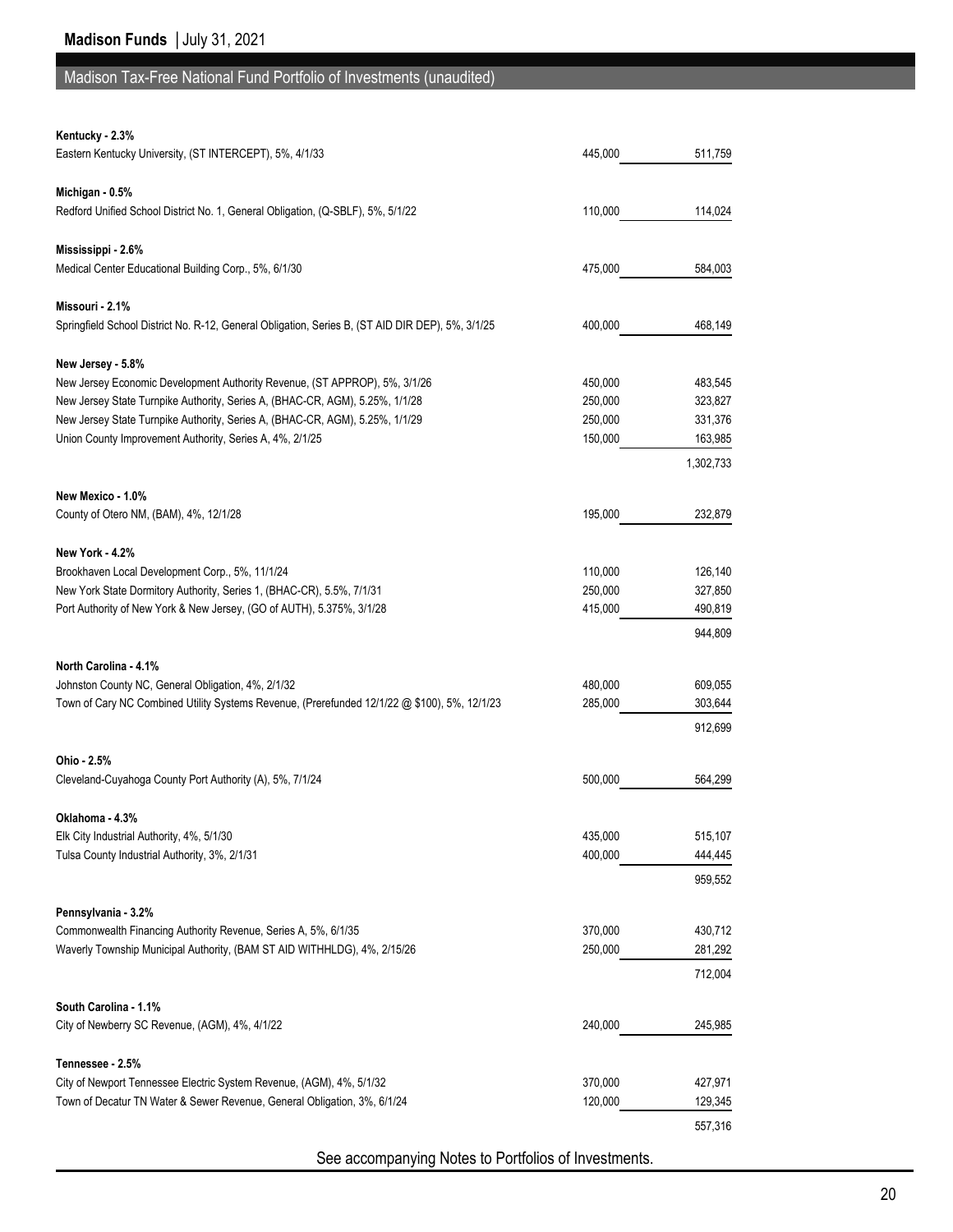#### Madison Tax-Free National Fund Portfolio of Investments (unaudited)

| Texas - 10.2%                                                                           |         |              |
|-----------------------------------------------------------------------------------------|---------|--------------|
| City of Austin TX, General Obligation, 5%, 9/1/26                                       | 550,000 | 655,475      |
| City of Center TX, General Obligation, 3%, 8/15/34                                      | 410,000 | 459,900      |
| City of Fort Worth TX, General Obligation, 4%, 3/1/29                                   | 500,000 | 588,644      |
| Harris County Toll Road Authority, 4%, 8/15/38                                          | 300,000 | 366,740      |
| San Jacinto River Authority, (BAM), 4%, 10/1/23                                         | 200,000 | 215,318      |
|                                                                                         |         | 2,286,077    |
| Utah - 1.8%                                                                             |         |              |
| Utah Transit Authority, (BHAC-CR, MBIA), 5%, 6/15/35                                    | 280,000 | 394,284      |
| Virginia - 5.6%                                                                         |         |              |
| Hampton Roads Sanitation District, Series A, (Prerefunded 10/1/27 @ \$100), 5%, 10/1/36 | 500,000 | 633,562      |
| Western Regional Jail Authority, (Prerefunded 12/1/26 @ \$100), 5%, 12/1/34             | 250,000 | 308,627      |
| Western Regional Jail Authority, 5%, 12/1/34                                            | 250,000 | 306,953      |
|                                                                                         |         | 1,249,142    |
| Washington - 1.0%                                                                       |         |              |
| State of Washington, General Obligation, Series E, 5%, 2/1/29                           | 205.000 | 229,034      |
| West Virginia - 2.5%                                                                    |         |              |
| West Virginia Economic Development Authority, Series A, 5%, 7/1/37                      | 450,000 | 554,729      |
| Wisconsin - 2.0%                                                                        |         |              |
| Wisconsin Health & Educational Facilities Authority, Series A, 4%, 11/15/35             | 400,000 | 460,971      |
| <b>TOTAL INVESTMENTS - 98.4% (Cost \$20,546,249)</b>                                    |         | 22,082,160   |
| <b>NET OTHER ASSETS AND LIABILITIES - 1.6%</b>                                          |         | 369,359      |
| TOTAL NET ASSETS - 100.0%                                                               |         | \$22,451,519 |

(A) Restricted. The aggregate cost of such securities is \$532,456. The aggregate value is \$564,299, representing 2.5% of net assets.

AGM Assured Guaranty Municipal Corp.

BAM Build America Mutual Assurance Co.

BHAC-CR Berkshire Hathaway Assurance Corp.

GO of AUTH General Obligation of the Authority.

MBIA MBIA Insurance Corp.

- Q-SBLF Qualified School Board Loan Fund.
- ST AID DIR DEP State Aid Direct Deposit.
- ST AID WITHHLDG State Aid Withholding.
- ST APPROP State Appropriations.
- ST INTERCEPT State Intercept.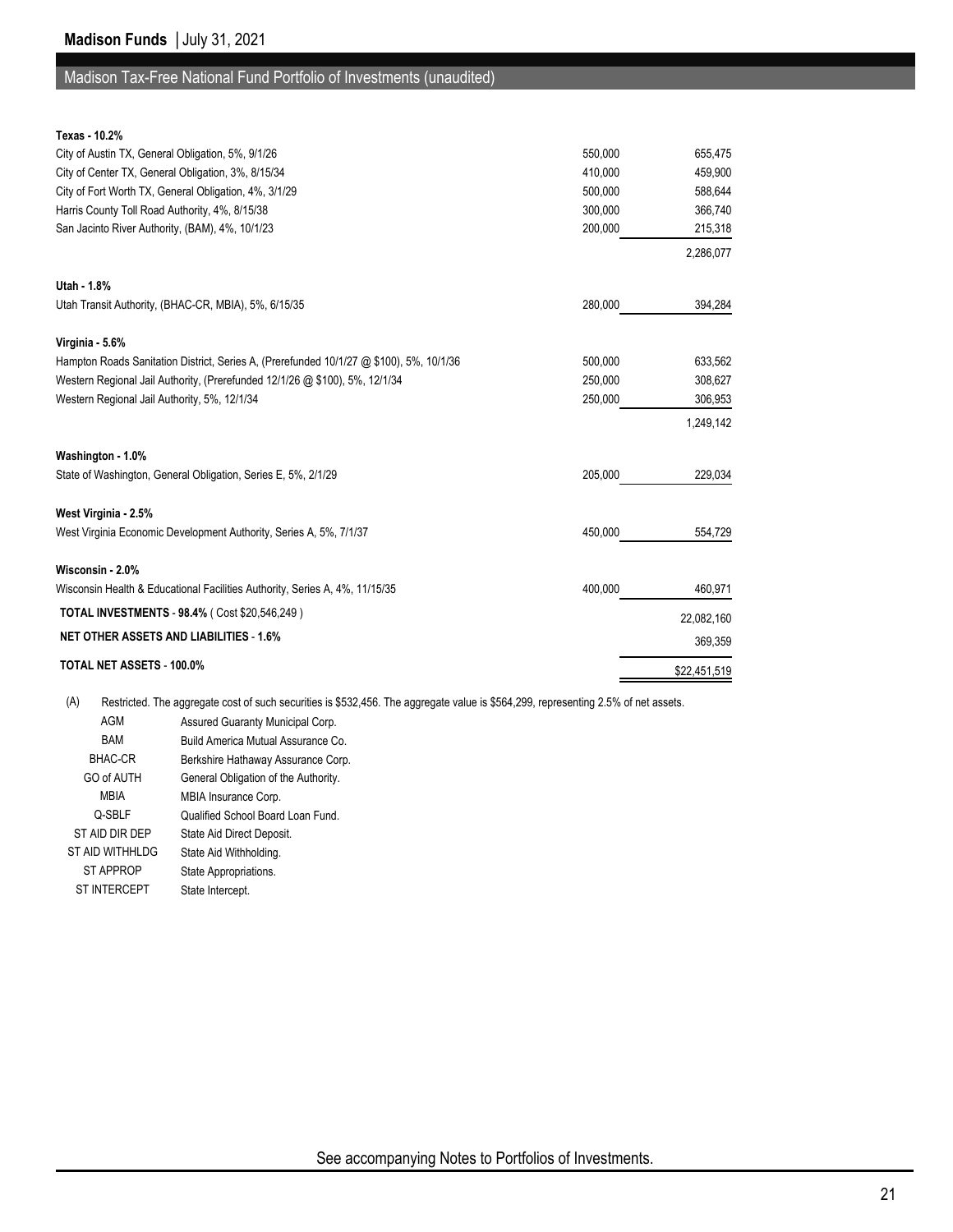|                                                              | <b>Shares</b> | Value (Note 1) |
|--------------------------------------------------------------|---------------|----------------|
| <b>COMMON STOCKS - 69.2%</b>                                 |               |                |
|                                                              |               |                |
| <b>Communication Services - 5.0%</b>                         |               |                |
| Comcast Corp., Class A                                       | 88,550        | \$5,209,397    |
| Verizon Communications Inc.                                  | 70,300        | 3,921,334      |
|                                                              |               | 9,130,731      |
| <b>Consumer Discretionary - 5.9%</b>                         |               |                |
| Home Depot Inc./The                                          | 14,000        | 4,594,660      |
| McDonald's Corp.                                             | 14,750        | 3,579,973      |
| Starbucks Corp.                                              | 21,300        | 2,586,459      |
|                                                              |               | 10,761,092     |
|                                                              |               |                |
| <b>Consumer Staples - 7.4%</b><br>Archer-Daniels-Midland Co. | 31,000        | 1,851,320      |
|                                                              |               |                |
| Coca-Cola Co./The                                            | 36,150        | 2,061,635      |
| Colgate-Palmolive Co.                                        | 23,800        | 1,892,100      |
| Hershey Co./The                                              | 8,400         | 1,502,592      |
| PepsiCo Inc.                                                 | 22,450        | 3,523,527      |
| Procter & Gamble Co./The                                     | 18,800        | 2,673,924      |
|                                                              |               | 13,505,098     |
| <b>Energy - 2.6%</b>                                         |               |                |
| Baker Hughes Co.                                             | 123,500       | 2,623,140      |
| EOG Resources Inc.                                           | 30,200        | 2,200,372      |
|                                                              |               | 4,823,512      |
| Financials - 12.6%                                           |               |                |
| Aflac Inc.                                                   | 45,700        | 2,513,500      |
| BlackRock Inc.                                               | 5,100         | 4,422,567      |
| CME Group Inc.                                               | 12,200        | 2,587,986      |
| JPMorgan Chase & Co.                                         | 23,975        | 3,638,925      |
| Northern Trust Corp.                                         | 35,700        | 4,028,745      |
| Travelers Cos. Inc./The                                      | 26,925        | 4,009,671      |
| US Bancorp                                                   | 35,650        | 1,980,001      |
|                                                              |               | 23,181,395     |
|                                                              |               |                |
| Health Care - 11.8%                                          |               |                |
| AmerisourceBergen Corp.                                      | 11,100        | 1,356,087      |
| Amgen Inc.                                                   | 8,250         | 1,992,705      |
| Bristol-Myers Squibb Co.                                     | 75,200        | 5,103,824      |
| CVS Health Corp.                                             | 44,500        | 3,665,020      |
| Johnson & Johnson                                            | 27,100        | 4,666,620      |
| Medtronic PLC                                                | 22,200        | 2,915,082      |
| Pfizer Inc.                                                  | 47,100        | 2,016,351      |
|                                                              |               | 21,715,689     |
| Industrials - 7.5%                                           |               |                |
| 3M Co.                                                       | 15,100        | 2,988,894      |
| Caterpillar Inc.                                             | 3,150         | 651,263        |
| Emerson Electric Co.                                         | 23,700        | 2,391,093      |
| Fastenal Co.                                                 | 50,500        | 2,765,885      |
|                                                              |               |                |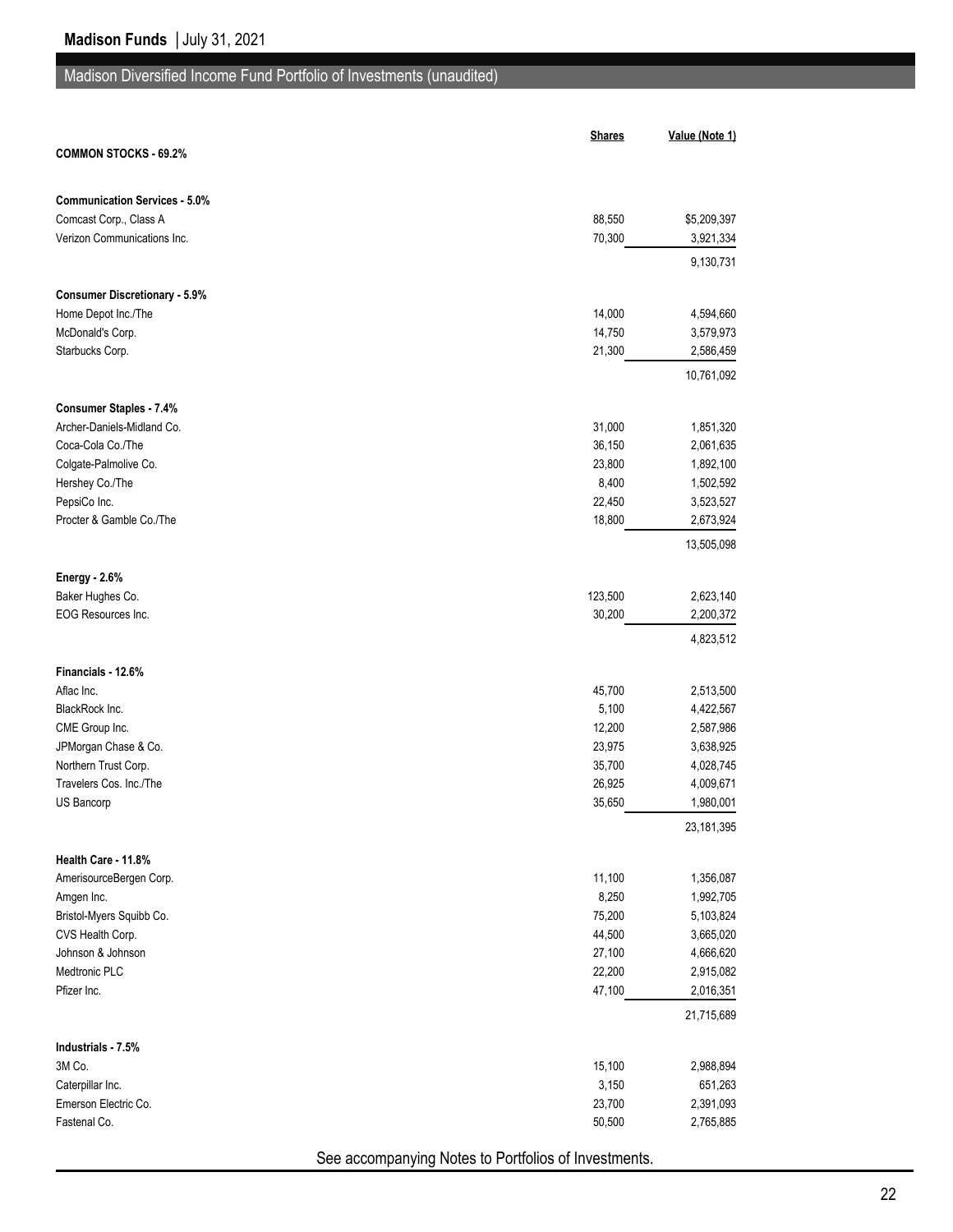| Honeywell International Inc.                                                                                                | 6,150             | 1,437,808         |
|-----------------------------------------------------------------------------------------------------------------------------|-------------------|-------------------|
| Lockheed Martin Corp.                                                                                                       | 3,750             | 1,393,762         |
| Union Pacific Corp.                                                                                                         | 10,175            | 2,225,883         |
|                                                                                                                             |                   | 13,854,588        |
| Information Technology - 9.6%                                                                                               |                   |                   |
| Analog Devices Inc.                                                                                                         | 15,975            | 2,674,535         |
| Automatic Data Processing Inc.                                                                                              | 7,800             | 1,635,114         |
| Cisco Systems Inc.                                                                                                          | 83,000            | 4,595,710         |
| Oracle Corp.                                                                                                                | 24,500            | 2,134,930         |
| Paychex Inc.                                                                                                                | 23,825            | 2,711,761         |
| Texas Instruments Inc.                                                                                                      | 20,800            | 3,964,896         |
|                                                                                                                             |                   | 17,716,946        |
| Materials - 4.0%                                                                                                            |                   |                   |
| Linde PLC                                                                                                                   | 7,300             | 2,243,947         |
| Nucor Corp.                                                                                                                 | 49,400            | 5,138,588         |
|                                                                                                                             |                   | 7,382,535         |
| Real Estate - 1.5%                                                                                                          |                   |                   |
| American Tower Corp., REIT                                                                                                  | 10,000            | 2,828,000         |
|                                                                                                                             |                   |                   |
| Utilities - 1.3%                                                                                                            |                   |                   |
| Dominion Energy Inc.                                                                                                        | 32,450            | 2,429,532         |
| <b>Total Common Stocks</b>                                                                                                  |                   |                   |
| (Cost \$85,506,340)                                                                                                         |                   | 127,329,118       |
|                                                                                                                             |                   |                   |
|                                                                                                                             |                   |                   |
|                                                                                                                             | <b>Par Value</b>  |                   |
| <b>ASSET BACKED SECURITIES 1.2%</b>                                                                                         |                   |                   |
| CCG Receivables Trust, Series 2020-1, Class A2 (A), 0.54%, 12/14/27                                                         | 295,821           | 296,615           |
| Chesapeake Funding II LLC, Series 2018-2A, Class A1 (A), 3.23%, 8/15/30                                                     | 40,728            | 41,006            |
| Chesapeake Funding II LLC, Series 2018-3A, Class B (A), 3.62%, 1/15/31                                                      | 100,000           | 102,508           |
| Chesapeake Funding II LLC, Series 2020-1A, Class A1 (A), 0.87%, 8/16/32                                                     | 75,707            | 76,175            |
| CNH Equipment Trust, Series 2019-A, Class A4, 3.22%, 1/15/26                                                                | 130,000           | 135,332           |
| Dell Equipment Finance Trust, Series 2019-2, Class A3 (A), 1.91%, 10/22/24                                                  | 250,000           | 251,951           |
| Donlen Fleet Lease Funding LLC, Series 2021-2, Class A2 (A), 0.56%, 12/11/34                                                | 150,000           | 150,275           |
| Enterprise Fleet Financing LLC, Series 2019-3, Class A2 (A), 2.06%, 5/20/25                                                 | 169,703           | 171,894           |
| GM Financial Consumer Automobile Receivables Trust, Series 2019-2, Class B, 2.87%, 10/16/24                                 | 150,000           | 154,453           |
| GreatAmerica Leasing Receivables Funding LLC, Series 2020-1, Class A2 (A), 1.76%, 6/15/22                                   | 34,956            | 35,073            |
| JPMorgan Chase Bank NA, Series 2021-2, Class B (A), 0.889%, 12/26/28                                                        | 250,000           | 250,216           |
| Santander Consumer Auto Receivables Trust, Series 2020-BA, Class A3 (A), 0.46%, 8/15/24                                     | 250,000           | 250,359           |
| Santander Revolving Auto Loan Trust, Series 2019-A, Class C (A), 3%, 1/26/32                                                | 150,000           | 158,359           |
| Verizon Owner Trust, Series 2018-A, Class A1A, 3.23%, 4/20/23                                                               | 59,031            | 59,416            |
| Verizon Owner Trust, Series 2020-A, Class B, 1.98%, 7/22/24                                                                 | 100,000           | 102,741           |
| Wheels SPV LLC, Series 2019-1A, Class A2 (A), 2.3%, 5/22/28                                                                 | 29,474            | 29,682            |
| <b>Total Asset Backed Securities</b>                                                                                        |                   |                   |
| (Cost \$2,249,312)<br><b>COLLATERALIZED MORTGAGE OBLIGATIONS - 1.4%</b>                                                     |                   | 2,266,055         |
|                                                                                                                             |                   |                   |
| Fannie Mae REMICS, Series 2011-31, Class DB, 3.5%, 4/25/31                                                                  | 104,044           | 112,536           |
| Fannie Mae REMICS, Series 2011-36, Class QB, 4%, 5/25/31                                                                    | 143,339<br>49,672 | 157,451           |
| Fannie Mae REMICS, Series 2005-79, Class LT, 5.5%, 9/25/35                                                                  | 1,206,285         | 58,067<br>220,624 |
| Fannie Mae REMICS, Series 2020-44, Class TI, IO, 5.5%, 12/25/35<br>Fannie Mae REMICS, Series 2016-21, Class BA, 3%, 3/25/42 | 68,355            | 69,442            |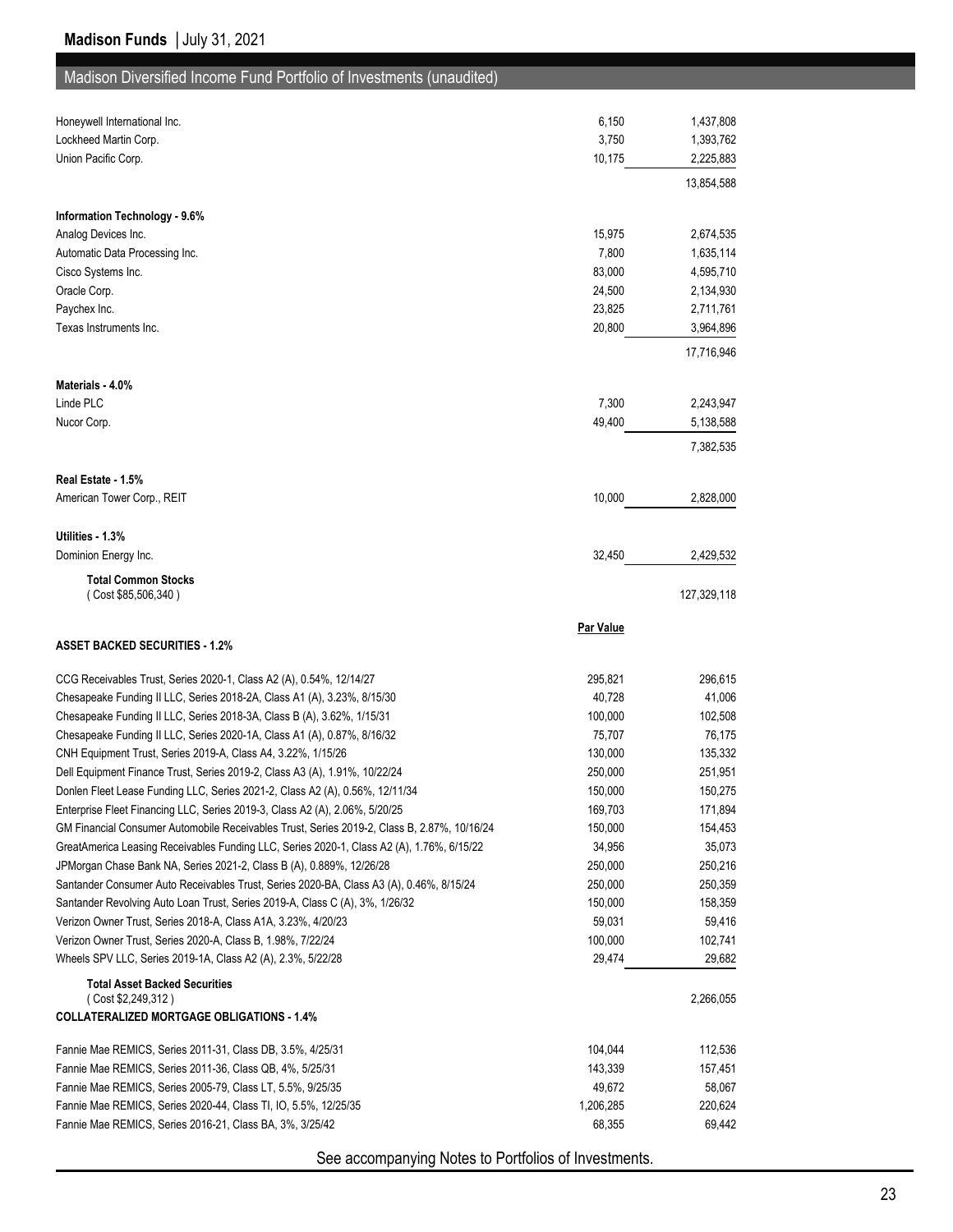| Madison Diversified Income Fund Portfolio of Investments (unaudited)                                                                                  |                    |                    |
|-------------------------------------------------------------------------------------------------------------------------------------------------------|--------------------|--------------------|
|                                                                                                                                                       |                    |                    |
| Freddie Mac REMICS, Series 3187, Class Z, 5%, 7/15/36                                                                                                 | 133,156            | 151,278            |
| Freddie Mac STACR REMIC Trust, Series 2021-DNA3, Class M1, (SOFR + 0.750%) (A) (B), 0.8%,                                                             |                    |                    |
| 10/25/33                                                                                                                                              | 225,000            | 225,217            |
| Freddie Mac STACR REMIC Trust, Series 2021-DNA5, Class M1, (SOFR + 0.650%) (A) (B), 0.7%,                                                             |                    |                    |
| 1/25/34                                                                                                                                               | 100,000            | 100,014            |
| JPMorgan Mortgage Trust, Series 2019-7, Class A3 (A) (B) (C), 3.5%, 2/25/50                                                                           | 65,256             | 66,273             |
| JPMorgan Mortgage Trust, Series 2021-1, Class A3 (A) (B) (C), 2.5%, 6/25/51                                                                           | 268,201            | 274,738            |
| JPMorgan Mortgage Trust, Series 2021-6, Class A4 (A) (B) (C), 2.5%, 10/25/51                                                                          | 337,865            | 347,522            |
| JPMorgan Wealth Management, Series 2020-ATR1, Class A3 (A) (B) (C), 3%, 2/25/50                                                                       | 97,920<br>62,532   | 100,260<br>64,385  |
| Onslow Bay Mortgage Loan Trust, Series 2015-1, Class 2A4 (A) (B) (C), 3%, 11/25/45<br>PSMC Trust, Series 2019-2, Class A1 (A) (B) (C), 3.5%, 10/25/49 | 14,759             | 14,843             |
| PSMC Trust, Series 2021-1, Class A11 (A) (B) (C), 2.5%, 3/25/51                                                                                       | 96,057             | 98,928             |
| Sequoia Mortgage Trust, Series 2013-7, Class A2 (B) (C), 3%, 6/25/43                                                                                  | 202,144            | 204,531            |
| Towd Point HE Trust, Series 2021-HE1, Class A1 (A) (B) (C), 0.918%, 2/25/63                                                                           | 189,813            | 189,829            |
| Wells Fargo Mortgage Backed Securities Trust, Series 2019-2, Class A1 (A) (B) (C), 4%, 4/25/49                                                        | 83,696             | 84,213             |
|                                                                                                                                                       |                    |                    |
| <b>Total Collateralized Mortgage Obligations</b><br>(Cost \$2,492,225)                                                                                |                    | 2,540,151          |
| <b>COMMERCIAL MORTGAGE-BACKED SECURITIES - 1.1%</b>                                                                                                   |                    |                    |
|                                                                                                                                                       |                    |                    |
| Fannie Mae-Aces, Series 2013-M12, Class APT (B) (C), 2.409%, 3/25/23                                                                                  | 222,798            | 228.741            |
| Fannie Mae-Aces, Series 2017-M15, Class A1 (B) (C), 2.959%, 9/25/27                                                                                   | 353,476            | 378,476            |
| Fannie Mae-Aces, Series 2017-M15, Class ATS2 (B) (C), 3.136%, 11/25/27                                                                                | 250,000            | 270,277            |
| FHLMC Multifamily Structured Pass Through Certificates, Series KJ17, Class A2, 2.982%, 11/25/25                                                       | 222,863            | 239,085            |
| FHLMC Multifamily Structured Pass Through Certificates, Series K066, Class A2, 3.117%, 6/25/27                                                        | 600,000            | 667,434            |
| FREMF Mortgage Trust, Series 2015-K721, Class B (A) (B) (C), 3.557%, 11/25/47                                                                         | 250,000            | 257,492            |
| <b>Total Commercial Mortgage-Backed Securities</b>                                                                                                    |                    |                    |
| (Cost \$1,906,748)<br><b>CORPORATE NOTES AND BONDS - 12.7%</b>                                                                                        |                    | 2,041,505          |
|                                                                                                                                                       |                    |                    |
|                                                                                                                                                       |                    |                    |
| <b>Communication Services - 1.7%</b>                                                                                                                  | 350,000            | 357.224            |
| Amazon.com Inc. (D), 1.65%, 5/12/28<br>AT&T Inc., 2.25%, 2/1/32                                                                                       | 150,000            | 149,365            |
| AT&T Inc., 4.75%, 5/15/46                                                                                                                             | 200,000            | 245,420            |
| Charter Communications Operating LLC / Charter Communications Operating Capital Corp.,                                                                |                    |                    |
| 4.464%, 7/23/22                                                                                                                                       | 200,000            | 206,434            |
| Charter Communications Operating LLC / Charter Communications Operating Capital Corp., 3.85%,                                                         |                    |                    |
| 4/1/61                                                                                                                                                | 100,000            | 99,745             |
| Comcast Corp., 4.15%, 10/15/28                                                                                                                        | 275,000            | 319,594            |
| Discovery Communications LLC, 5%, 9/20/37                                                                                                             | 250,000            | 308,329            |
| eBay Inc., 1.9%, 3/11/25                                                                                                                              | 50,000             | 51,743             |
| eBay Inc., 2.6%, 5/10/31                                                                                                                              | 250,000            | 258,933            |
| Expedia Group Inc., 3.25%, 2/15/30                                                                                                                    | 200,000            | 209,717            |
| T-Mobile USA Inc., 2.625%, 4/15/26<br>Verizon Communications Inc., 4.329%, 9/21/28                                                                    | 100,000<br>331,000 | 102,530            |
| Verizon Communications Inc., 3.875%, 2/8/29                                                                                                           | 100,000            | 387,900<br>114,604 |
| Verizon Communications Inc., 3.7%, 3/22/61                                                                                                            | 200,000            | 220,670            |
| Walt Disney Co./The, 3.8%, 3/22/30                                                                                                                    | 50,000             | 57,829             |
|                                                                                                                                                       |                    |                    |
|                                                                                                                                                       |                    | 3,090,037          |
| <b>Consumer Discretionary - 0.9%</b>                                                                                                                  |                    |                    |
| 7-Eleven Inc. (A), 1.8%, 2/10/31                                                                                                                      | 100,000            | 97,462             |
| Hilton Domestic Operating Co. Inc. (A), 5.375%, 5/1/25                                                                                                | 100,000            | 104,511            |
| Home Depot Inc./The, 3.35%, 4/15/50                                                                                                                   | 100,000            | 112,836            |
| Lowe's Cos. Inc., 3%, 10/15/50                                                                                                                        | 250,000            | 252,506            |
| McDonald's Corp., MTN, 2.125%, 3/1/30                                                                                                                 | 50,000             | 51,303             |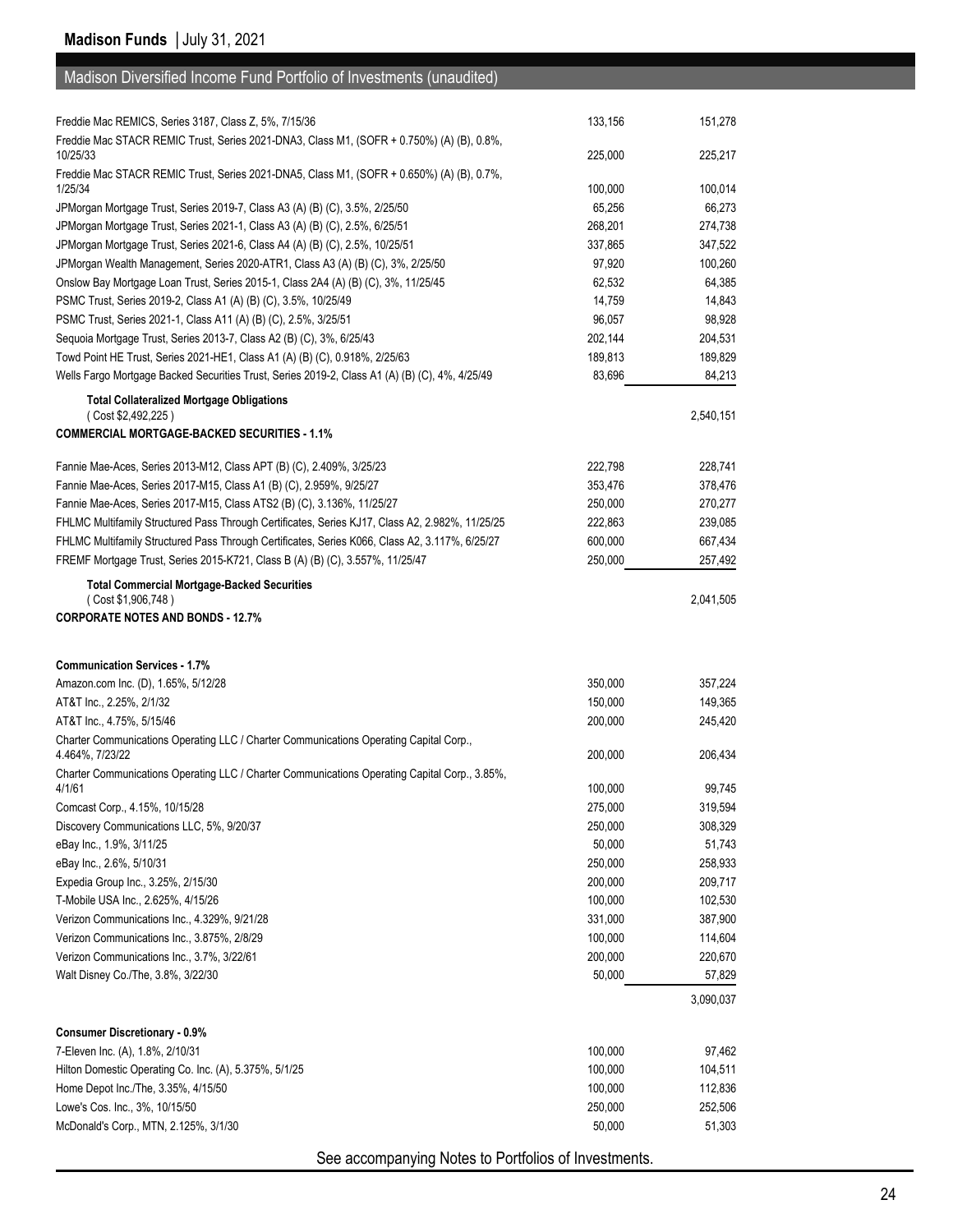# Madison Diversified Income Fund Portfolio of Investments (unaudited)

| McDonald's Corp., MTN, 4.875%, 12/9/45                                                             | 300,000 | 395,272              |
|----------------------------------------------------------------------------------------------------|---------|----------------------|
| Picasso Finance Sub Inc. (A), 6.125%, 6/15/25                                                      | 90,000  | 95,400               |
| Southwest Airlines Co., 5.25%, 5/4/25                                                              | 50,000  | 57,070               |
| Southwest Airlines Co., 5.125%, 6/15/27                                                            | 200,000 | 236,476              |
| Tractor Supply Co. (D), 1.75%, 11/1/30                                                             | 125,000 | 121,389              |
| Vail Resorts Inc. (A), 6.25%, 5/15/25                                                              | 100,000 | 106,215              |
|                                                                                                    |         | 1,630,440            |
| Consumer Staples - 0.5%                                                                            |         |                      |
| Hormel Foods Corp., 1.8%, 6/11/30                                                                  | 100,000 | 100,516              |
| Keurig Dr Pepper Inc., 3.8%, 5/1/50                                                                | 75,000  | 85,636               |
| Kimberly-Clark Corp., 3.1%, 3/26/30                                                                | 100,000 | 111,628              |
| Mars Inc. (A), 2.375%, 7/16/40                                                                     | 250,000 | 243,954              |
| Mars Inc. (A), 3.95%, 4/1/49                                                                       | 200,000 | 244,232              |
| Performance Food Group Inc. (A), 5.5%, 10/15/27                                                    | 50,000  | 52,084               |
| Square Inc. (A), 2.75%, 6/1/26                                                                     | 100,000 | 102,250              |
| Sysco Corp., 5.95%, 4/1/30                                                                         | 67,000  | 86,791               |
|                                                                                                    |         | 1,027,091            |
| Energy - 2.1%                                                                                      |         |                      |
| BP Capital Markets America Inc., 3.119%, 5/4/26                                                    | 200,000 | 217,973              |
| ConocoPhillips Co., 4.15%, 11/15/34                                                                | 129,000 | 151,469              |
| Eastern Gas Transmission & Storage Inc. (A), 3%, 11/15/29                                          | 150,000 | 161,310              |
| Energy Transfer L.P., 5.25%, 4/15/29                                                               | 75,000  | 89,299               |
| Enterprise Products Operating LLC, 3.75%, 2/15/25                                                  | 300,000 | 328,078              |
| Exxon Mobil Corp., 4.114%, 3/1/46                                                                  | 225,000 | 273,706              |
| Kinder Morgan Inc., 5.55%, 6/1/45                                                                  | 200,000 | 262,785              |
| Marathon Petroleum Corp. (D), 4.7%, 5/1/25                                                         | 100,000 | 112,632              |
| MPLX L.P. (D), 4.8%, 2/15/29                                                                       | 150,000 | 177,717              |
| MPLX L.P., 2.65%, 8/15/30                                                                          | 100,000 | 102,556              |
| Occidental Petroleum Corp., 3.5%, 8/15/29                                                          | 100,000 | 99,750               |
| Phillips 66, 2.15%, 12/15/30                                                                       | 200,000 | 197,671              |
| Phillips 66, 4.65%, 11/15/34                                                                       | 250,000 | 299,412              |
| Pioneer Natural Resources Co., 2.15%, 1/15/31                                                      | 75,000  | 73,987               |
| Sabine Pass Liquefaction LLC, 4.5%, 5/15/30                                                        | 200,000 | 233,681              |
| Schlumberger Holdings Corp. (A), 4%, 12/21/25                                                      | 20,000  | 22,313               |
| Schlumberger Holdings Corp. (A), 3.9%, 5/17/28                                                     | 292,000 | 327,928              |
| Valero Energy Corp., 6.625%, 6/15/37                                                               | 250,000 | 346,555              |
| Valero Energy Partners L.P. (D), 4.5%, 3/15/28                                                     | 300,000 | 343,247<br>3,822,069 |
|                                                                                                    |         |                      |
| Financials - 3.8%<br>AerCap Ireland Capital DAC / AerCap Global Aviation Trust (E), 1.75%, 1/30/26 | 150,000 | 149,065              |
| AerCap Ireland Capital DAC / AerCap Global Aviation Trust (E), 4.625%, 10/15/27                    | 150,000 | 168,322              |
| Air Lease Corp., 1.875%, 8/15/26                                                                   | 100,000 | 100,910              |
| Avolon Holdings Funding Ltd. (A) (E), 2.125%, 2/21/26                                              | 150,000 | 150,677              |
| Bank of America Corp., MTN, (3M USD LIBOR + 1.090%) (B), 3.093%, 10/1/25                           | 400,000 | 426,866              |
| Bank of America Corp., (SOFR + 0.910%) (B), 1.658%, 3/11/27                                        | 200,000 | 203,143              |
| Bank of America Corp., MTN, (SOFR + 1.370%) (B) (D), 1.922%, 10/24/31                              | 150,000 | 147,647              |
| Bank of Montreal, MTN (E), 3.3%, 2/5/24                                                            | 110,000 | 117,707              |
| Belrose Funding Trust (A), 2.33%, 8/15/30                                                          | 100,000 | 100,294              |
| Capital One Financial Corp., 3.3%, 10/30/24                                                        | 200,000 | 215,605              |
| Capital One Financial Corp., (5 year CMT + 3.157%) (B), 3.95%, 9/1/26                              | 250,000 | 258,625              |
| Cboe Global Markets Inc., 3.65%, 1/12/27                                                           | 130,000 | 145,567              |
| Charles Schwab Corp./The, (10 year CMT + 3.079%) (B), 4%, 12/1/30                                  | 175,000 | 182,210              |
| See accompanying Notes to Portfolios of Investments.                                               |         |                      |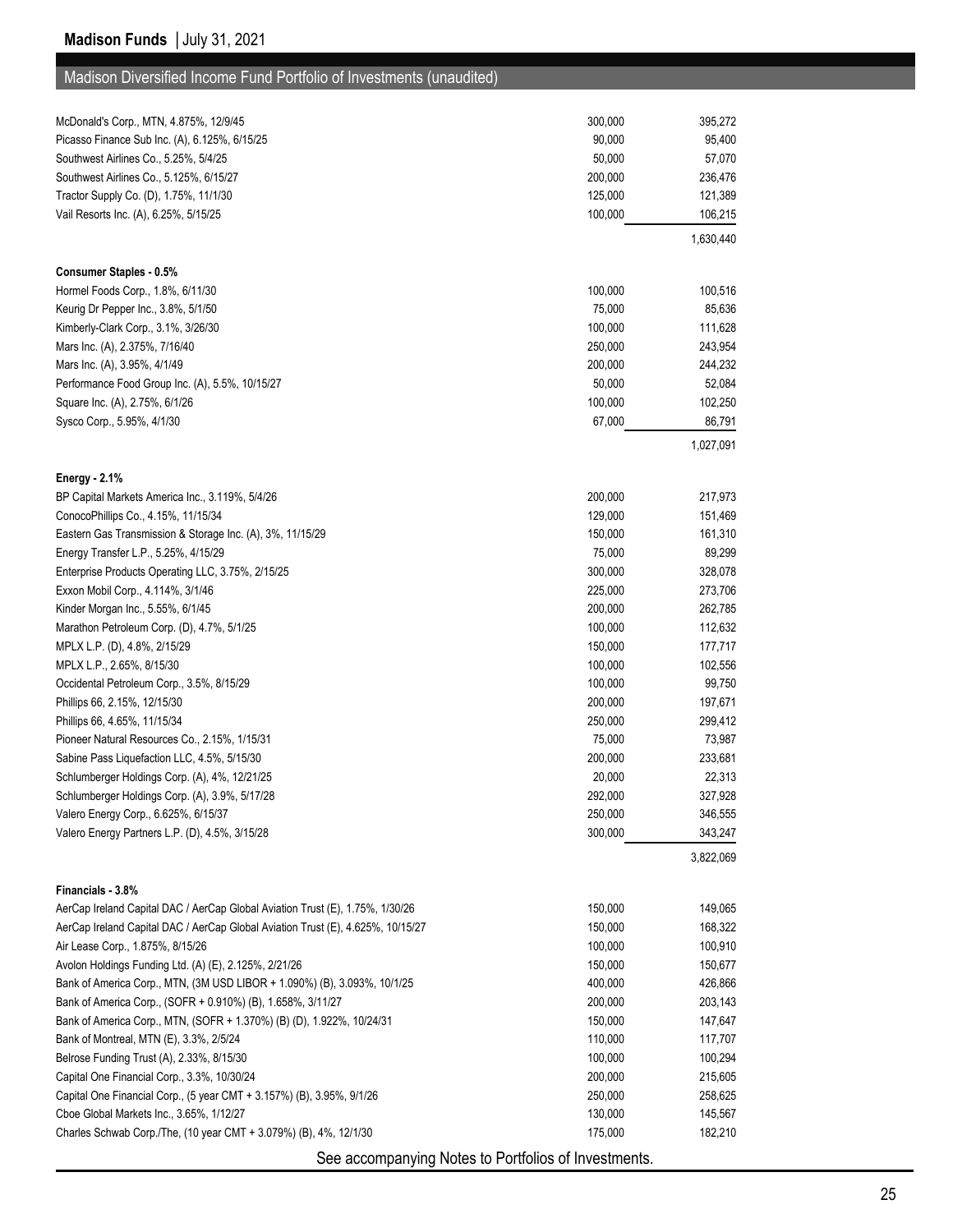| Empower Finance L.P. (A), 3.075%, 9/17/51                                  | 100,000 | 104,426   |
|----------------------------------------------------------------------------|---------|-----------|
| Fifth Third Bancorp, 2.55%, 5/5/27                                         | 125,000 | 133,230   |
| Goldman Sachs BDC Inc., 2.875%, 1/15/26                                    | 100,000 | 104,114   |
| Goldman Sachs Group Inc./The, (3M USD LIBOR + 1.201%) (B), 3.272%, 9/29/25 | 350,000 | 375,250   |
| Healthpeak Properties Inc., 3.25%, 7/15/26                                 | 100,000 | 109,220   |
| Host Hotels & Resorts L.P., 3.5%, 9/15/30                                  | 100,000 | 106,244   |
| Huntington Bancshares Inc., 2.55%, 2/4/30                                  | 100,000 | 106,251   |
| Iron Mountain Inc. (A), 4.5%, 2/15/31                                      | 50,000  | 51,125    |
| JPMorgan Chase & Co., Series II, (SOFR + 2.745%) (B), 4%, 4/1/25           | 250,000 | 252,500   |
| JPMorgan Chase & Co., (SOFR + 0.695%) (B), 1.04%, 2/4/27                   | 200,000 | 197,976   |
| KKR Group Finance Co. VIII LLC (A), 3.5%, 8/25/50                          | 125,000 | 135,298   |
| Liberty Mutual Group Inc. (A), 3.95%, 5/15/60                              | 25,000  | 28,232    |
| Markel Corp., (5 year CMT + 5.662%) (B), 6%, 6/1/25                        | 100,000 | 110,874   |
| Morgan Stanley, MTN, 3.875%, 1/27/26                                       | 100,000 | 112,101   |
| Morgan Stanley, (SOFR + 0.879%) (B), 1.593%, 5/4/27                        | 100,000 | 101,479   |
| Morgan Stanley, MTN, (SOFR + 1.020%) (B), 1.928%, 4/28/32                  | 250,000 | 245,397   |
| Nasdag Inc., 1.65%, 1/15/31                                                | 250,000 | 240,159   |
| Omega Healthcare Investors Inc., 3.375%, 2/1/31                            | 100,000 | 104,003   |
| PNC Financial Services Group Inc./The, 3.45%, 4/23/29                      | 300,000 | 337,803   |
| Prudential Financial Inc., (5 year CMT + 3.035%) (B), 3.7%, 10/1/50        | 125,000 | 131,989   |
| Regions Financial Corp., 2.25%, 5/18/25                                    | 100,000 | 104,731   |
| STORE Capital Corp., 4.5%, 3/15/28                                         | 100,000 | 114,368   |
| Synchrony Financial, 3.7%, 8/4/26                                          | 150,000 | 164,561   |
| Teachers Insurance & Annuity Association of America (A), 3.3%, 5/15/50     | 100,000 | 106,964   |
| Truist Bank, 2.25%, 3/11/30                                                | 50,000  | 51,766    |
| Truist Financial Corp., MTN, 2.85%, 10/26/24                               | 200,000 | 213,997   |
| Truist Financial Corp., MTN, (SOFR + 0.609%) (B), 1.267%, 3/2/27           | 200,000 | 201,015   |
| UBS Group AG, (5 year CMT + 3.313%) (A) (B) (E), 4.375%, 2/10/31           | 200,000 | 206,000   |
| Wells Fargo & Co., (5 year CMT + 3.453%) (B), 3.9%, 3/15/26                | 100,000 | 103,814   |
| Wells Fargo & Co., MTN, (SOFR + 2.100%) (B), 2.393%, 6/2/28                | 100,000 | 104,646   |
| Welltower Inc., 2.05%, 1/15/29                                             | 100,000 | 101,435   |
|                                                                            |         | 6,927,606 |
| Health Care 1.1%                                                           |         |           |
| Anthem Inc., 2.375%, 1/15/25                                               | 50,000  | 52,526    |
| Centene Corp., 2.45%, 7/15/28                                              | 150,000 | 152,062   |
| Cigna Corp., 4.375%, 10/15/28                                              | 50,000  | 58,777    |
| CVS Health Corp., 5.125%, 7/20/45                                          | 250,000 | 330,141   |
| Health Care Service Corp. A Mutual Legal Reserve Co. (A), 2.2%, 6/1/30     | 50,000  | 50,997    |
| Royalty Pharma PLC (A) (E), 2.2%, 9/2/30                                   | 250,000 | 248,556   |
| Royalty Pharma PLC (A) (E), 3.55%, 9/2/50                                  | 250,000 | 253,430   |
| STERIS Irish FinCo UnLtd Co. (E), 3.75%, 3/15/51                           | 150,000 | 165,648   |
| UnitedHealth Group Inc., 3.7%, 8/15/49                                     | 50,000  | 58,778    |
| Viatris Inc. (A), 2.7%, 6/22/30                                            | 125,000 | 128,247   |
| Zoetis Inc., 3%, 9/12/27                                                   | 350,000 | 382,248   |
| Zoetis Inc., 3%, 5/15/50                                                   | 100,000 | 105,707   |
|                                                                            |         | 1,987,117 |
|                                                                            |         |           |
| Industrials - 1.0%                                                         | 100,000 |           |
| Boeing Co./The, 2.196%, 2/4/26                                             |         | 100,880   |
| Boeing Co./The, 3.625%, 2/1/31                                             | 125,000 | 136,211   |
| Boeing Co./The, 5.805%, 5/1/50                                             | 50,000  | 67,810    |
| DAE Funding LLC (A), 5.25%, 11/15/21                                       | 100,000 | 100,915   |
| General Electric Co., 3.45%, 5/1/27                                        | 100,000 | 110,813   |
| Martin Marietta Materials Inc., 3.2%, 7/15/51                              | 200,000 | 204,455   |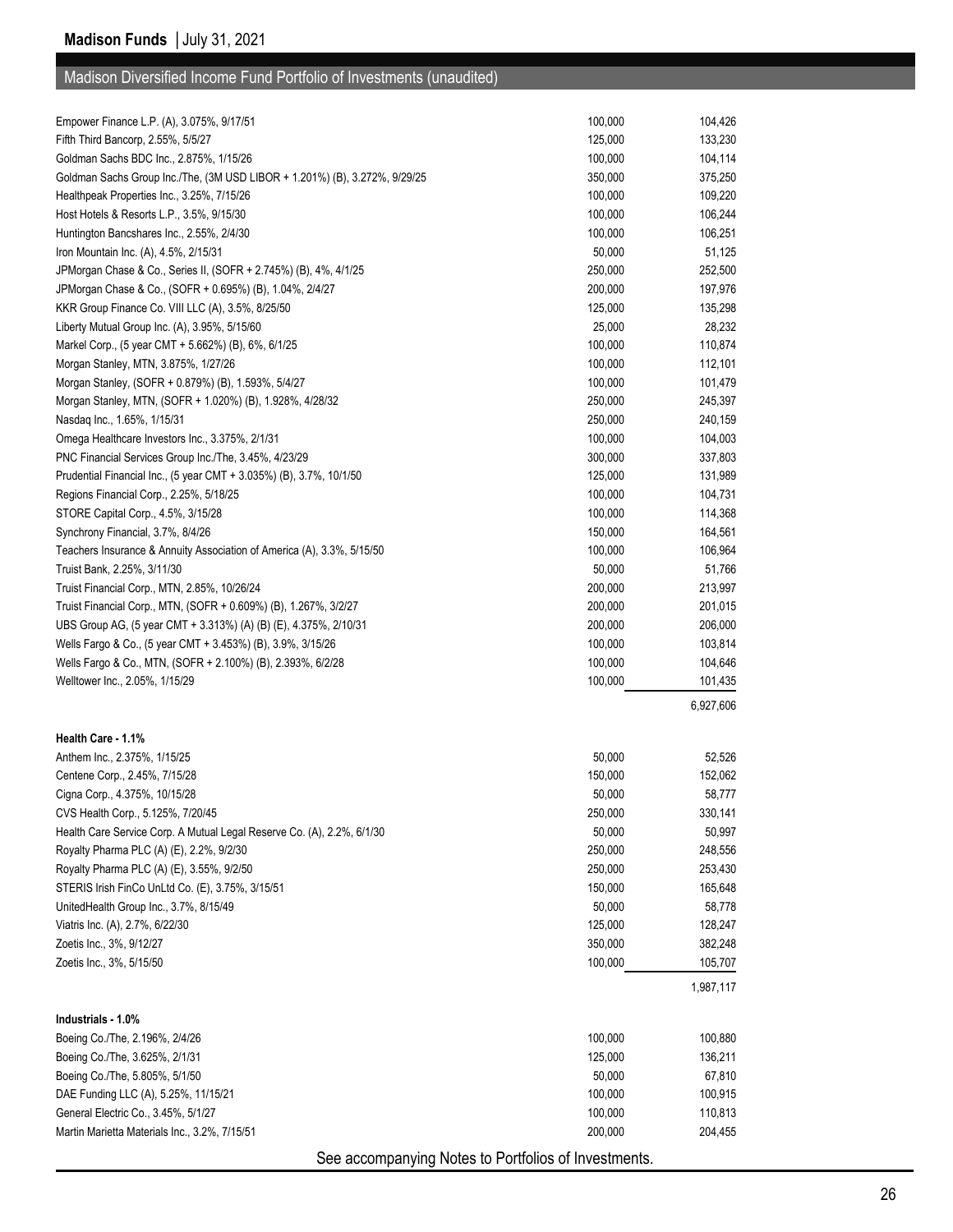| 150,000<br>Quanta Services Inc., 2.9%, 10/1/30<br>157,453<br>102,201<br>Textron Inc. (D), 2.45%, 3/15/31<br>100,000<br>78,760<br>TransDigm Inc. (A), 6.25%, 3/15/26<br>75,000<br>200,000<br>222,734<br>Vulcan Materials Co. (D), 3.5%, 6/1/30<br>WRKCo Inc., 3.9%, 6/1/28<br>250,000<br>284,543<br>150,000<br>Xylem Inc., 2.25%, 1/30/31<br>153,565<br>1,852,275<br>Information Technology - 1.0%<br>200,000<br>Broadcom Inc., 4.15%, 11/15/30<br>226,467<br>Broadridge Financial Solutions Inc., 2.9%, 12/1/29<br>150,000<br>160,550<br>Citrix Systems Inc., 4.5%, 12/1/27<br>55,000<br>62,851<br>Dell International LLC / EMC Corp., 8.35%, 7/15/46<br>75,000<br>124,195<br>HP Inc. (A), 2.65%, 6/17/31<br>200,000<br>201,946<br>Intel Corp., 3.734%, 12/8/47<br>272,000<br>Intuit Inc., 1.65%, 7/15/30<br>125,000<br>124,760<br>Lam Research Corp., 1.9%, 6/15/30<br>50,000<br>51,053<br>100,000<br>102,998<br>Micron Technology Inc., 2.497%, 4/24/23<br>Oracle Corp., 4%, 7/15/46<br>200,000<br>221,432<br>Oracle Corp., 3.95%, 3/25/51<br>150,000<br>166,609<br>Salesforce.com Inc., 2.9%, 7/15/51<br>100,000<br>102,469<br>50,000<br>SYNNEX Corp. (A), 2.65%, 8/9/31<br>49,611<br>1,907,578<br>Materials - 0.3%<br>180,000<br>215,901<br>DuPont de Nemours Inc., 4.725%, 11/15/28<br>El du Pont de Nemours and Co., 1.7%, 7/15/25<br>50,000<br>51,526<br>250,000<br>252,876<br>International Flavors & Fragrances Inc. (A), 1.832%, 10/15/27<br>520,303<br>Utilities - 0.3%<br>AES Corp./The (A), 1.375%, 1/15/26<br>250,000<br>249,513<br>Berkshire Hathaway Energy Co. (D), 1.65%, 5/15/31<br>125,000<br>122,423<br>Interstate Power & Light Co., 3.5%, 9/30/49<br>100,000<br>110,236<br>100,000<br>101,468<br>Wisconsin Electric Power Co., 1.7%, 6/15/28<br>583,640<br><b>Total Corporate Notes and Bonds</b><br>(Cost \$21,455,168)<br>23,348,156<br><b>LONG TERM MUNICIPAL BONDS - 0.4%</b><br>Metropolitan Transportation Authority Revenue, 6.548%, 11/15/31<br>325,000<br>University of Massachusetts Building Authority Revenue, 6.573%, 5/1/39<br>35,000<br>Washington County Hillsboro School District #1J, General Obligation, 4.355%, 6/30/34<br>200,000<br>221,364<br><b>Total Long Term Municipal Bonds</b><br>(Cost \$640,611)<br>688,610<br><b>MORTGAGE BACKED SECURITIES - 4.1%</b><br>Fannie Mae - 2.3%<br>3%, 9/1/30 Pool #890696<br>99,162<br>105,068<br>3%, 12/1/30 Pool # AL8924<br>159,955<br>7%, 11/1/31 Pool # 607515<br>4,469<br>5,038 | Otis Worldwide Corp., 2.565%, 2/15/30 | 125,000 | 131,935 |
|---------------------------------------------------------------------------------------------------------------------------------------------------------------------------------------------------------------------------------------------------------------------------------------------------------------------------------------------------------------------------------------------------------------------------------------------------------------------------------------------------------------------------------------------------------------------------------------------------------------------------------------------------------------------------------------------------------------------------------------------------------------------------------------------------------------------------------------------------------------------------------------------------------------------------------------------------------------------------------------------------------------------------------------------------------------------------------------------------------------------------------------------------------------------------------------------------------------------------------------------------------------------------------------------------------------------------------------------------------------------------------------------------------------------------------------------------------------------------------------------------------------------------------------------------------------------------------------------------------------------------------------------------------------------------------------------------------------------------------------------------------------------------------------------------------------------------------------------------------------------------------------------------------------------------------------------------------------------------------------------------------------------------------------------------------------------------------------------------------------------------------------------------------------------------------------------------------------------------------------------------------------------------------------------------------------------------------------------------------------------------------------------------------------------------------------------------------------------------|---------------------------------------|---------|---------|
|                                                                                                                                                                                                                                                                                                                                                                                                                                                                                                                                                                                                                                                                                                                                                                                                                                                                                                                                                                                                                                                                                                                                                                                                                                                                                                                                                                                                                                                                                                                                                                                                                                                                                                                                                                                                                                                                                                                                                                                                                                                                                                                                                                                                                                                                                                                                                                                                                                                                           |                                       |         |         |
|                                                                                                                                                                                                                                                                                                                                                                                                                                                                                                                                                                                                                                                                                                                                                                                                                                                                                                                                                                                                                                                                                                                                                                                                                                                                                                                                                                                                                                                                                                                                                                                                                                                                                                                                                                                                                                                                                                                                                                                                                                                                                                                                                                                                                                                                                                                                                                                                                                                                           |                                       |         |         |
|                                                                                                                                                                                                                                                                                                                                                                                                                                                                                                                                                                                                                                                                                                                                                                                                                                                                                                                                                                                                                                                                                                                                                                                                                                                                                                                                                                                                                                                                                                                                                                                                                                                                                                                                                                                                                                                                                                                                                                                                                                                                                                                                                                                                                                                                                                                                                                                                                                                                           |                                       |         |         |
|                                                                                                                                                                                                                                                                                                                                                                                                                                                                                                                                                                                                                                                                                                                                                                                                                                                                                                                                                                                                                                                                                                                                                                                                                                                                                                                                                                                                                                                                                                                                                                                                                                                                                                                                                                                                                                                                                                                                                                                                                                                                                                                                                                                                                                                                                                                                                                                                                                                                           |                                       |         |         |
|                                                                                                                                                                                                                                                                                                                                                                                                                                                                                                                                                                                                                                                                                                                                                                                                                                                                                                                                                                                                                                                                                                                                                                                                                                                                                                                                                                                                                                                                                                                                                                                                                                                                                                                                                                                                                                                                                                                                                                                                                                                                                                                                                                                                                                                                                                                                                                                                                                                                           |                                       |         |         |
|                                                                                                                                                                                                                                                                                                                                                                                                                                                                                                                                                                                                                                                                                                                                                                                                                                                                                                                                                                                                                                                                                                                                                                                                                                                                                                                                                                                                                                                                                                                                                                                                                                                                                                                                                                                                                                                                                                                                                                                                                                                                                                                                                                                                                                                                                                                                                                                                                                                                           |                                       |         |         |
|                                                                                                                                                                                                                                                                                                                                                                                                                                                                                                                                                                                                                                                                                                                                                                                                                                                                                                                                                                                                                                                                                                                                                                                                                                                                                                                                                                                                                                                                                                                                                                                                                                                                                                                                                                                                                                                                                                                                                                                                                                                                                                                                                                                                                                                                                                                                                                                                                                                                           |                                       |         |         |
|                                                                                                                                                                                                                                                                                                                                                                                                                                                                                                                                                                                                                                                                                                                                                                                                                                                                                                                                                                                                                                                                                                                                                                                                                                                                                                                                                                                                                                                                                                                                                                                                                                                                                                                                                                                                                                                                                                                                                                                                                                                                                                                                                                                                                                                                                                                                                                                                                                                                           |                                       |         |         |
|                                                                                                                                                                                                                                                                                                                                                                                                                                                                                                                                                                                                                                                                                                                                                                                                                                                                                                                                                                                                                                                                                                                                                                                                                                                                                                                                                                                                                                                                                                                                                                                                                                                                                                                                                                                                                                                                                                                                                                                                                                                                                                                                                                                                                                                                                                                                                                                                                                                                           |                                       |         |         |
|                                                                                                                                                                                                                                                                                                                                                                                                                                                                                                                                                                                                                                                                                                                                                                                                                                                                                                                                                                                                                                                                                                                                                                                                                                                                                                                                                                                                                                                                                                                                                                                                                                                                                                                                                                                                                                                                                                                                                                                                                                                                                                                                                                                                                                                                                                                                                                                                                                                                           |                                       |         |         |
|                                                                                                                                                                                                                                                                                                                                                                                                                                                                                                                                                                                                                                                                                                                                                                                                                                                                                                                                                                                                                                                                                                                                                                                                                                                                                                                                                                                                                                                                                                                                                                                                                                                                                                                                                                                                                                                                                                                                                                                                                                                                                                                                                                                                                                                                                                                                                                                                                                                                           |                                       |         |         |
|                                                                                                                                                                                                                                                                                                                                                                                                                                                                                                                                                                                                                                                                                                                                                                                                                                                                                                                                                                                                                                                                                                                                                                                                                                                                                                                                                                                                                                                                                                                                                                                                                                                                                                                                                                                                                                                                                                                                                                                                                                                                                                                                                                                                                                                                                                                                                                                                                                                                           |                                       |         |         |
| 312,637<br>432,111<br>35,135<br>168,661                                                                                                                                                                                                                                                                                                                                                                                                                                                                                                                                                                                                                                                                                                                                                                                                                                                                                                                                                                                                                                                                                                                                                                                                                                                                                                                                                                                                                                                                                                                                                                                                                                                                                                                                                                                                                                                                                                                                                                                                                                                                                                                                                                                                                                                                                                                                                                                                                                   |                                       |         |         |
|                                                                                                                                                                                                                                                                                                                                                                                                                                                                                                                                                                                                                                                                                                                                                                                                                                                                                                                                                                                                                                                                                                                                                                                                                                                                                                                                                                                                                                                                                                                                                                                                                                                                                                                                                                                                                                                                                                                                                                                                                                                                                                                                                                                                                                                                                                                                                                                                                                                                           |                                       |         |         |
|                                                                                                                                                                                                                                                                                                                                                                                                                                                                                                                                                                                                                                                                                                                                                                                                                                                                                                                                                                                                                                                                                                                                                                                                                                                                                                                                                                                                                                                                                                                                                                                                                                                                                                                                                                                                                                                                                                                                                                                                                                                                                                                                                                                                                                                                                                                                                                                                                                                                           |                                       |         |         |
|                                                                                                                                                                                                                                                                                                                                                                                                                                                                                                                                                                                                                                                                                                                                                                                                                                                                                                                                                                                                                                                                                                                                                                                                                                                                                                                                                                                                                                                                                                                                                                                                                                                                                                                                                                                                                                                                                                                                                                                                                                                                                                                                                                                                                                                                                                                                                                                                                                                                           |                                       |         |         |
|                                                                                                                                                                                                                                                                                                                                                                                                                                                                                                                                                                                                                                                                                                                                                                                                                                                                                                                                                                                                                                                                                                                                                                                                                                                                                                                                                                                                                                                                                                                                                                                                                                                                                                                                                                                                                                                                                                                                                                                                                                                                                                                                                                                                                                                                                                                                                                                                                                                                           |                                       |         |         |
|                                                                                                                                                                                                                                                                                                                                                                                                                                                                                                                                                                                                                                                                                                                                                                                                                                                                                                                                                                                                                                                                                                                                                                                                                                                                                                                                                                                                                                                                                                                                                                                                                                                                                                                                                                                                                                                                                                                                                                                                                                                                                                                                                                                                                                                                                                                                                                                                                                                                           |                                       |         |         |
|                                                                                                                                                                                                                                                                                                                                                                                                                                                                                                                                                                                                                                                                                                                                                                                                                                                                                                                                                                                                                                                                                                                                                                                                                                                                                                                                                                                                                                                                                                                                                                                                                                                                                                                                                                                                                                                                                                                                                                                                                                                                                                                                                                                                                                                                                                                                                                                                                                                                           |                                       |         |         |
|                                                                                                                                                                                                                                                                                                                                                                                                                                                                                                                                                                                                                                                                                                                                                                                                                                                                                                                                                                                                                                                                                                                                                                                                                                                                                                                                                                                                                                                                                                                                                                                                                                                                                                                                                                                                                                                                                                                                                                                                                                                                                                                                                                                                                                                                                                                                                                                                                                                                           |                                       |         |         |
|                                                                                                                                                                                                                                                                                                                                                                                                                                                                                                                                                                                                                                                                                                                                                                                                                                                                                                                                                                                                                                                                                                                                                                                                                                                                                                                                                                                                                                                                                                                                                                                                                                                                                                                                                                                                                                                                                                                                                                                                                                                                                                                                                                                                                                                                                                                                                                                                                                                                           |                                       |         |         |
|                                                                                                                                                                                                                                                                                                                                                                                                                                                                                                                                                                                                                                                                                                                                                                                                                                                                                                                                                                                                                                                                                                                                                                                                                                                                                                                                                                                                                                                                                                                                                                                                                                                                                                                                                                                                                                                                                                                                                                                                                                                                                                                                                                                                                                                                                                                                                                                                                                                                           |                                       |         |         |
|                                                                                                                                                                                                                                                                                                                                                                                                                                                                                                                                                                                                                                                                                                                                                                                                                                                                                                                                                                                                                                                                                                                                                                                                                                                                                                                                                                                                                                                                                                                                                                                                                                                                                                                                                                                                                                                                                                                                                                                                                                                                                                                                                                                                                                                                                                                                                                                                                                                                           |                                       |         |         |
|                                                                                                                                                                                                                                                                                                                                                                                                                                                                                                                                                                                                                                                                                                                                                                                                                                                                                                                                                                                                                                                                                                                                                                                                                                                                                                                                                                                                                                                                                                                                                                                                                                                                                                                                                                                                                                                                                                                                                                                                                                                                                                                                                                                                                                                                                                                                                                                                                                                                           |                                       |         |         |
|                                                                                                                                                                                                                                                                                                                                                                                                                                                                                                                                                                                                                                                                                                                                                                                                                                                                                                                                                                                                                                                                                                                                                                                                                                                                                                                                                                                                                                                                                                                                                                                                                                                                                                                                                                                                                                                                                                                                                                                                                                                                                                                                                                                                                                                                                                                                                                                                                                                                           |                                       |         |         |
|                                                                                                                                                                                                                                                                                                                                                                                                                                                                                                                                                                                                                                                                                                                                                                                                                                                                                                                                                                                                                                                                                                                                                                                                                                                                                                                                                                                                                                                                                                                                                                                                                                                                                                                                                                                                                                                                                                                                                                                                                                                                                                                                                                                                                                                                                                                                                                                                                                                                           |                                       |         |         |
|                                                                                                                                                                                                                                                                                                                                                                                                                                                                                                                                                                                                                                                                                                                                                                                                                                                                                                                                                                                                                                                                                                                                                                                                                                                                                                                                                                                                                                                                                                                                                                                                                                                                                                                                                                                                                                                                                                                                                                                                                                                                                                                                                                                                                                                                                                                                                                                                                                                                           |                                       |         |         |
|                                                                                                                                                                                                                                                                                                                                                                                                                                                                                                                                                                                                                                                                                                                                                                                                                                                                                                                                                                                                                                                                                                                                                                                                                                                                                                                                                                                                                                                                                                                                                                                                                                                                                                                                                                                                                                                                                                                                                                                                                                                                                                                                                                                                                                                                                                                                                                                                                                                                           |                                       |         |         |
|                                                                                                                                                                                                                                                                                                                                                                                                                                                                                                                                                                                                                                                                                                                                                                                                                                                                                                                                                                                                                                                                                                                                                                                                                                                                                                                                                                                                                                                                                                                                                                                                                                                                                                                                                                                                                                                                                                                                                                                                                                                                                                                                                                                                                                                                                                                                                                                                                                                                           |                                       |         |         |
|                                                                                                                                                                                                                                                                                                                                                                                                                                                                                                                                                                                                                                                                                                                                                                                                                                                                                                                                                                                                                                                                                                                                                                                                                                                                                                                                                                                                                                                                                                                                                                                                                                                                                                                                                                                                                                                                                                                                                                                                                                                                                                                                                                                                                                                                                                                                                                                                                                                                           |                                       |         |         |
|                                                                                                                                                                                                                                                                                                                                                                                                                                                                                                                                                                                                                                                                                                                                                                                                                                                                                                                                                                                                                                                                                                                                                                                                                                                                                                                                                                                                                                                                                                                                                                                                                                                                                                                                                                                                                                                                                                                                                                                                                                                                                                                                                                                                                                                                                                                                                                                                                                                                           |                                       |         |         |
|                                                                                                                                                                                                                                                                                                                                                                                                                                                                                                                                                                                                                                                                                                                                                                                                                                                                                                                                                                                                                                                                                                                                                                                                                                                                                                                                                                                                                                                                                                                                                                                                                                                                                                                                                                                                                                                                                                                                                                                                                                                                                                                                                                                                                                                                                                                                                                                                                                                                           |                                       |         |         |
|                                                                                                                                                                                                                                                                                                                                                                                                                                                                                                                                                                                                                                                                                                                                                                                                                                                                                                                                                                                                                                                                                                                                                                                                                                                                                                                                                                                                                                                                                                                                                                                                                                                                                                                                                                                                                                                                                                                                                                                                                                                                                                                                                                                                                                                                                                                                                                                                                                                                           |                                       |         |         |
|                                                                                                                                                                                                                                                                                                                                                                                                                                                                                                                                                                                                                                                                                                                                                                                                                                                                                                                                                                                                                                                                                                                                                                                                                                                                                                                                                                                                                                                                                                                                                                                                                                                                                                                                                                                                                                                                                                                                                                                                                                                                                                                                                                                                                                                                                                                                                                                                                                                                           |                                       |         |         |
|                                                                                                                                                                                                                                                                                                                                                                                                                                                                                                                                                                                                                                                                                                                                                                                                                                                                                                                                                                                                                                                                                                                                                                                                                                                                                                                                                                                                                                                                                                                                                                                                                                                                                                                                                                                                                                                                                                                                                                                                                                                                                                                                                                                                                                                                                                                                                                                                                                                                           |                                       |         |         |
|                                                                                                                                                                                                                                                                                                                                                                                                                                                                                                                                                                                                                                                                                                                                                                                                                                                                                                                                                                                                                                                                                                                                                                                                                                                                                                                                                                                                                                                                                                                                                                                                                                                                                                                                                                                                                                                                                                                                                                                                                                                                                                                                                                                                                                                                                                                                                                                                                                                                           |                                       |         |         |
|                                                                                                                                                                                                                                                                                                                                                                                                                                                                                                                                                                                                                                                                                                                                                                                                                                                                                                                                                                                                                                                                                                                                                                                                                                                                                                                                                                                                                                                                                                                                                                                                                                                                                                                                                                                                                                                                                                                                                                                                                                                                                                                                                                                                                                                                                                                                                                                                                                                                           |                                       |         |         |
|                                                                                                                                                                                                                                                                                                                                                                                                                                                                                                                                                                                                                                                                                                                                                                                                                                                                                                                                                                                                                                                                                                                                                                                                                                                                                                                                                                                                                                                                                                                                                                                                                                                                                                                                                                                                                                                                                                                                                                                                                                                                                                                                                                                                                                                                                                                                                                                                                                                                           |                                       |         |         |
|                                                                                                                                                                                                                                                                                                                                                                                                                                                                                                                                                                                                                                                                                                                                                                                                                                                                                                                                                                                                                                                                                                                                                                                                                                                                                                                                                                                                                                                                                                                                                                                                                                                                                                                                                                                                                                                                                                                                                                                                                                                                                                                                                                                                                                                                                                                                                                                                                                                                           |                                       |         |         |
|                                                                                                                                                                                                                                                                                                                                                                                                                                                                                                                                                                                                                                                                                                                                                                                                                                                                                                                                                                                                                                                                                                                                                                                                                                                                                                                                                                                                                                                                                                                                                                                                                                                                                                                                                                                                                                                                                                                                                                                                                                                                                                                                                                                                                                                                                                                                                                                                                                                                           |                                       |         |         |
|                                                                                                                                                                                                                                                                                                                                                                                                                                                                                                                                                                                                                                                                                                                                                                                                                                                                                                                                                                                                                                                                                                                                                                                                                                                                                                                                                                                                                                                                                                                                                                                                                                                                                                                                                                                                                                                                                                                                                                                                                                                                                                                                                                                                                                                                                                                                                                                                                                                                           |                                       |         |         |
|                                                                                                                                                                                                                                                                                                                                                                                                                                                                                                                                                                                                                                                                                                                                                                                                                                                                                                                                                                                                                                                                                                                                                                                                                                                                                                                                                                                                                                                                                                                                                                                                                                                                                                                                                                                                                                                                                                                                                                                                                                                                                                                                                                                                                                                                                                                                                                                                                                                                           |                                       |         |         |
|                                                                                                                                                                                                                                                                                                                                                                                                                                                                                                                                                                                                                                                                                                                                                                                                                                                                                                                                                                                                                                                                                                                                                                                                                                                                                                                                                                                                                                                                                                                                                                                                                                                                                                                                                                                                                                                                                                                                                                                                                                                                                                                                                                                                                                                                                                                                                                                                                                                                           |                                       |         |         |
|                                                                                                                                                                                                                                                                                                                                                                                                                                                                                                                                                                                                                                                                                                                                                                                                                                                                                                                                                                                                                                                                                                                                                                                                                                                                                                                                                                                                                                                                                                                                                                                                                                                                                                                                                                                                                                                                                                                                                                                                                                                                                                                                                                                                                                                                                                                                                                                                                                                                           |                                       |         |         |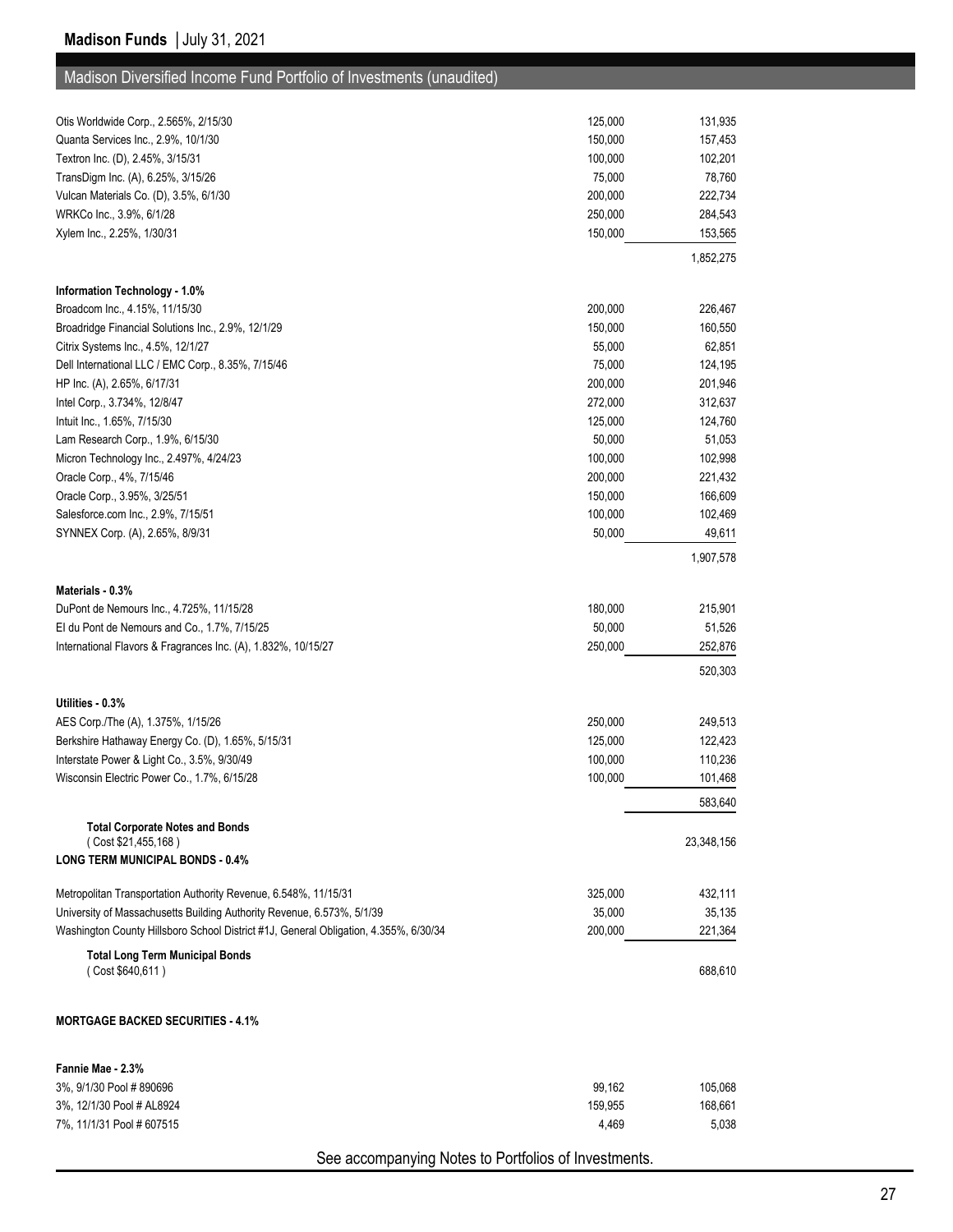| 3.5%, 12/1/31 Pool # MA0919 | 249,031                                              | 267,241   |
|-----------------------------|------------------------------------------------------|-----------|
| 7%, 5/1/32 Pool # 644591    | 718                                                  | 746       |
| 3.5%, 8/1/32 Pool # MA3098  | 74,652                                               | 80,049    |
| 3.5%, 9/1/32 Pool # MA3126  | 64,743                                               | 69,468    |
| 5.5%, 10/1/33 Pool # 254904 | 27,324                                               | 31,586    |
| 7%, 7/1/34 Pool # 792636    | 4,250                                                | 4,432     |
| 4%, 2/1/35 Pool # MA2177    | 163,525                                              | 178,564   |
| 5%, 8/1/35 Pool # 829670    | 25,537                                               | 29,040    |
| 5%, 9/1/35 Pool # 835699    | 27,975                                               | 31,331    |
| 5%, 9/1/35 Pool # 820347    | 32,482                                               | 37,013    |
| 3%, 12/1/35 Pool # AS6267   | 116,676                                              | 123,224   |
| 5%, 12/1/35 Pool #850561    | 8,687                                                | 9,891     |
| 4%, 6/1/36 Pool # AL8618    | 121,507                                              | 132,493   |
| 5.5%, 9/1/36 Pool # 831820  | 42,851                                               | 49,279    |
| 5.5%, 10/1/36 Pool # 901723 | 16,229                                               | 18,778    |
| 5.5%, 12/1/36 Pool # 903059 | 35,858                                               | 40,575    |
| 3%, 11/1/39 Pool # MA3831   | 90,770                                               | 95,189    |
| 2.5%, 5/1/41 Pool # MA4334  | 246,330                                              | 257,668   |
| 4.5%, 7/1/41 Pool # AB3274  | 82,295                                               | 91,921    |
| 5.5%, 7/1/41 Pool # AL6588  | 80,832                                               | 93,474    |
| 3.5%, 6/1/42 Pool # AO4134  | 142,232                                              | 155,124   |
| 4%, 6/1/42 Pool # MA1087    | 95,483                                               | 104,823   |
| 3.5%, 8/1/42 Pool # AP2133  | 89,949                                               | 97,550    |
| 3.5%, 8/1/42 Pool # AO8100  | 52,318                                               | 56,712    |
| 4%, 10/1/42 Pool # AP7363   | 177,105                                              | 195,274   |
| 3%, 2/1/43 Pool # AL3072    | 179,693                                              | 194,157   |
| 3%, 2/1/43 Pool # AB8563    | 89,822                                               | 95,994    |
| 3%, 2/1/43 Pool # AB8486    | 149,298                                              | 159,574   |
| 3%, 3/1/43 Pool # AB8818    | 140,680                                              | 150,351   |
| 3.5%, 3/1/43 Pool # AT0310  | 85,016                                               | 92,716    |
| 4%, 1/1/45 Pool # AS4257    | 50,718                                               | 55,652    |
| 4%, 1/1/45 Pool # MA2145    | 155,287                                              | 170,422   |
| 4.5%, 2/1/45 Pool # MA2193  | 85,715                                               | 93,655    |
| 3.5%, 12/1/45 Pool # AS6309 | 73,740                                               | 79,719    |
| 3%, 1/1/47 Pool # BE0108    | 143,143                                              | 153,735   |
| 2.5%, 12/1/47 Pool # FM3165 | 305,864                                              | 321,226   |
| 3.5%, 12/1/47 Pool # MA3210 | 177,895                                              | 189,488   |
| 4%, 7/1/48 Pool # MA3415    | 50,464                                               | 53,942    |
|                             |                                                      | 4,340,843 |
| Freddie Mac - 1.8%          |                                                      |           |
| 4.5%, 2/1/25 Pool # J11722  | 10,449                                               | 11,023    |
| 4.5%, 5/1/25 Pool # J12247  | 9,126                                                | 9,628     |
| 8%, 6/1/30 Pool # C01005    | 649                                                  | 767       |
| 6.5%, 1/1/32 Pool # C62333  | 25,940                                               | 29,263    |
| 2.5%, 2/1/32 Pool # ZS8641  | 220,436                                              | 231,983   |
| 2.5%, 6/1/35 Pool # RC1421  | 155,861                                              | 163,779   |
| 4.5%, 8/1/39 Pool # G08361  | 121,404                                              | 135,201   |
| 3.5%, 11/1/40 Pool # G06168 | 114,807                                              | 124,462   |
| 2%, 3/1/41 Pool # RB5105    | 486,225                                              | 500,999   |
| 4.5%, 9/1/41 Pool # Q03516  | 73,234                                               | 81,847    |
| 4%, 10/1/41 Pool # Q04092   | 102,589                                              | 113,192   |
| 3%, 8/1/42 Pool # G08502    | 99,569                                               | 105,973   |
| 3%, 9/1/42 Pool # C04233    | 64,598                                               | 69,088    |
| 3%, 4/1/43 Pool # V80026    | 164,627                                              | 176,030   |
|                             | See accompanying Notes to Portfolios of Investments. |           |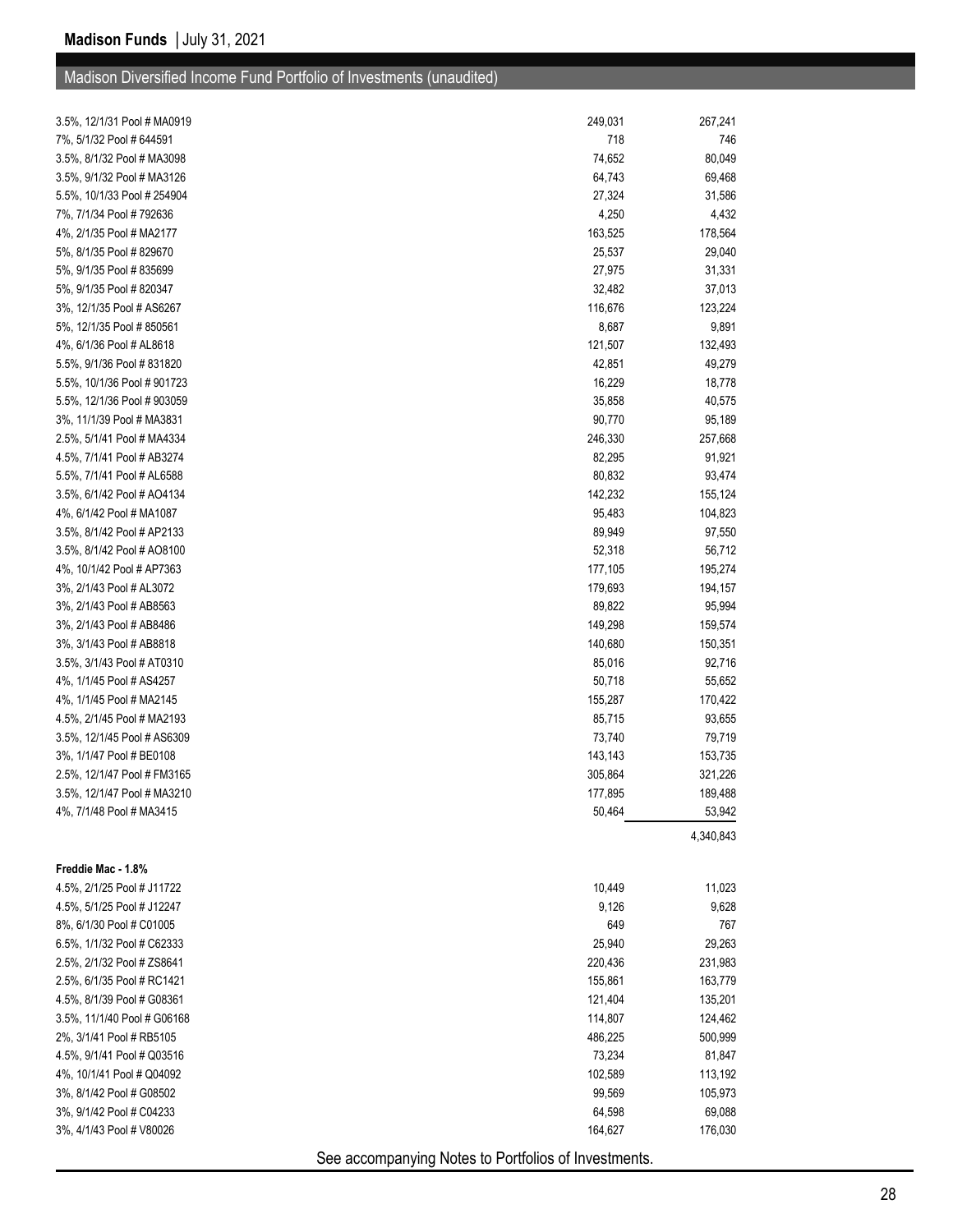| Madison Diversified Income Fund Portfolio of Investments (unaudited) |  |  |
|----------------------------------------------------------------------|--|--|
|----------------------------------------------------------------------|--|--|

| 3%, 4/1/43 Pool # V80025                                                                   | 170,543   | 182,624       |
|--------------------------------------------------------------------------------------------|-----------|---------------|
| 3.5%, 8/1/44 Pool # Q27927                                                                 | 215,177   | 234,794       |
| 3%, 7/1/45 Pool # G08653                                                                   | 146,045   | 154,792       |
| 3.5%, 8/1/45 Pool # Q35614                                                                 | 163,953   | 177,637       |
| 3%, 10/1/46 Pool # G60722                                                                  | 150,653   | 161,743       |
| 4%, 3/1/47 Pool # Q46801                                                                   | 81,044    | 87,234        |
| 3.5%, 12/1/47 Pool # Q52955                                                                | 201,786   | 214,999       |
| 2.5%, 4/1/48 Pool # QA2240                                                                 | 261,323   | 272,931       |
|                                                                                            |           | 3,239,989     |
| Ginnie Mae - 0.0%                                                                          |           |               |
| 6.5%, 2/20/29 Pool # 2714                                                                  | 7,069     | 8,103         |
| 6.5%, 4/20/31 Pool #3068                                                                   | 4,164     | 4,864         |
|                                                                                            |           | 12,967        |
| <b>Total Mortgage Backed Securities</b>                                                    |           |               |
| (Cost \$7,296,327)                                                                         |           | 7,593,799     |
| <b>U.S. GOVERNMENT AND AGENCY OBLIGATIONS - 7.1%</b>                                       |           |               |
|                                                                                            |           |               |
| U.S. Treasury Bonds - 1.8%                                                                 |           |               |
| 6.625%, 2/15/27                                                                            | 700,000   | 922,715       |
| 3.750%, 8/15/41                                                                            | 400,000   | 534,578       |
| 3.000%, 5/15/42                                                                            | 550,000   | 663,373       |
| 2.500%, 2/15/45                                                                            | 500,000   | 559,297       |
| 2.500%, 5/15/46                                                                            | 200,000   | 224,375       |
| 3.000%, 2/15/48                                                                            | 250,000   | 308,311       |
| 1.250%, 5/15/50                                                                            | 85,000    | 72,326        |
|                                                                                            |           | 3,284,975     |
| U.S. Treasury Notes - 5.3%                                                                 |           |               |
| 2.000%, 8/15/25                                                                            | 2,000,000 | 2,115,234     |
| 2.250%, 11/15/25                                                                           | 2,500,000 | 2,675,488     |
| 0.375%, 1/31/26                                                                            | 750,000   | 741,358       |
| 1.500%, 8/15/26                                                                            | 2,000,000 | 2,077,734     |
| 0.375%, 9/30/27                                                                            | 750,000   | 726,826       |
| 2.875%, 5/15/28                                                                            | 750,000   | 844,102       |
| 0.625%, 8/15/30                                                                            | 750,000   | 713,320       |
|                                                                                            |           | 9,894,062     |
| <b>Total U.S. Government and Agency Obligations</b>                                        |           |               |
| (Cost \$12,596,570)                                                                        |           | 13,179,037    |
| <b>SHORT-TERM INVESTMENTS - 2.9%</b>                                                       | Shares    |               |
|                                                                                            |           |               |
| State Street Institutional U.S. Government Money Market Fund, 0.03%, Premier Class (F)     | 4,647,109 | 4,647,109     |
| State Street Navigator Securities Lending Government Money Market Portfolio, 0.05% (F) (G) | 622,965   | 622,965       |
| <b>Total Short-Term Investments</b><br>(Cost \$5,270,074)                                  |           | 5,270,074     |
| <b>TOTAL INVESTMENTS - 100.1% (Cost \$139,413,375)</b>                                     |           | 184,256,505   |
| <b>NET OTHER ASSETS AND LIABILITIES - (0.1%)</b>                                           |           | (272, 402)    |
| TOTAL NET ASSETS - 100.0%                                                                  |           | \$183,984,103 |
|                                                                                            |           |               |

(A) Security sold within terms of a private placement memorandum exempt from registration under section 144A of the Securities Act of 1933, as amended, and may be sold only to dealers in that program or other "qualified institutional buyers."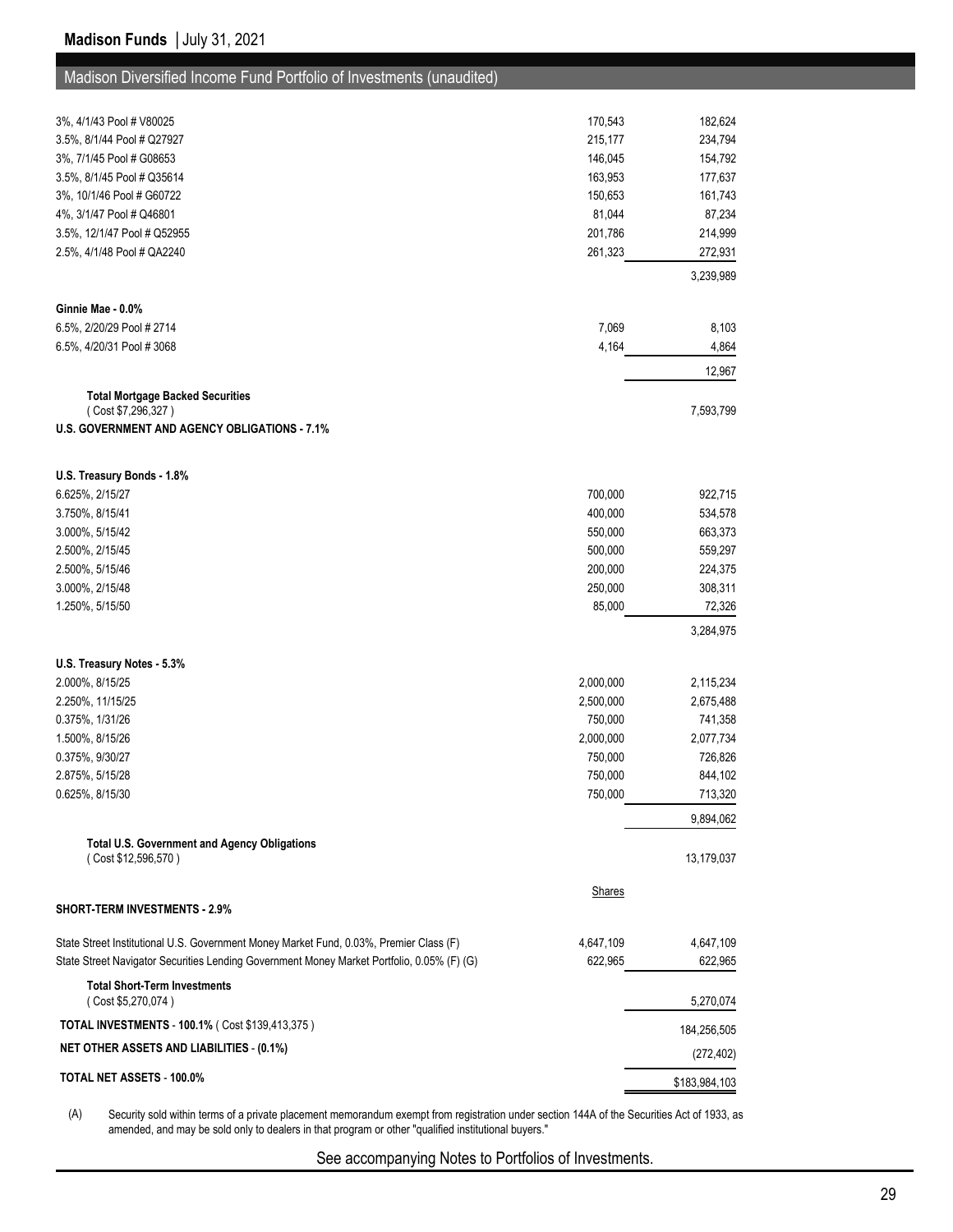#### Madison Diversified Income Fund Portfolio of Investments (unaudited)

- (B) Floating rate or variable rate note. Rate shown is as of July 31, 2021.
- (C) Coupon rate may change based on changes of the underlying collateral or prepayments of principal. The coupon rate shown represents the rate at period end.
- (D) All or a portion of these securities, with an aggregate fair value of \$611,688, are on loan as part of a securities lending program. See footnote (G) and Note 4 for details on the securities lending program.
- (E) Notes and bonds, issued by foreign entities, denominated in U.S. dollars. The aggregate of these securities is 0.8% of total net assets.
- (F) 7-day yield.
- (G) Represents investments of cash collateral received in connection with securities lending.
- CMT Constant Maturity Treasury.
- DAC Designated Activity Company.
- FHLMC Federal Home Loan Mortgage Corp or Freddie Mac.
- FREMF Freddie Mac Multifamily.
- IO Interest Only.
- LIBOR London Interbank Offered Rate.
- LLC Limited Liability Company.
- MTN Medium Term Note.
- PLC Public Limited Company.
- REIT Real Estate Investment Trust.
- REMIC Real Estate Mortgage Investment Conduit.
- SOFR Secured Overnight Financing Rate.
- STACR Structured Agency Credit Risk.
- USD United States Dollar.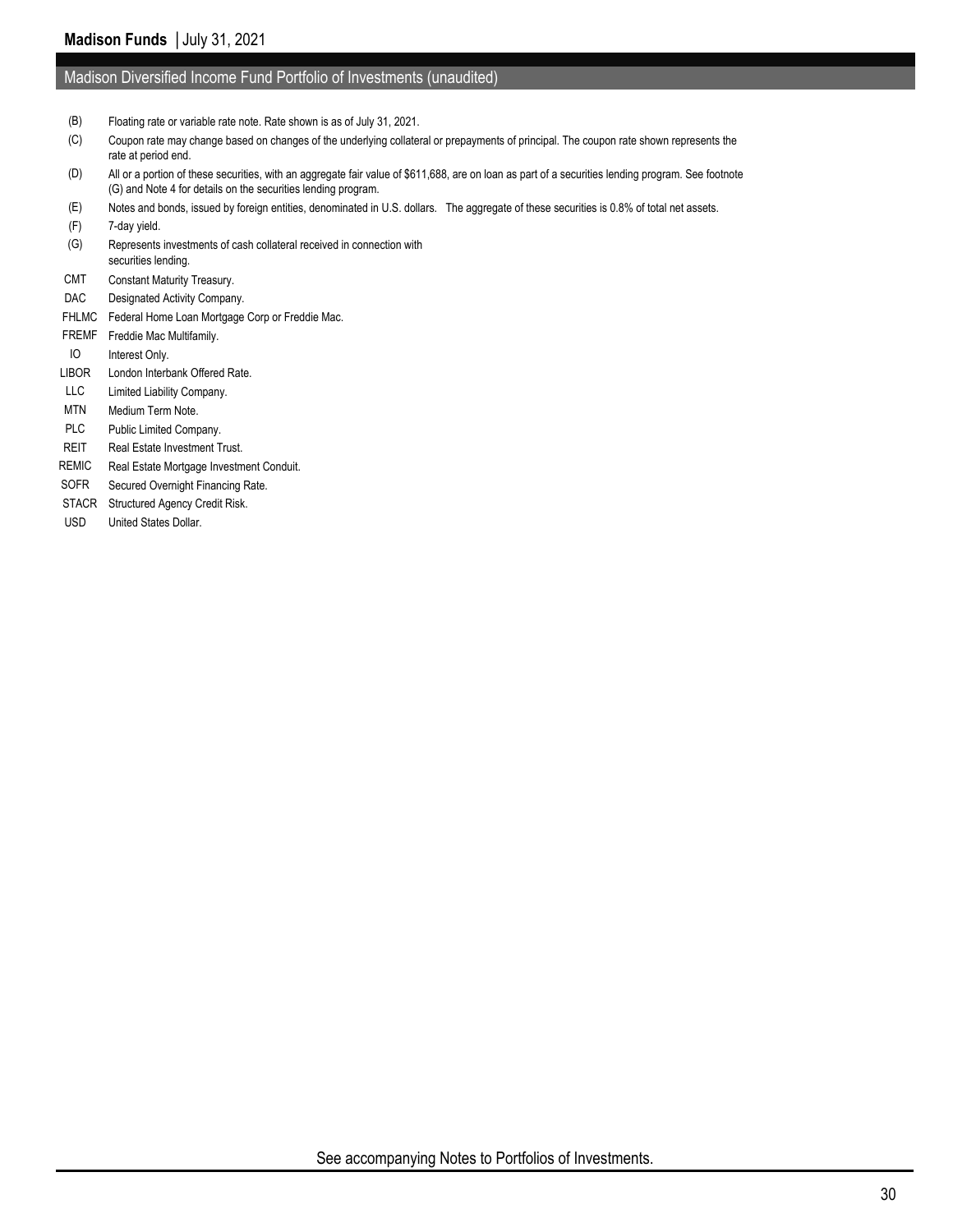# Madison Covered Call & Equity Income Fund Portfolio of Investments (unaudited)

|                                                                  | <b>Shares</b> | Value (Note 1)          |
|------------------------------------------------------------------|---------------|-------------------------|
| <b>COMMON STOCKS - 71.3%</b>                                     |               |                         |
| <b>Communication Services - 8.3%</b>                             |               |                         |
| Comcast Corp., Class A (A)                                       | 62,500        | \$3,676,875             |
| Lumen Technologies Inc. (A)                                      | 189,000       | 2,356,830               |
| T-Mobile U.S. Inc. * (A)                                         | 11,500        | 1,656,230               |
|                                                                  |               | 7,689,935               |
| <b>Consumer Discretionary - 9.7%</b>                             |               |                         |
| Las Vegas Sands Corp. * (A)                                      | 51,500        | 2,181,025               |
| Lowe's Cos. Inc. (A)                                             | 14,500        | 2,794,005               |
| Nordstrom Inc. * (A)                                             | 39,800        | 1,317,380               |
| TJX Cos. Inc./The (A)                                            | 40,000        | 2,752,400               |
|                                                                  |               | 9,044,810               |
| <b>Consumer Staples - 7.8%</b><br>Archer-Daniels-Midland Co. (A) | 28,900        | 1,725,908               |
| Constellation Brands Inc., Class A (A)                           | 4,500         | 1,009,530               |
| JM Smucker Co./The (A)                                           | 18,700        | 2,451,757               |
| PepsiCo Inc. (A)                                                 | 13,000        | 2,040,350               |
|                                                                  |               | 7,227,545               |
| <b>Energy - 9.9%</b>                                             |               |                         |
| APA Corp.                                                        | 52,600        | 986,250                 |
| Baker Hughes Co.                                                 | 96,300        | 2,045,412               |
| EOG Resources Inc. (A)                                           | 27,000        | 1,967,220               |
| Range Resources Corp. * (A)                                      | 202,200       | 3,079,506               |
| Transocean Ltd. *                                                | 295,000       | 1,064,950               |
|                                                                  |               | 9,143,338               |
| Financials - 4.0%                                                |               |                         |
| Aflac Inc. (A)                                                   | 35,000        | 1,925,000               |
| JPMorgan Chase & Co. (A)                                         | 12,000        | 1,821,360               |
|                                                                  |               | 3,746,360               |
| Health Care - 14.1%                                              |               |                         |
| Abbott Laboratories (A)                                          | 17,000        | 2,056,660               |
| Baxter International Inc. (A)                                    | 37,500        | 2,900,625               |
| CVS Health Corp. (A)                                             | 48,200        | 3,969,752               |
| Gilead Sciences Inc. (A)                                         | 38,500        | 2,629,165               |
| Stryker Corp. (A)                                                | 5,500         | 1,490,170<br>13,046,372 |
|                                                                  |               |                         |
| <b>Information Technology - 7.4%</b><br>Fiserv Inc. * (A)        | 28,000        | 3,223,080               |
| PayPal Holdings Inc. *                                           | 5,500         | 1,515,415               |
| Texas Instruments Inc. (A)                                       | 6,000         | 1,143,720               |
| Visa Inc., Class A (A)                                           | 4,000         | 985,560                 |
|                                                                  |               | 6,867,775               |
| Materials - 5.5%                                                 |               |                         |
| Alcoa Corp. * (A)                                                | 57,000        | 2,288,550               |
|                                                                  |               |                         |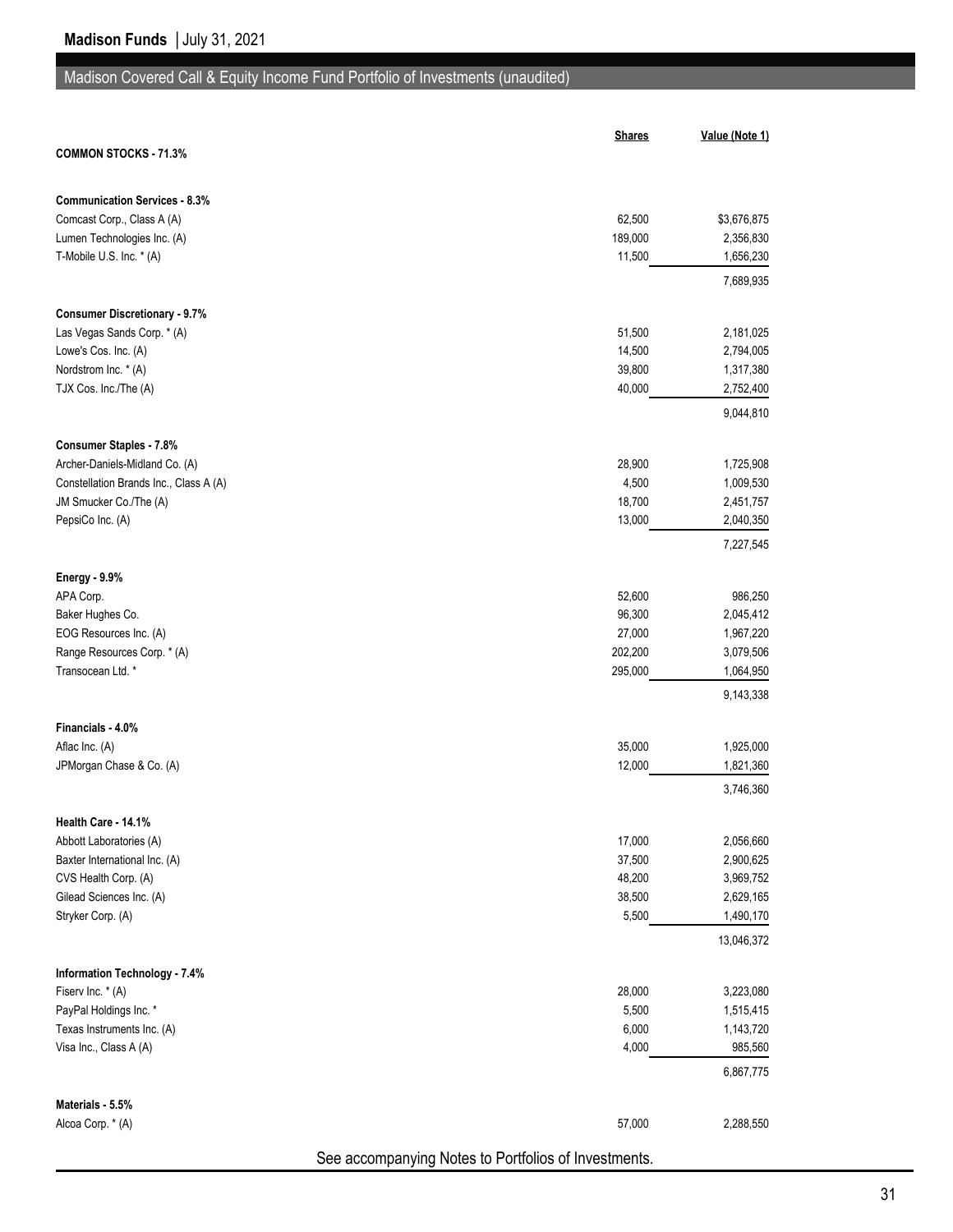## Madison Covered Call & Equity Income Fund Portfolio of Investments (unaudited)

| Barrick Gold Corp.                                                                     | 131,000    | 2,851,870     |
|----------------------------------------------------------------------------------------|------------|---------------|
|                                                                                        |            | 5,140,420     |
| Utilities - 4.6%                                                                       |            |               |
| AES Corp./The (A)                                                                      | 73,000     | 1,730,100     |
| Entergy Corp. (A)                                                                      | 15,000     | 1,543,800     |
| NextEra Energy Inc. (A)                                                                | 12,500     | 973,750       |
|                                                                                        |            | 4,247,650     |
| <b>Total Common Stocks</b><br>(Cost \$78,033,494)                                      |            | 66,154,205    |
| <b>EXCHANGE TRADED FUNDS - 1.9%</b>                                                    |            |               |
| Stock Funds 1.9%                                                                       |            |               |
| VanEck Vectors Gold Miners ETF (A)                                                     | 49.800     | 1,739,016     |
| <b>Total Exchange Traded Funds</b><br>(Cost \$1,945,371)                               |            | 1,739,016     |
| <b>SHORT-TERM INVESTMENTS - 29.5%</b>                                                  |            |               |
| State Street Institutional U.S. Government Money Market Fund, 0.03%, Premier Class (B) | 27,358,702 | 27,358,702    |
| <b>Total Short-Term Investments</b><br>(Cost \$27,358,702)                             |            | 27,358,702    |
| TOTAL INVESTMENTS - 102.7% ( Cost \$107,337,567)                                       |            | 95,251,923    |
| TOTAL CALL OPTIONS WRITTEN - (1.2%)                                                    |            | (1, 131, 855) |
| <b>NET OTHER ASSETS AND LIABILITIES - (1.5%)</b>                                       |            |               |
|                                                                                        |            | (1,410,916)   |
| <b>TOTAL NET ASSETS - 100.0%</b>                                                       |            | \$92,709,152  |

\* Non-income producing.

(A) All or a portion of these securities' positions, with a value of \$59,429,324, represent covers (directly or through conversion rights) for outstanding options written.

(B) 7-day yield.

ETF Exchange Traded Fund.

#### **Written Option Contracts Outstanding at July 31, 2021**

|                                   |                       |        | Expiration | Number of | Notional                                             |                       | Premiums       | Unrealized<br>Appreciation |
|-----------------------------------|-----------------------|--------|------------|-----------|------------------------------------------------------|-----------------------|----------------|----------------------------|
| Description                       | <b>Exercise Price</b> |        | Date       | Contracts | Amount                                               | Market Value          | (Received)     | (Depreciation)             |
| <b>Call Options Written</b>       |                       |        |            |           |                                                      |                       |                |                            |
| <b>Abbott Laboratories</b>        | \$                    | 115.00 | 8/20/21    | (130)     | $(1,495,000)$ \$<br>\$                               | $(86, 125 \text{ } $$ | $(24, 688)$ \$ | (61, 437)                  |
| Abbott Laboratories               |                       | 120.00 | 8/20/21    | (40)      | (480,000)                                            | (10, 780)             | (7, 839)       | (2,941)                    |
| AES Corp./The                     |                       | 27.00  | 8/20/21    | (730)     | (1,971,000)                                          | (7,300)               | (62, 120)      | 54,820                     |
| Aflac Inc.                        |                       | 55.00  | 8/20/21    | (350)     | (1,925,000)                                          | (34, 125)             | (36, 138)      | 2,013                      |
| Alcoa Corp.                       |                       | 40.00  | 9/17/21    | (190)     | (760,000)                                            | (57, 190)             | (32, 320)      | (24, 870)                  |
| Alcoa Corp.                       |                       | 40.00  | 8/20/21    | (380)     | (1,520,000)                                          | (75, 430)             | (78, 455)      | 3,025                      |
| Archer-Daniels-Midland Co.        |                       | 65.00  | 8/20/21    | (59)      | (383,500)                                            | (590)                 | (5,839)        | 5,249                      |
| Archer-Daniels-Midland Co.        |                       | 70.00  | 9/17/21    | (150)     | (1,050,000)                                          | (1,500)               | (23, 845)      | 22,345                     |
| Baxter International Inc.         |                       | 87.50  | 8/20/21    | (155)     | (1,356,250)                                          | (3, 488)              | (27, 253)      | 23,765                     |
| Baxter International Inc.         |                       | 85.00  | 9/17/21    | (220)     | (1,870,000)                                          | (30, 800)             | (44, 451)      | 13,651                     |
| Comcast Corp. Class A             |                       | 60.00  | 8/20/21    | (165)     | (990,000)                                            | (9,323)               | (11, 516)      | 2,193                      |
| Comcast Corp. Class A             |                       | 60.00  | 9/17/21    | (460)     | (2,760,000)                                          | (54, 740)             | (56, 840)      | 2,100                      |
| Constellation Brands Inc. Class A |                       | 230.00 | 9/17/21    | (45)      | (1,035,000)                                          | (14, 400)             | (15, 253)      | 853                        |
| CVS Health Corp.                  |                       | 92.50  | 8/20/21    | (170)     | (1,572,500)                                          | (1,530)               | (22, 264)      | 20,734                     |
| CVS Health Corp.                  |                       | 95.00  | 8/20/21    | (173)     | (1,643,500)                                          | (952)                 | (34, 672)      | 33,720                     |
| CVS Health Corp.                  |                       | 90.00  | 11/19/21   | (139)     | (1,251,000)                                          | (21, 545)             | (32, 125)      | 10,580                     |
|                                   |                       |        |            |           | See accompanying Notes to Portfolios of Investments. |                       |                |                            |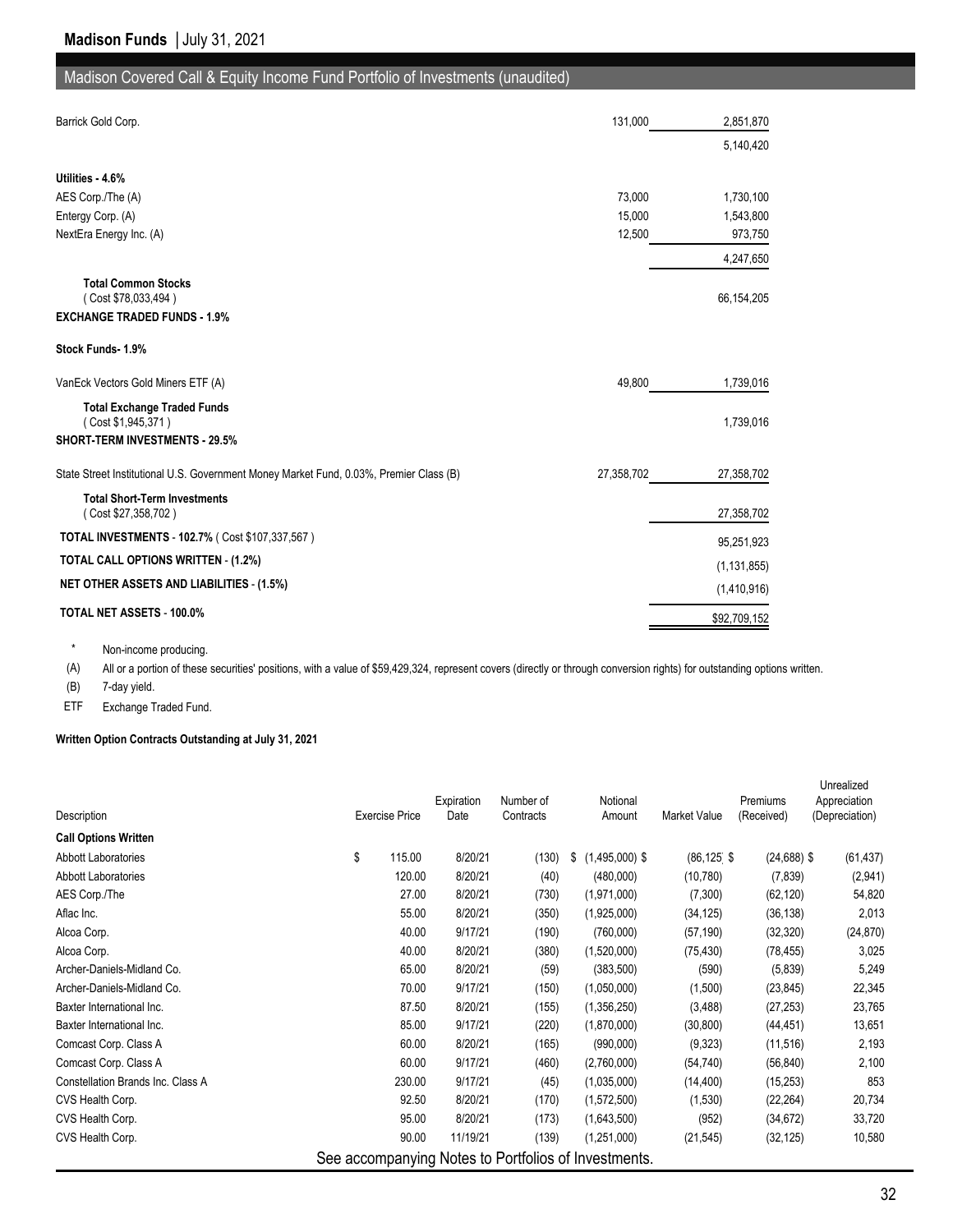# Madison Covered Call & Equity Income Fund Portfolio of Investments (unaudited)

| <b>Total Options Written, at Value</b> |        |          |         | \$          | $(1, 131, 855$ \$ | $(1,480,939)$ \$ | 349,084   |
|----------------------------------------|--------|----------|---------|-------------|-------------------|------------------|-----------|
| Visa Inc. Class A                      | 245.00 | 8/20/21  | (40)    | (980,000)   | (20, 800)         | (13, 359)        | (7, 441)  |
| VanEck Vectors Gold Miners ETF         | 40.00  | 9/17/21  | (498)   | (1,992,000) | (12, 699)         | (64, 224)        | 51,525    |
| TJX Cos. Inc./The                      | 70.00  | 8/20/21  | (260)   | (1,820,000) | (32,760)          | (33, 272)        | 512       |
| TJX Cos. Inc./The                      | 70.00  | 9/17/21  | (140)   | (980,000)   | (27, 650)         | (23, 296)        | (4, 354)  |
| Texas Instruments Inc.                 | 190.00 | 8/20/21  | (60)    | (1,140,000) | (24, 750)         | (21, 714)        | (3,036)   |
| T-Mobile U.S. Inc.                     | 155.00 | 8/20/21  | (115)   | (1,782,500) | (2,875)           | (19, 726)        | 16,851    |
| Stryker Corp.                          | 270.00 | 8/20/21  | (55)    | (1,485,000) | (31,900)          | (20, 367)        | (11, 533) |
| Range Resources Corp.                  | 20.00  | 12/17/21 | (1,011) | (2,022,000) | (97,056)          | (176, 464)       | 79,408    |
| Range Resources Corp.                  | 15.00  | 9/17/21  | (956)   | (1,434,000) | (148, 180)        | (99, 791)        | (48, 389) |
| PepsiCo Inc.                           | 150.00 | 8/20/21  | (130)   | (1,950,000) | (94,900)          | (25, 954)        | (68, 946) |
| Nordstrom Inc.                         | 40.00  | 8/20/21  | (398)   | (1,592,000) | (7, 562)          | (54, 711)        | 47,149    |
| NextEra Energy Inc.                    | 77.50  | 8/20/21  | (125)   | (968, 750)  | (20,000)          | (15, 497)        | (4, 503)  |
| Lumen Technologies Inc.                | 15.00  | 11/19/21 | (2)     | (3,000)     | (52)              | (144)            | 92        |
| Lowe's Cos. Inc.                       | 200.00 | 8/20/21  | (95)    | (1,900,000) | (26,980)          | (41, 276)        | 14,296    |
| Lowe's Cos. Inc.                       | 200.00 | 9/17/21  | (50)    | (1,000,000) | (22, 375)         | (25,040)         | 2,665     |
| Las Vegas Sands Corp.                  | 55.00  | 9/17/21  | (150)   | (825,000)   | (5, 175)          | (17, 471)        | 12,296    |
| Las Vegas Sands Corp.                  | 60.00  | 8/20/21  | (260)   | (1,560,000) | (1,950)           | (48,093)         | 46,143    |
| Las Vegas Sands Corp.                  | 57.50  | 8/20/21  | (105)   | (603, 750)  | (998)             | (15, 221)        | 14,223    |
| JPMorgan Chase & Co.                   | 160.00 | 8/20/21  | (55)    | (880,000)   | (2,942)           | (16, 553)        | 13,611    |
| JPMorgan Chase & Co.                   | 155.00 | 8/20/21  | (65)    | (1,007,500) | (10, 790)         | (20, 155)        | 9,365     |
| JM Smucker Co./The                     | 140.00 | 9/17/21  | (75)    | (1,050,000) | (9, 187)          | (13, 422)        | 4,235     |
| JM Smucker Co./The                     | 135.00 | 8/20/21  | (112)   | (1,512,000) | (9,240)           | (25, 832)        | 16,592    |
| Gilead Sciences Inc.                   | 75.00  | 1/21/22  | (208)   | (1,560,000) | (34, 840)         | (41, 942)        | 7,102     |
| Gilead Sciences Inc.                   | 72.50  | 9/17/21  | (177)   | (1,283,250) | (9,203)           | (19, 499)        | 10,296    |
| Fiserv Inc.                            | 125.00 | 9/17/21  | (85)    | (1,062,500) | (6, 333)          | (20, 533)        | 14,200    |
| Fisery Inc.                            | 115.00 | 8/20/21  | (195)   | (2,242,500) | (44, 948)         | (34, 553)        | (10, 395) |
| EOG Resources Inc.                     | 90.00  | 8/20/21  | (135)   | (1,215,000) | (2,767)           | (39, 367)        | 36,600    |
| Entergy Corp.                          | 105.00 | 8/20/21  | (150)   | (1,575,000) | (13, 125)         | (17, 845)        | 4,720     |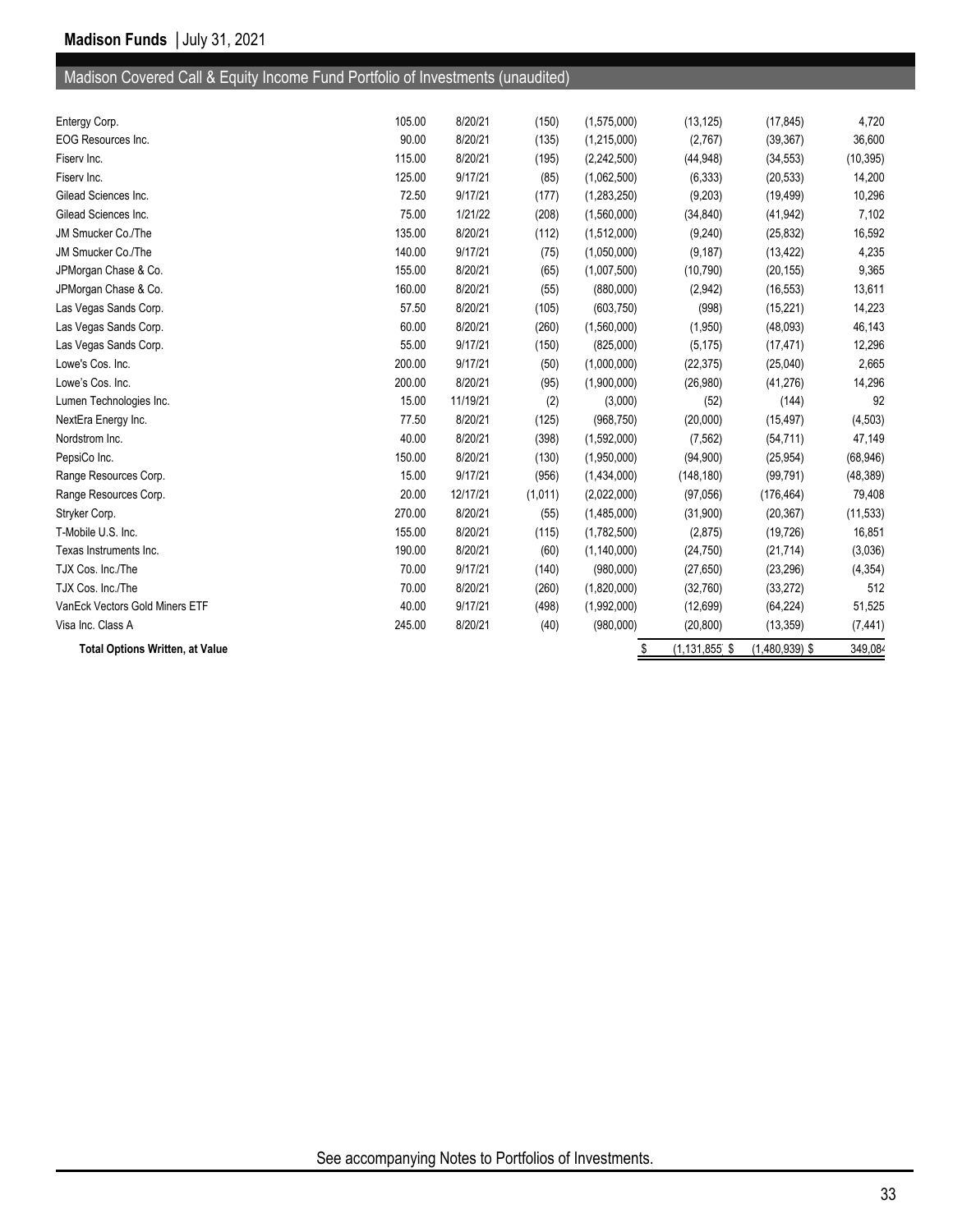## Madison Investors Fund Portfolio of Investments (unaudited)

|                                                          | <b>Shares</b>                                        | Value (Note 1)           |
|----------------------------------------------------------|------------------------------------------------------|--------------------------|
| <b>COMMON STOCKS - 97.3%</b>                             |                                                      |                          |
| <b>Communication Services - 13.6%</b>                    |                                                      |                          |
| Alphabet Inc., Class C*                                  | 8,347                                                | \$22,573,794             |
| Facebook Inc., Class A*                                  | 34,854                                               | 12,418,480               |
| Liberty Broadband Corp., Class C*                        | 110,720                                              | 19,651,693               |
|                                                          |                                                      | 54,643,967               |
| <b>Consumer Discretionary - 10.4%</b>                    |                                                      |                          |
| Dollar Tree Inc. *                                       | 122,323                                              | 12,206,612               |
| Lowe's Cos. Inc.                                         | 84,610                                               | 16,303,501               |
| TJX Cos. Inc./The                                        | 193,285                                              | 13,299,941<br>41,810,054 |
|                                                          |                                                      |                          |
| Financials - 21.1%<br>Arch Capital Group Ltd. *          | 305,220                                              |                          |
| Berkshire Hathaway Inc., Class B *                       | 48,742                                               | 11,903,580<br>13,564,411 |
| Brookfield Asset Management Inc., Class A                | 284,704                                              | 15,371,169               |
| Marsh & McLennan Cos. Inc.                               | 99,126                                               | 14,593,330               |
| Progressive Corp./The                                    | 162,309                                              | 15,445,324               |
| US Bancorp                                               | 248,190                                              | 13,784,473               |
|                                                          |                                                      | 84,662,287               |
| Health Care - 13.7%                                      |                                                      |                          |
| Alcon Inc.                                               | 159,808                                              | 11,634,022               |
| Becton Dickinson and Co.                                 | 71,140                                               | 18,194,055               |
| Danaher Corp.                                            | 36,869                                               | 10,968,159               |
| Novartis AG, ADR                                         | 154,909                                              | 14,312,043               |
|                                                          |                                                      | 55,108,279               |
| Industrials - 10.4%                                      |                                                      |                          |
| Copart Inc. *                                            | 80,776                                               | 11,874,072               |
| Jacobs Engineering Group Inc.                            | 114,667                                              | 15,508,712               |
| PACCAR Inc.                                              | 173,443                                              | 14,394,034<br>41,776,818 |
|                                                          |                                                      |                          |
| Information Technology - 20.3%<br>Accenture PLC, Class A | 41,005                                               | 13,026,468               |
| Adobe Inc. *                                             | 14,863                                               | 9,239,287                |
| Analog Devices Inc.                                      | 80,561                                               | 13,487,523               |
| Fiserv Inc. *                                            | 158,518                                              | 18,247,007               |
| TE Connectivity Ltd.                                     | 84,744                                               | 12,497,198               |
| Visa Inc., Class A                                       | 60,955                                               | 15,018,702               |
|                                                          |                                                      | 81,516,185               |
| Materials - 5.3%                                         |                                                      |                          |
| Linde PLC                                                | 25,688                                               | 7,896,234                |
| PPG Industries Inc.                                      | 80,334                                               | 13,136,216               |
|                                                          |                                                      | 21,032,450               |
| Real Estate - 2.5%                                       |                                                      |                          |
| American Tower Corp., REIT                               | 34,893                                               | 9,867,740                |
| <b>Total Common Stocks</b><br>(Cost \$227,451,188)       |                                                      | 390,417,780              |
|                                                          | See accompanying Notes to Portfolios of Investments. |                          |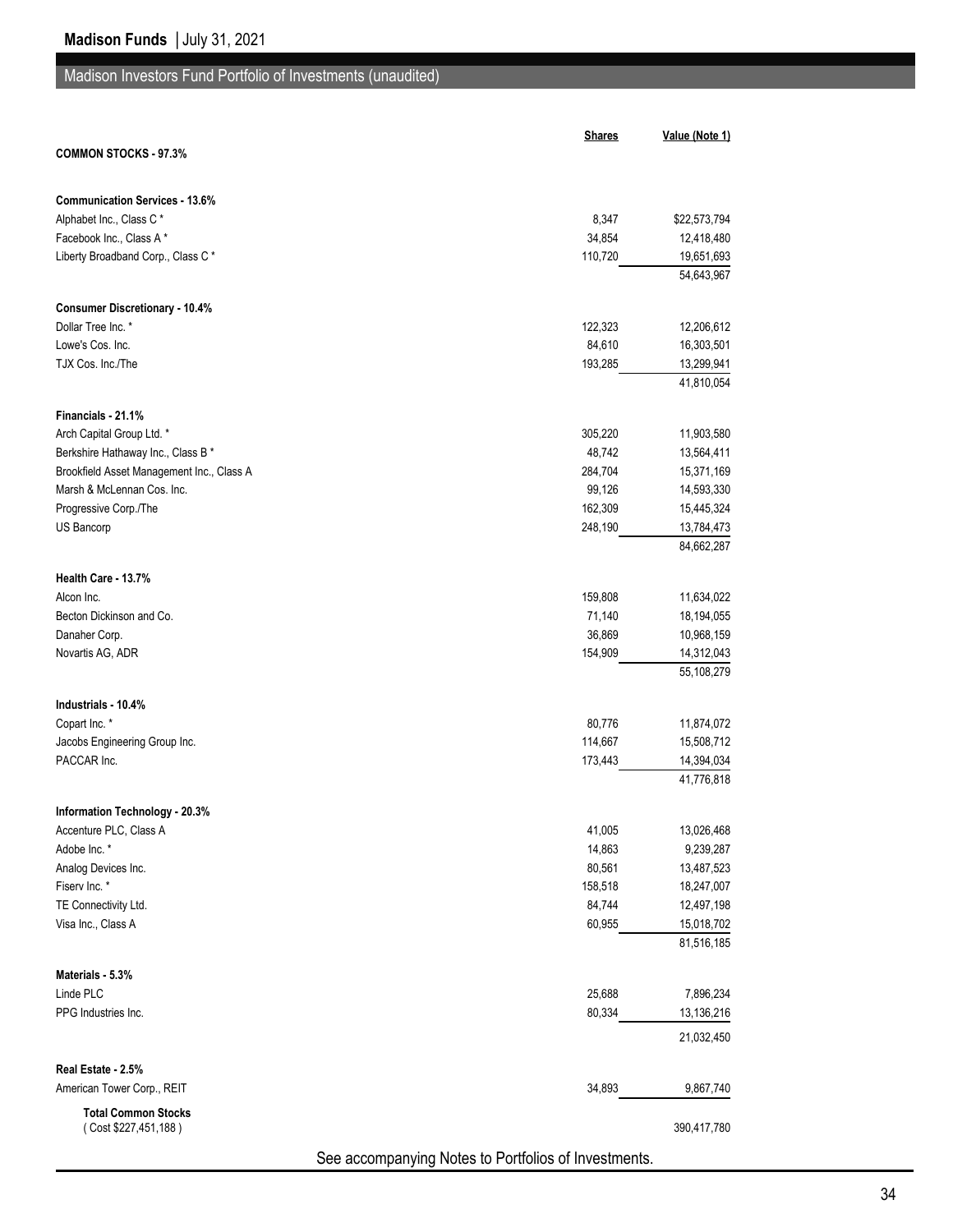### Madison Investors Fund Portfolio of Investments (unaudited)

#### **SHORT-TERM INVESTMENTS - 2.9%**

| State Street Institutional U.S. Government Money Market Fund, 0.03%, Premier Class (A) | 11.660.708 | 11,660,708    |
|----------------------------------------------------------------------------------------|------------|---------------|
| <b>Total Short-Term Investments</b><br>(Cost \$11,660,708)                             |            | 11,660,708    |
| <b>TOTAL INVESTMENTS - 100.2% (Cost \$239,111,896)</b>                                 |            | 402,078,488   |
| <b>NET OTHER ASSETS AND LIABILITIES - (0.2%)</b>                                       |            | (991, 555)    |
| TOTAL NET ASSETS - 100.0%                                                              |            | \$401,086,933 |
|                                                                                        |            |               |

- Non-income producing.
- (A) 7-day yield.
- ADR American Depositary Receipt.
- PLC Public Limited Company.
- REIT Real Estate Investment Trust.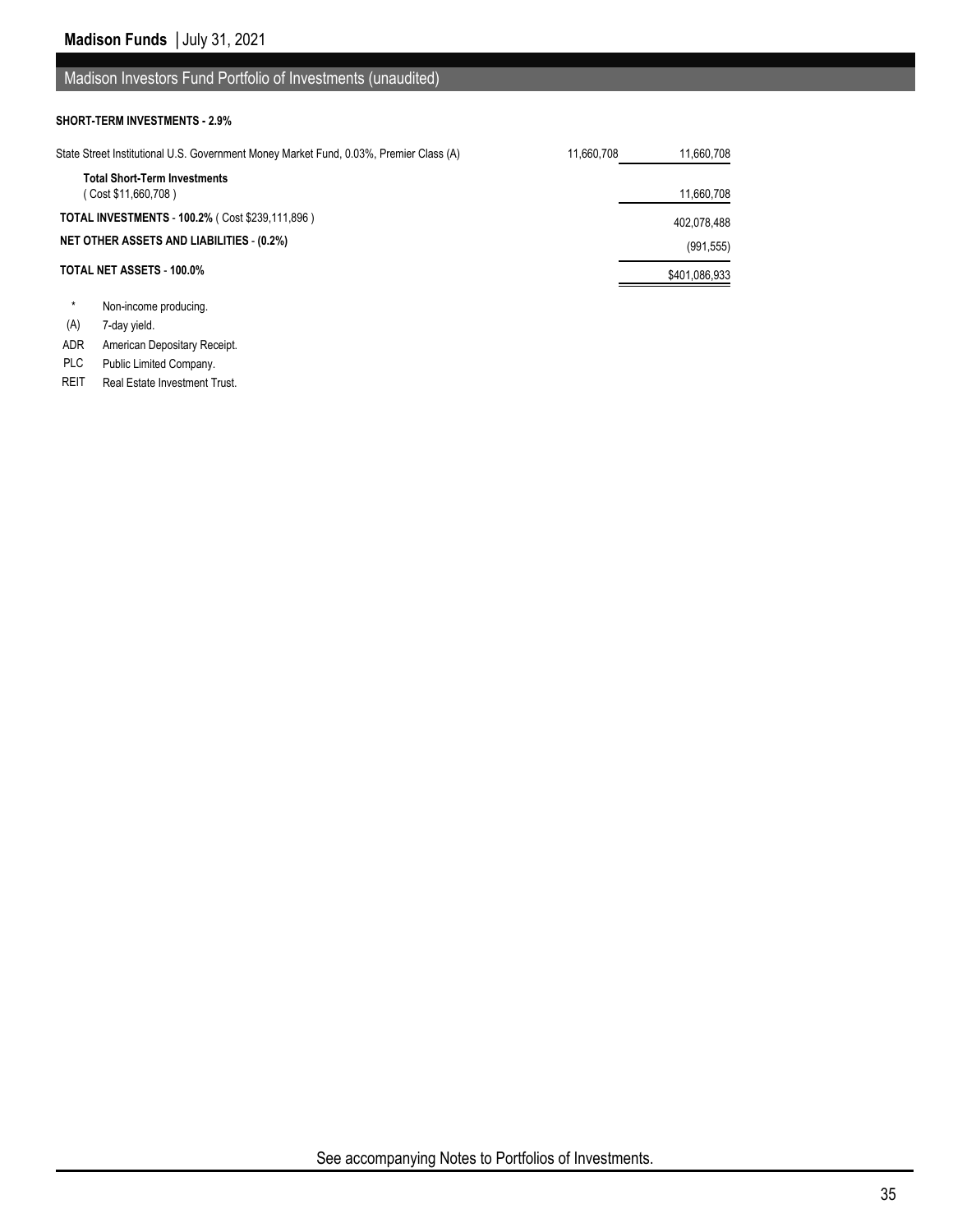|                                            | <b>Shares</b>    | Value (Note 1)          |
|--------------------------------------------|------------------|-------------------------|
| <b>COMMON STOCKS - 98.8%</b>               |                  |                         |
| <b>Communication Services - 7.0%</b>       |                  |                         |
| Comcast Corp., Class A                     | 234,000          | \$13,766,220            |
| Verizon Communications Inc.                | 186,000          | 10,375,080              |
|                                            |                  | 24,141,300              |
| <b>Consumer Discretionary - 8.4%</b>       |                  |                         |
| Home Depot Inc./The                        | 37,200           | 12,208,668              |
| McDonald's Corp.                           | 39,200           | 9,514,232               |
| Starbucks Corp.                            | 57,000           | 6,921,510               |
|                                            |                  | 28,644,410              |
| Consumer Staples - 10.4%                   |                  |                         |
| Archer-Daniels-Midland Co.                 | 85,000           | 5,076,200               |
| Coca-Cola Co./The<br>Colgate-Palmolive Co. | 99,000<br>56,000 | 5,645,970<br>4,452,000  |
| Hershey Co./The                            | 23,000           | 4,114,240               |
| PepsiCo Inc.                               | 59,500           | 9,338,525               |
| Procter & Gamble Co./The                   | 50,000           | 7,111,500               |
|                                            |                  | 35,738,435              |
| <b>Energy - 3.8%</b>                       |                  |                         |
| Baker Hughes Co.                           | 338,000          | 7,179,120               |
| EOG Resources Inc.                         | 82,500           | 6,010,950               |
|                                            |                  | 13,190,070              |
| Financials - 18.0%                         |                  |                         |
| Aflac Inc.                                 | 122,000          | 6,710,000               |
| BlackRock Inc.                             | 13,500           | 11,706,795              |
| CME Group Inc.                             | 33,500           | 7,106,355               |
| JPMorgan Chase & Co.                       | 63,400           | 9,622,852               |
| Northern Trust Corp.                       | 94,500           | 10,664,325              |
| Travelers Cos. Inc./The                    | 71,000           | 10,573,320              |
| US Bancorp                                 | 94,000           | 5,220,760               |
|                                            |                  | 61,604,407              |
| Health Care - 16.9%                        |                  |                         |
| AmerisourceBergen Corp.                    | 31,000           | 3,787,270               |
| Amgen Inc.                                 | 22,600           | 5,458,804               |
| Bristol-Myers Squibb Co.                   | 198,000          | 13,438,260              |
| CVS Health Corp.                           | 118,000          | 9,718,480               |
| Johnson & Johnson                          | 72,000           | 12,398,400              |
| Medtronic PLC                              | 59,000           | 7,747,290               |
| Pfizer Inc.                                | 129,000          | 5,522,490<br>58,070,994 |
|                                            |                  |                         |
| Industrials - 10.8%<br>3M Co.              | 40,000           | 7,917,600               |
| Caterpillar Inc.                           | 8,000            | 1,654,000               |
| Emerson Electric Co.                       | 64,000           | 6,456,960               |
| Fastenal Co.                               | 134,000          | 7,339,180               |
|                                            |                  |                         |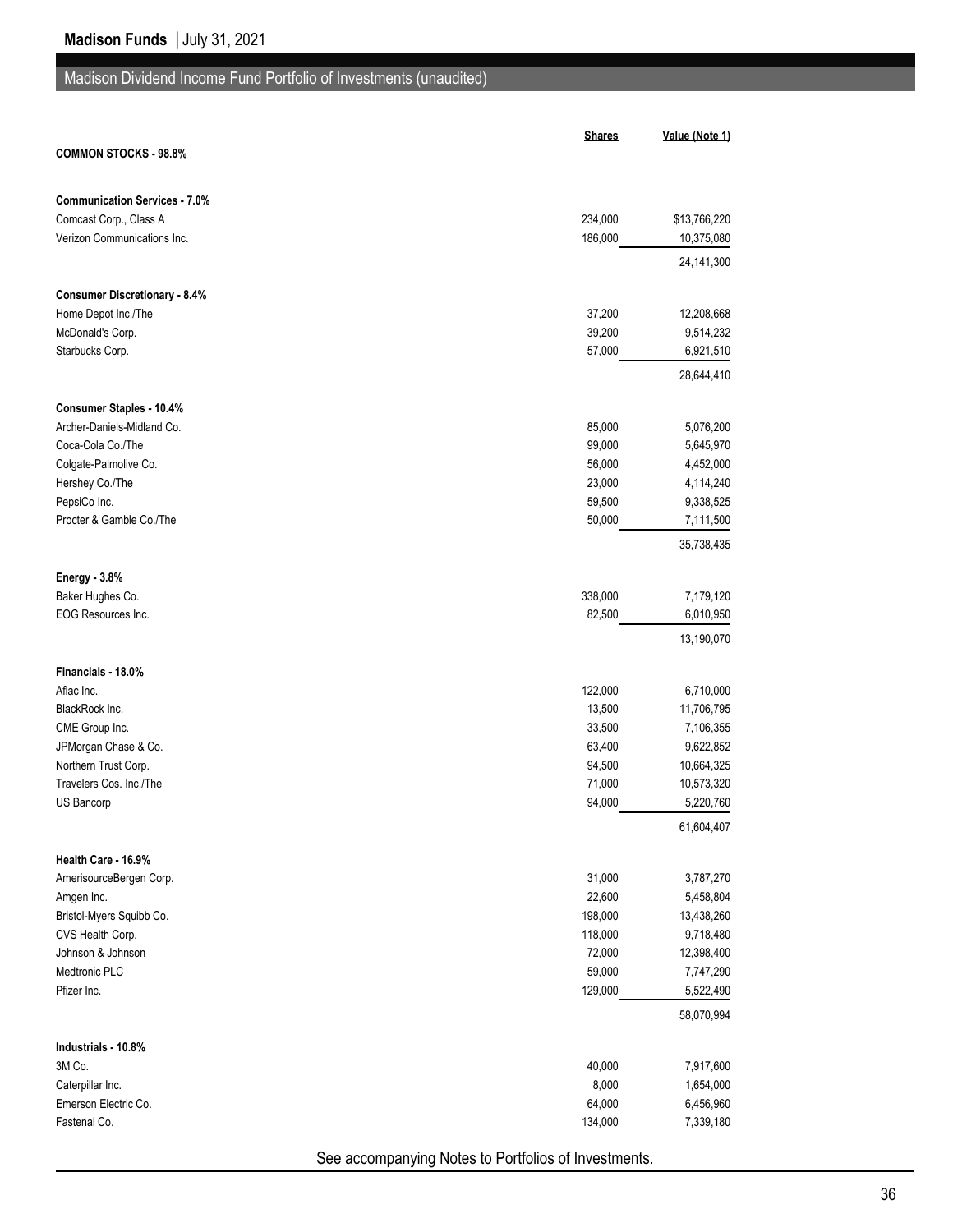| Honeywell International Inc.                                                           | 17,000    | 3,974,430     |
|----------------------------------------------------------------------------------------|-----------|---------------|
| Lockheed Martin Corp.                                                                  | 10,300    | 3,828,201     |
| Union Pacific Corp.                                                                    | 27,000    | 5,906,520     |
|                                                                                        |           | 37,076,891    |
| Information Technology - 13.7%                                                         |           |               |
| Analog Devices Inc.                                                                    | 42,700    | 7,148,834     |
| Automatic Data Processing Inc.                                                         | 21,300    | 4,465,119     |
| Cisco Systems Inc.                                                                     | 219,000   | 12,126,030    |
| Oracle Corp.                                                                           | 62,000    | 5,402,680     |
| Paychex Inc.                                                                           | 63,500    | 7,227,570     |
| Texas Instruments Inc.                                                                 | 55,000    | 10,484,100    |
|                                                                                        |           | 46,854,333    |
| Materials - 5.7%                                                                       |           |               |
| Linde PLC                                                                              | 19,600    | 6,024,844     |
| Nucor Corp.                                                                            | 131,000   | 13,626,620    |
|                                                                                        |           | 19,651,464    |
| Real Estate - 2.2%                                                                     |           |               |
| American Tower Corp., REIT                                                             | 26,500    | 7,494,200     |
| Utilities - 1.9%                                                                       |           |               |
| Dominion Energy Inc.                                                                   | 88,000    | 6,588,560     |
| <b>Total Common Stocks</b>                                                             |           |               |
| (Cost \$254,708,934)<br><b>SHORT-TERM INVESTMENTS - 1.1%</b>                           |           | 339,055,064   |
| State Street Institutional U.S. Government Money Market Fund, 0.03%, Premier Class (A) | 3,738,732 | 3,738,732     |
|                                                                                        |           |               |
| <b>Total Short-Term Investments</b><br>(Cost \$3,738,732)                              |           | 3,738,732     |
| TOTAL INVESTMENTS - 99.9% (Cost \$258,447,666)                                         |           | 342,793,796   |
| <b>NET OTHER ASSETS AND LIABILITIES - 0.1%</b>                                         |           | 394,425       |
| TOTAL NET ASSETS - 100.0%                                                              |           | \$343,188,221 |
|                                                                                        |           |               |

(A) 7-day yield.

PLC Public Limited Company.

REIT Real Estate Investment Trust.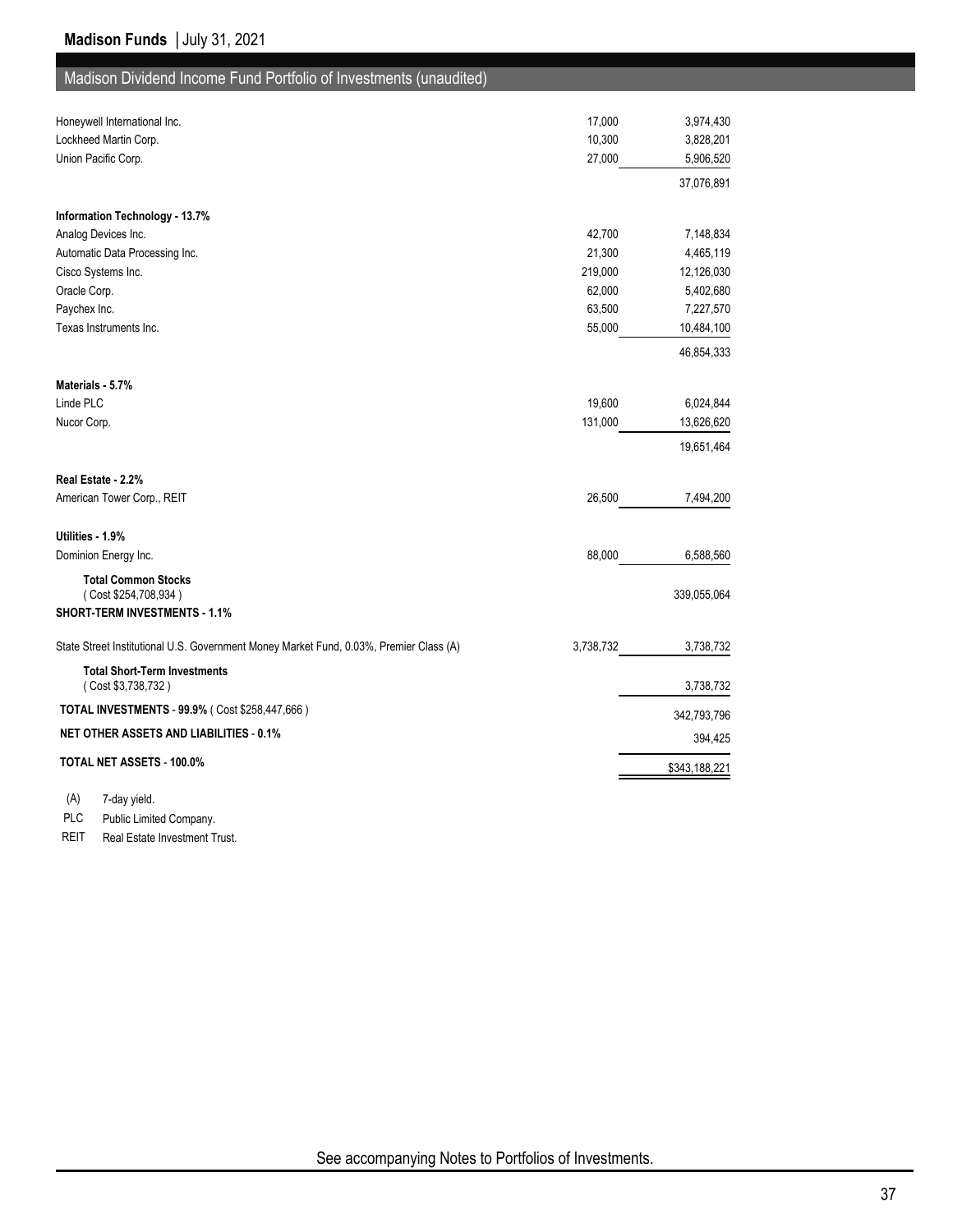# Madison Mid Cap Fund Portfolio of Investments (unaudited)

|                                                               | <b>Shares</b>                                       | Value (Note 1) |
|---------------------------------------------------------------|-----------------------------------------------------|----------------|
| <b>COMMON STOCKS - 96.4%</b>                                  |                                                     |                |
| <b>Communication Service - 6.4%</b>                           |                                                     |                |
| Liberty Broadband Corp., Class C*                             | 255,569                                             | \$45,360,942   |
| <b>Consumer Discretionary - 14.3%</b>                         |                                                     |                |
| CarMax Inc. *                                                 | 214,535                                             | 28,736,963     |
| Dollar Tree Inc. *                                            | 322,703                                             | 32,202,532     |
| Ollie's Bargain Outlet Holdings Inc. *                        | 201,158                                             | 18,727,810     |
| Ross Stores Inc.                                              | 169,831                                             | 20,836,566     |
|                                                               |                                                     | 100,503,871    |
| <b>Consumer Staples - 1.0%</b><br>Brown-Forman Corp., Class B | 102,624                                             | 7,278,094      |
|                                                               |                                                     |                |
| Financials - 30.4%                                            |                                                     |                |
| Capital Markets - 4.9%                                        |                                                     |                |
| Brookfield Asset Management Inc., Class A                     | 402,729                                             | 21,743,338     |
| Moelis & Co., Class A                                         | 217,703                                             | 12,898,903     |
| <b>Commercial Banks - 1.8%</b>                                |                                                     | 34,642,241     |
| Glacier Bancorp Inc.                                          | 239,337                                             | 12,340,216     |
| <b>Diversified Financial Services - 3.7%</b>                  |                                                     |                |
| Cannae Holdings Inc. *                                        | 790,394                                             | 26,280,600     |
|                                                               |                                                     |                |
| Insurance - 20.0%                                             |                                                     |                |
| Arch Capital Group Ltd. *                                     | 807,780                                             | 31,503,420     |
| Brown & Brown Inc.                                            | 495,349                                             | 26,946,986     |
| Kemper Corp.                                                  | 151,804                                             | 10,020,582     |
| Markel Corp.*                                                 | 25,773                                              | 31,086,619     |
| Progressive Corp./The                                         | 263,949                                             | 25,117,387     |
| W R Berkley Corp.                                             | 218,716                                             | 16,003,450     |
|                                                               |                                                     | 140,678,444    |
|                                                               |                                                     | 213,941,501    |
| Health Care - 4.6%                                            |                                                     |                |
| Laboratory Corp. of America Holdings *                        | 108,175                                             | 32,036,026     |
| Industrials - 19.9%                                           |                                                     |                |
| Armstrong World Industries Inc.                               | 134,942                                             | 14,598,026     |
| Carlisle Cos. Inc.                                            | 150,158                                             | 30,367,954     |
| Clarivate PLC <sup>*</sup>                                    | 841,270                                             | 19,180,956     |
| Copart Inc. *                                                 | 189,185                                             | 27,810,195     |
| Expeditors International of Washington Inc.                   | 124,618                                             | 15,982,258     |
| IHS Markit Ltd.                                               | 163,561                                             | 19,110,467     |
| PACCAR Inc.                                                   | 154,046                                             | 12,784,278     |
|                                                               |                                                     | 139,834,134    |
| Information Technology - 19.8%                                |                                                     |                |
| Amphenol Corp., Class A                                       | 283,303                                             | 20,536,634     |
| Arista Networks Inc. *                                        | 73,348                                              | 27,900,846     |
| CDW Corp.                                                     | 136,248                                             | 24,981,071     |
| Gartner Inc. *                                                | 172,701                                             | 45,719,136     |
| Vontier Corp.                                                 | 615,071                                             | 19,897,547     |
|                                                               |                                                     | 139,035,234    |
|                                                               | See assempanzing Nates to Dertfolias of Investments |                |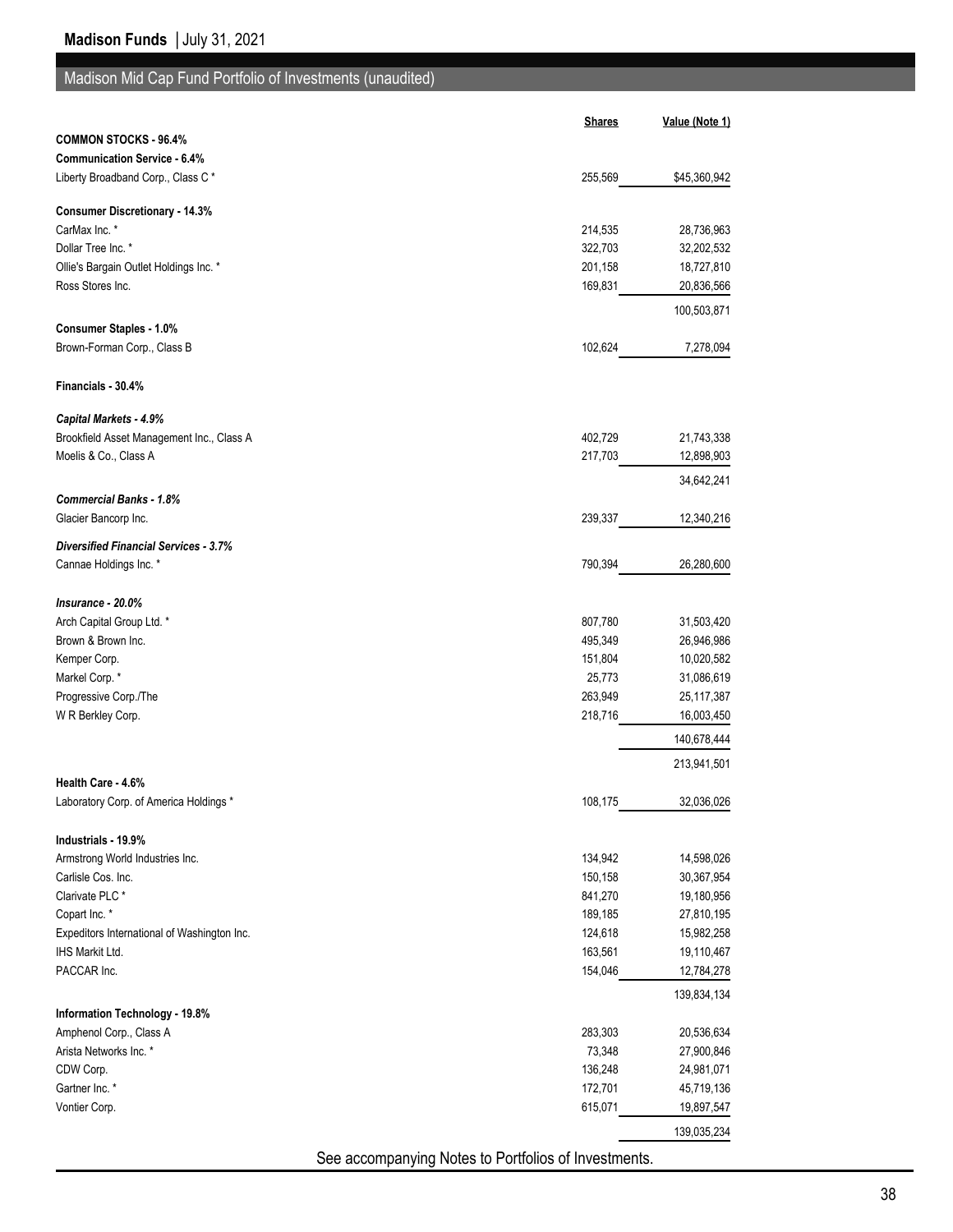## Madison Mid Cap Fund Portfolio of Investments (unaudited)

| <b>Total Common Stocks</b><br>Cost \$366,365,866)<br><b>SHORT-TERM INVESTMENTS - 4.4%</b>            | 677,989,802   |
|------------------------------------------------------------------------------------------------------|---------------|
| State Street Institutional U.S. Government Money Market Fund, 0.03%, Premier Class (A)<br>30.994.131 | 30,994,131    |
| <b>Total Short-Term Investments</b><br>Cost \$30,994,131)                                            | 30,994,131    |
| <b>TOTAL INVESTMENTS - 100.8% (Cost \$397,359,997)</b>                                               | 708,983,933   |
| <b>NET OTHER ASSETS AND LIABILITIES - (0.8%)</b>                                                     | (5,754,649)   |
| <b>TOTAL NET ASSETS - 100.0%</b>                                                                     | \$703,229,284 |

\* Non-income producing.

(A) 7-day yield.

PLC Public Limited Company.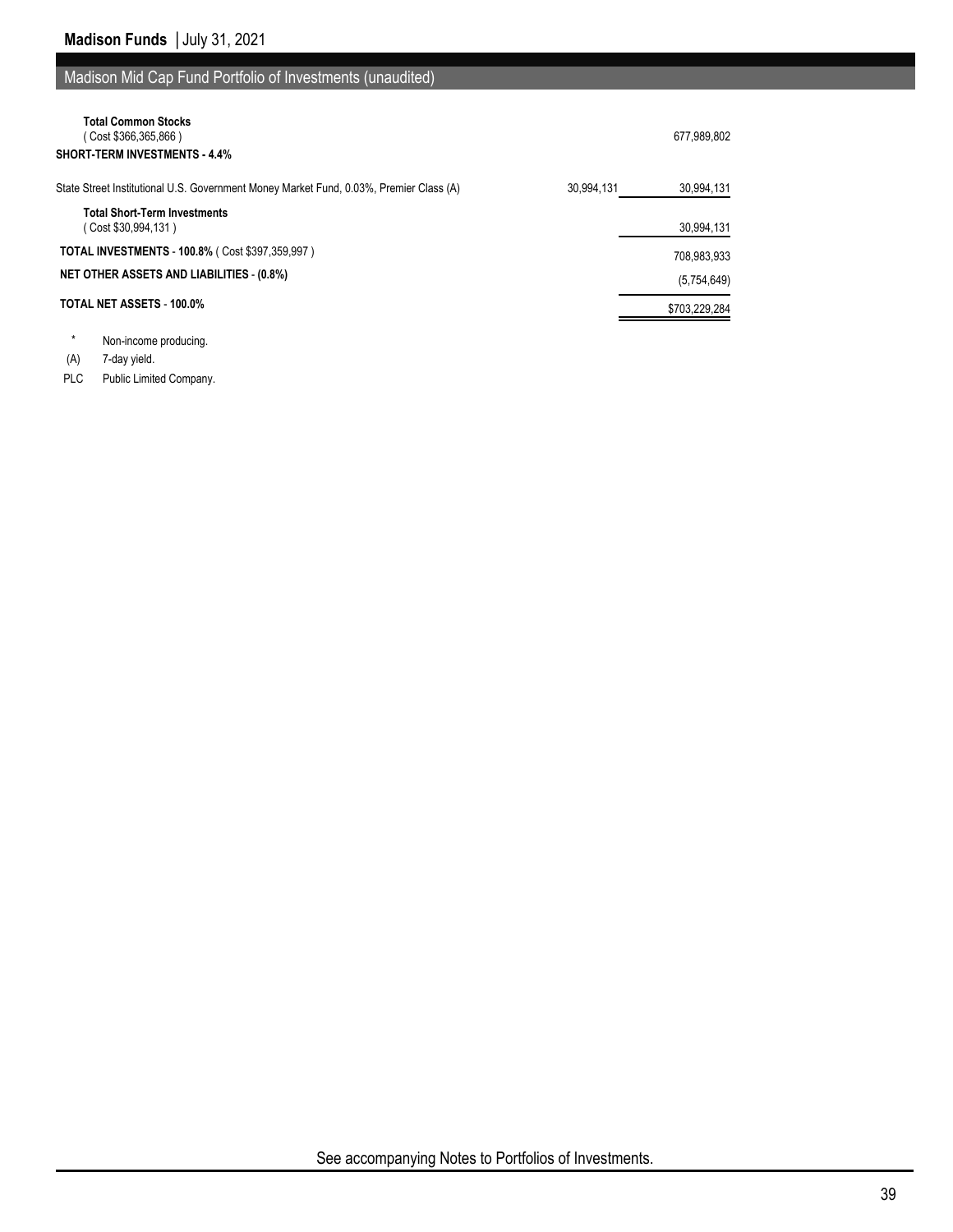## Madison Small Cap Fund Portfolio of Investments (unaudited)

|                                              | <b>Shares</b> | Value (Note 1) |
|----------------------------------------------|---------------|----------------|
| <b>COMMON STOCKS - 94.5%</b>                 |               |                |
|                                              |               |                |
| <b>Communication Services - 4.6%</b>         |               |                |
| Cogent Communications Holdings Inc.          | 61,724        | \$4,790,400    |
| Gogo Inc. *                                  | 140,653       | 1,458,571      |
| Magnite Inc. *                               | 135,959       | 4,119,558      |
| Radius Global Infrastructure Inc., Class A * | 208,628       | 3,198,267      |
|                                              |               | 13,566,796     |
|                                              |               |                |
| <b>Consumer Discretionary - 6.7%</b>         |               |                |
| Bed Bath & Beyond Inc. *                     | 132,945       | 3,794,250      |
| Brunswick Corp.                              | 19,539        | 2,039,871      |
| Casper Sleep Inc. *                          | 405,603       | 2,802,717      |
| OneSpaWorld Holdings Ltd. *                  | 306,501       | 3,028,230      |
| Revolve Group Inc. *                         | 65,424        | 4,554,165      |
| Shake Shack Inc., Class A*                   | 34,966        | 3,515,482      |
|                                              |               | 19,734,715     |
| <b>Consumer Staples - 9.4%</b>               |               |                |
| Edgewell Personal Care Co.                   | 145,346       | 5,970,813      |
| Hain Celestial Group Inc./The *              | 252,421       | 10,074,122     |
| Primo Water Corp.                            | 310,564       | 5,133,623      |
| Simply Good Foods Co./The *                  | 172,212       | 6,454,506      |
|                                              |               | 27,633,064     |
|                                              |               |                |
| Financials - 9.7%                            |               |                |
| Arch Capital Group Ltd. *                    | 111,870       | 4,362,930      |
| Axis Capital Holdings Ltd.                   | 87,459        | 4,449,039      |
| MGIC Investment Corp.                        | 407,240       | 5,636,202      |
| PacWest Bancorp                              | 152,391       | 6,068,210      |
| Veritex Holdings Inc.                        | 81,728        | 2,741,974      |
| Western Alliance Bancorp                     | 54,694        | 5,076,697      |
|                                              |               | 28,335,052     |
| Health Care - 13.1%                          |               |                |
| Castle Biosciences Inc. *                    | 53,433        | 3,732,295      |
| Covetrus Inc. *                              | 264,488       | 6,733,865      |
| Encompass Health Corp.                       | 90,379        | 7,524,052      |
| Flexion Therapeutics Inc. *                  | 101,741       | 603,324        |
| Globus Medical Inc., Class A*                | 73,505        | 6,113,411      |
| Owens & Minor Inc.                           | 156,728       | 7,248,670      |
| PetIQ Inc. * (A)                             | 100,136       | 3,540,809      |
| Supernus Pharmaceuticals Inc. *              | 105,156       | 2,768,757      |
|                                              |               | 38,265,183     |
| Industrials - 23.9%                          |               |                |
| Armstrong World Industries Inc.              | 42,753        | 4,625,019      |
| Beacon Roofing Supply Inc. *                 | 93,886        | 5,021,023      |
| Carlisle Cos. Inc.                           | 25,317        | 5,120,110      |
| Crane Co.                                    | 46,572        | 4,528,196      |
| EnerSys                                      | 48,398        | 4,774,947      |
| Healthcare Services Group Inc.               | 124,639       | 3,253,078      |
|                                              |               |                |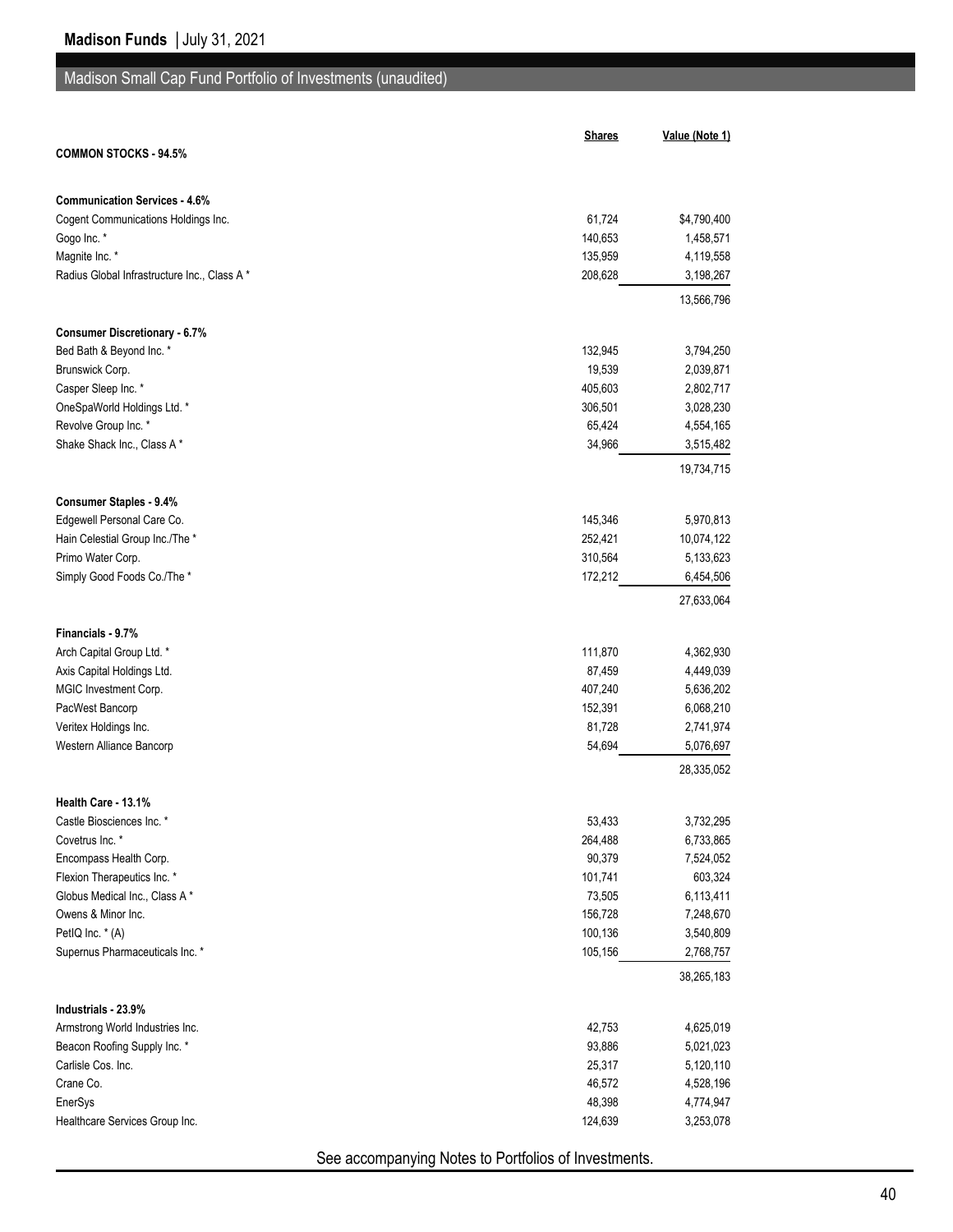| Madison Small Cap Fund Portfolio of Investments (unaudited)                            |            |               |
|----------------------------------------------------------------------------------------|------------|---------------|
|                                                                                        |            |               |
| Hydrofarm Holdings Group Inc. *                                                        | 84,025     | 4,145,793     |
| Insperity Inc.                                                                         | 40,144     | 3,976,263     |
| Kennametal Inc.                                                                        | 87,895     | 3,186,194     |
| Knight-Swift Transportation Holdings Inc.                                              | 74,262     | 3,690,079     |
| Masco Corp.                                                                            | 49,690     | 2,966,990     |
| Rexnord Corp.                                                                          | 86,047     | 4,847,027     |
| Robert Half International Inc.                                                         | 43,653     | 4,287,161     |
| Stericycle Inc. *                                                                      | 52,254     | 3,686,520     |
| WillScot Mobile Mini Holdings Corp. *                                                  | 255,348    | 7,331,041     |
| XPO Logistics Inc. *                                                                   | 32,887     | 4,561,098     |
|                                                                                        |            | 70,000,539    |
| Information Technology - 18.7%                                                         |            |               |
| Box Inc., Class A*                                                                     | 249,964    | 5,979,139     |
| Ciena Corp.*                                                                           | 67,065     | 3,899,159     |
| CommVault Systems Inc. *                                                               | 144,708    | 10,938,478    |
| Entegris Inc.                                                                          | 56,829     | 6,855,851     |
| LiveRamp Holdings Inc. *                                                               | 110,712    | 4,429,587     |
| National Instruments Corp.                                                             | 93,256     | 4,113,522     |
| New Relic Inc. *                                                                       | 48,773     | 3,369,239     |
| Power Integrations Inc.                                                                | 44,723     | 4,337,684     |
| PTC Inc. *                                                                             | 45,372     | 6,145,637     |
| Varonis Systems Inc. *                                                                 | 79,701     | 4,877,701     |
|                                                                                        |            | 54,945,997    |
| Materials - 8.4%                                                                       |            |               |
| Chemours Co./The                                                                       | 136,742    | 4,546,672     |
| Ferro Corp.*                                                                           | 139,236    | 2,896,109     |
| Huntsman Corp.                                                                         | 224,848    | 5,938,236     |
| Olin Corp.                                                                             | 75,082     | 3,531,106     |
| Scotts Miracle-Gro Co./The                                                             | 20,420     | 3,613,523     |
| Summit Materials Inc., Class A*                                                        | 123,355    | 4,144,728     |
|                                                                                        |            | 24,670,374    |
| <b>Total Common Stocks</b>                                                             |            |               |
| (Cost \$182,390,116)<br>SHORT-TERM INVESTMENTS - 5.6%                                  |            | 277, 151, 720 |
|                                                                                        |            |               |
| State Street Institutional U.S. Government Money Market Fund, 0.03%, Premier Class (B) | 16,402,097 | 16,402,097    |
| <b>Total Short-Term Investments</b><br>(Cost \$16,402,097)                             |            | 16,402,097    |
| TOTAL INVESTMENTS - 100.1% ( Cost \$198,792,213 )                                      |            | 293,553,817   |
| <b>NET OTHER ASSETS AND LIABILITIES - (0.1%)</b>                                       |            | (166, 702)    |

# **TOTAL NET ASSETS - 100.0%** \$293,387,115

\* Non-income producing.

(A) All or a portion of these securities, with an aggregate fair value of \$3,387,613, are on loan as part of a securities lending program. See Note 4 for details on the securities lending program.

(B) 7-day yield.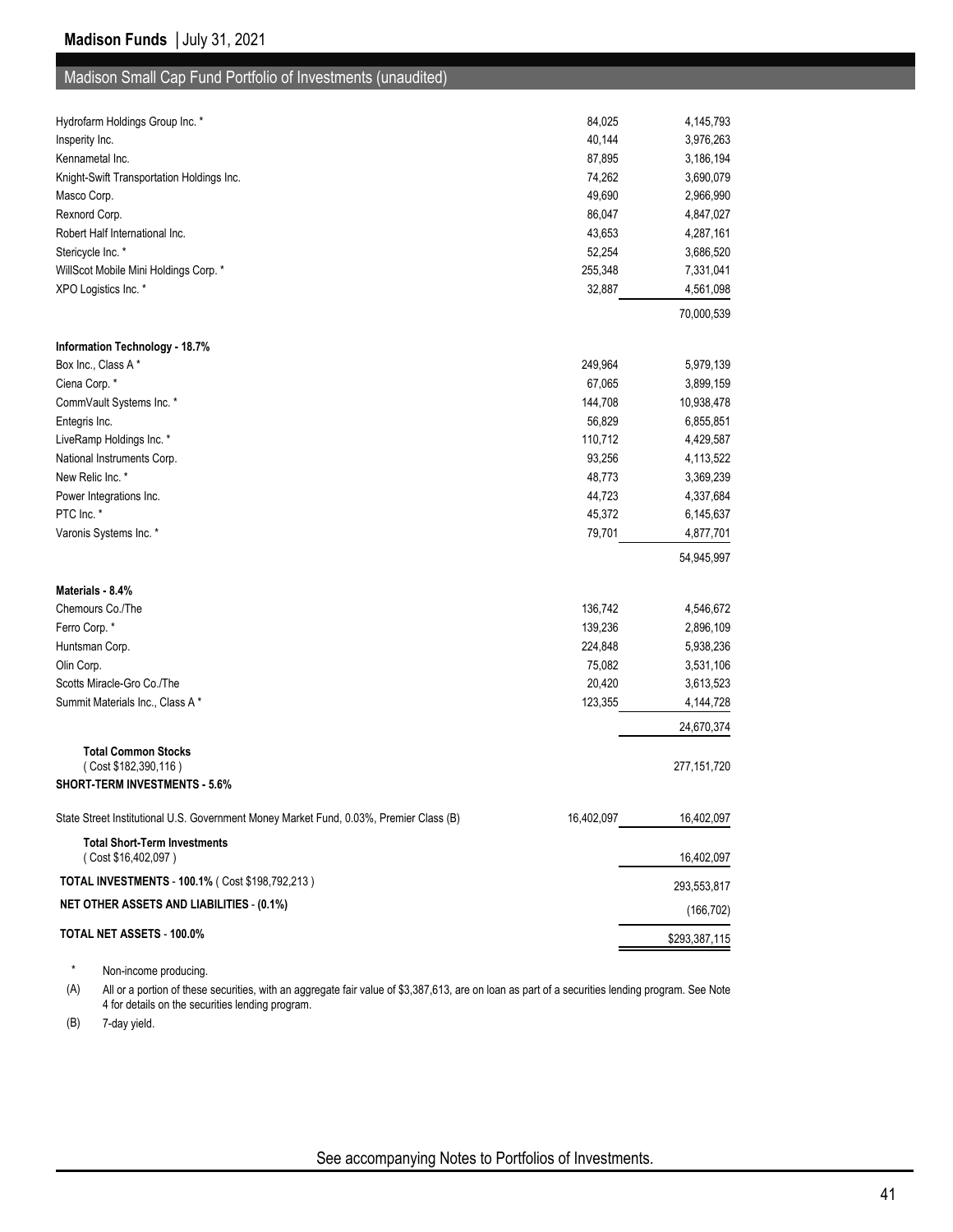## Madison International Stock Fund Portfolio of Investments (unaudited)

|                                                    | <b>Shares</b> | Value (Note 1) |
|----------------------------------------------------|---------------|----------------|
| <b>COMMON STOCKS - 96.8%</b>                       |               |                |
|                                                    |               |                |
| Australia - 4.2%                                   |               |                |
| CSL Ltd.                                           | 824           | \$174,702      |
| Macquarie Group Ltd.                               | 1,874         | 215,774        |
| Treasury Wine Estates Ltd.                         | 42,969        | 375,556        |
|                                                    |               | 766,032        |
| <b>Brazil - 2.9%</b>                               |               |                |
| Itau Unibanco Holding S.A., ADR                    | 37,105        | 214,096        |
| Pagseguro Digital Ltd., Class A*                   | 5,737         | 318,059        |
|                                                    |               | 532,155        |
|                                                    |               |                |
| Canada - 4.4%                                      |               |                |
| Cameco Corp.                                       | 11,639        | 207,174        |
| Canadian Pacific Railway Ltd.                      | 2,845         | 211,440        |
| Manulife Financial Corp.                           | 19,648        | 379,796        |
|                                                    |               | 798,410        |
| China - 6.9%                                       |               |                |
| Alibaba Group Holding Ltd., ADR *                  | 2,248         | 438,787        |
| Ping An Insurance Group Co. of China Ltd., Class H | 37,670        | 330,351        |
| TAL Education Group, ADR *                         | 8,446         | 51,267         |
| Tencent Holdings Ltd.                              | 6,973         | 429,804        |
|                                                    |               | 1,250,209      |
| Denmark - 2.3%                                     |               |                |
| Chr Hansen Holding A/S                             | 2,410         | 216,750        |
| Genmab A/S*                                        | 455           | 205,697        |
|                                                    |               | 422,447        |
|                                                    |               |                |
| France - 9.9%                                      |               |                |
| Air Liquide S.A.                                   | 1,485         | 258,212        |
| Airbus SE*                                         | 3,047         | 418,198        |
| EssilorLuxottica S.A.                              | 1,124         | 212,215        |
| Hermes International                               | 139           | 212,542        |
| Iliad S.A.<br>LVMH Moet Hennessy Louis Vuitton SE  | 2,185<br>283  | 471,865        |
|                                                    |               | 226,234        |
|                                                    |               | 1,799,266      |
| Germany - 7.4%                                     |               |                |
| adidas AG                                          | 771           | 279,958        |
| KION Group AG                                      | 2,756         | 292,603        |
| SAP SE, ADR                                        | 1,373         | 197,327        |
| Siemens AG                                         | 2,279         | 355,722        |
| Symrise AG                                         | 1,455         | 214,541        |
|                                                    |               | 1,340,151      |
| Hong Kong - 1.5%                                   |               |                |
| AIA Group Ltd.                                     | 22,044        | 264,092        |
|                                                    |               |                |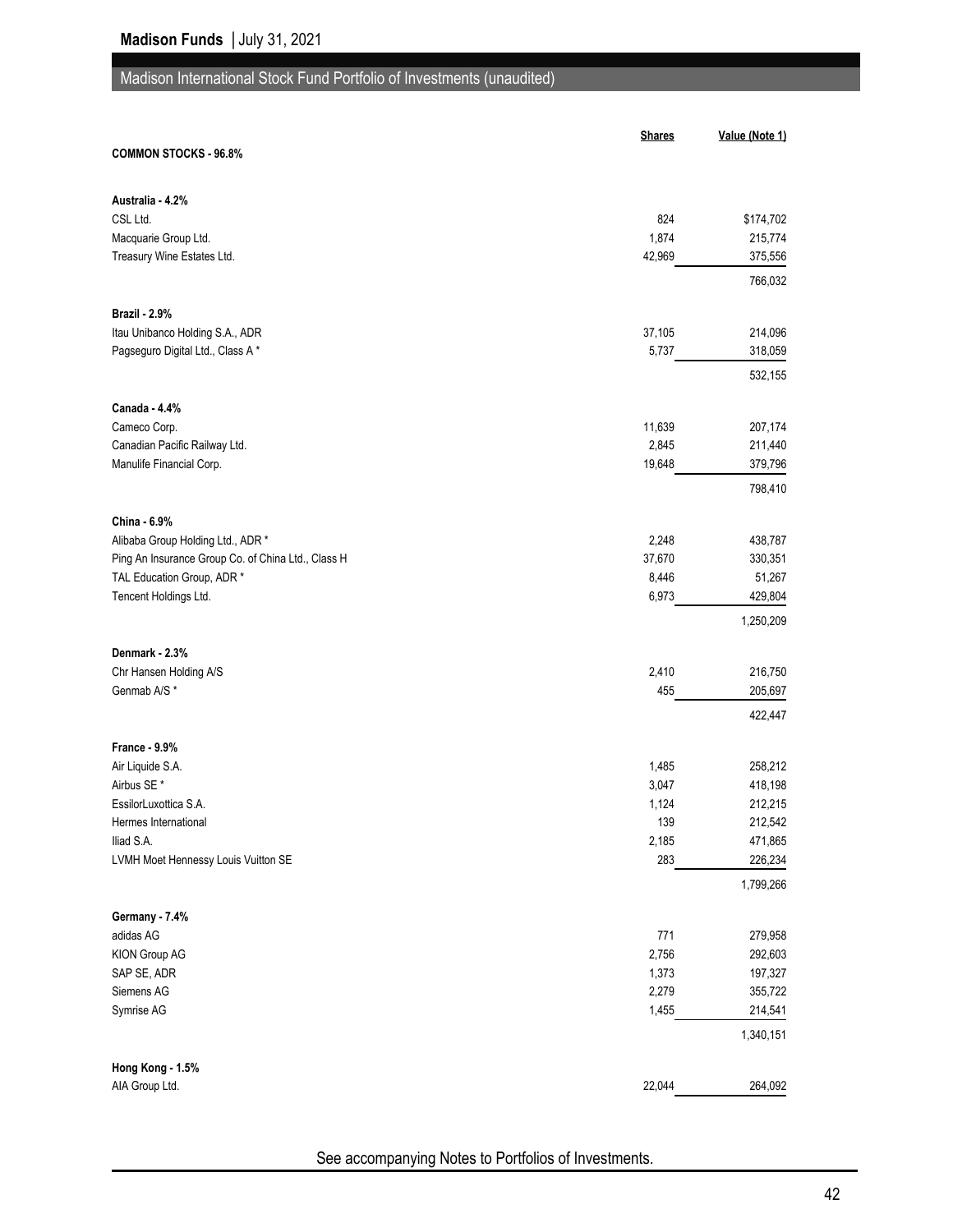# Madison International Stock Fund Portfolio of Investments (unaudited)

| India - 6.4%                                         |        |           |
|------------------------------------------------------|--------|-----------|
| HDFC Bank Ltd., ADR                                  | 5,532  | 390,393   |
| Infosys Ltd., ADR                                    | 10,336 | 228,632   |
| Larsen & Toubro Ltd., GDR                            | 24,458 | 530,739   |
|                                                      |        | 1,149,764 |
|                                                      |        |           |
| Ireland - 2.5%                                       |        |           |
| Kerry Group PLC, Class A                             | 1,516  | 224,794   |
| Ryanair Holdings PLC, ADR *                          | 2,065  | 225,168   |
|                                                      |        | 449,962   |
|                                                      |        |           |
| Israel - 1.4%                                        |        |           |
| CyberArk Software Ltd. *                             | 1,799  | 255,512   |
|                                                      |        |           |
| Italy - 1.4%                                         |        |           |
| Ferrari N.V.                                         | 1,172  | 255,836   |
|                                                      |        |           |
| Japan - 13.5%                                        |        |           |
| CyberAgent Inc.                                      | 9,000  | 161,123   |
| Disco Corp.                                          | 600    | 170,366   |
| Keyence Corp.                                        | 400    | 221,467   |
| Murata Manufacturing Co. Ltd.                        | 2,700  | 222,488   |
| Nidec Corp.                                          | 1,800  | 200,829   |
| Seven & I Holdings Co. Ltd.                          | 7,200  | 319,490   |
| Shiseido Co. Ltd.                                    | 2,900  | 192,602   |
| Sony Group Corp.                                     | 3,200  | 331,799   |
| Toray Industries Inc.                                | 48,600 | 317,724   |
| Toyota Motor Corp.                                   | 3,500  | 312,816   |
|                                                      |        | 2,450,704 |
| Mexico - 4.1%                                        |        |           |
| Grupo Mexico S.A.B. de C.V., Series B                | 87,566 | 401,093   |
| Wal-Mart de Mexico S.A.B. de C.V., ADR (A)           | 10,102 | 331,750   |
|                                                      |        |           |
|                                                      |        | 732,843   |
| Netherlands - 4.6%                                   |        |           |
| ASML Holding N.V.                                    | 615    | 471,545   |
| NXP Semiconductors N.V.                              | 1,723  | 355,610   |
|                                                      |        |           |
|                                                      |        | 827,155   |
| Singapore - 1.5%                                     |        |           |
| DBS Group Holdings Ltd.                              | 11,900 | 267,079   |
|                                                      |        |           |
| South Korea - 1.0%                                   |        |           |
| LG Household & Health Care Ltd.                      | 138    | 175,042   |
|                                                      |        |           |
| Spain - 1.3%                                         |        |           |
| Grifols S.A.                                         | 9,473  | 240,929   |
|                                                      |        |           |
| Sweden - 1.8%                                        |        |           |
| Telefonaktiebolaget LM Ericsson, Class B             | 28,959 | 332,603   |
|                                                      |        |           |
| Switzerland - 6.3%                                   |        |           |
| Credit Suisse Group AG                               | 40,675 | 408,883   |
| See accompanying Notes to Portfolios of Investments. |        |           |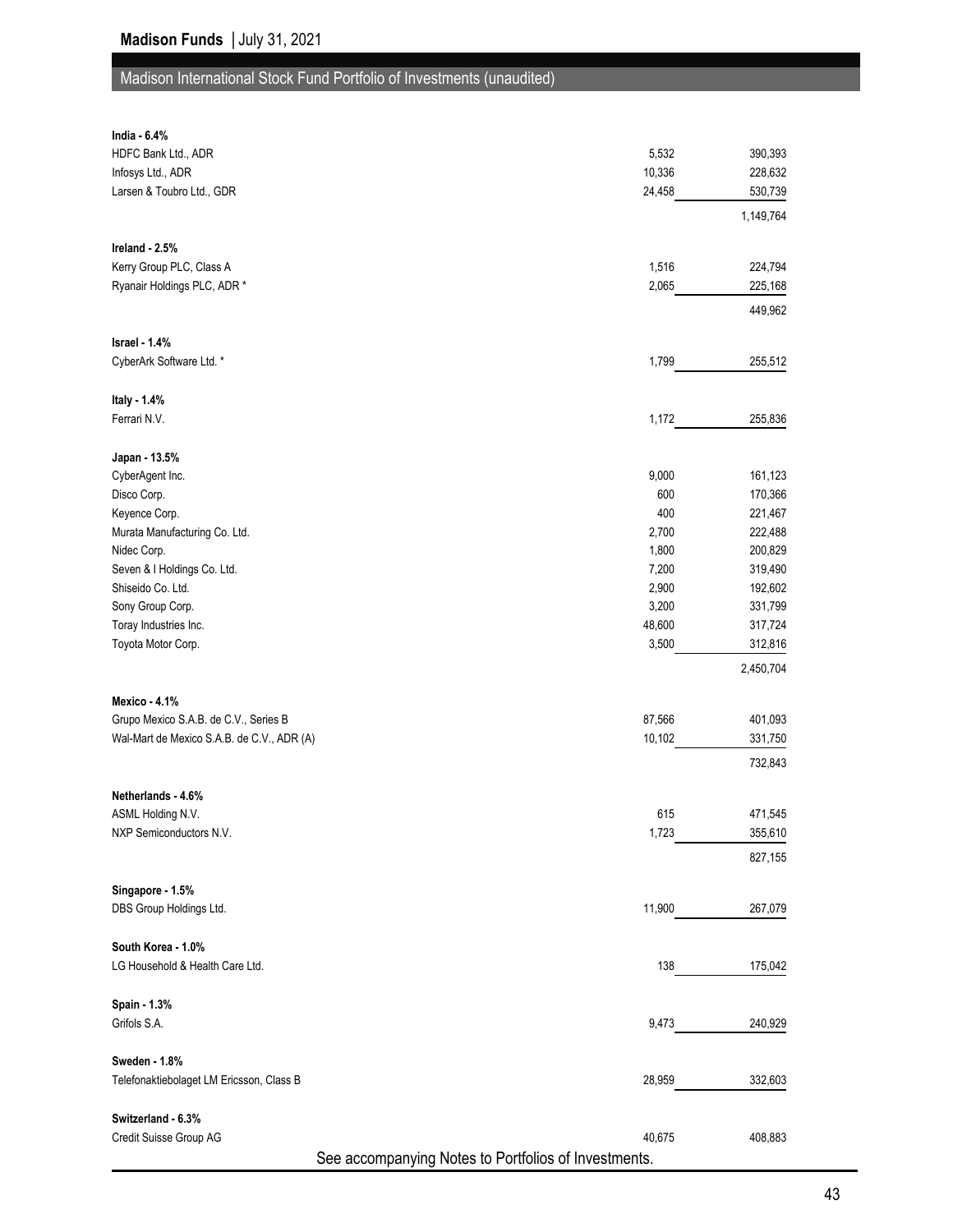| Madison International Stock Fund Portfolio of Investments (unaudited)                      |               |            |
|--------------------------------------------------------------------------------------------|---------------|------------|
| Nestle S.A.                                                                                | 1,540         | 195,167    |
| Novartis AG                                                                                | 3,417         | 316,408    |
| Partners Group Holding AG                                                                  | 134           | 229,065    |
|                                                                                            |               | 1,149,523  |
| <b>Taiwan - 1.7%</b>                                                                       |               |            |
| Taiwan Semiconductor Manufacturing Co. Ltd., ADR                                           | 2,706         | 315,628    |
| United Kingdom - 9.8%                                                                      |               |            |
| AstraZeneca PLC                                                                            | 4,737         | 544,401    |
| Diageo PLC                                                                                 | 5,138         | 254,999    |
| London Stock Exchange Group PLC                                                            | 2,449         | 254,968    |
| <b>Prudential PLC</b>                                                                      | 22,306        | 420,588    |
| Royal Dutch Shell PLC, Class B                                                             | 15,647        | 308,797    |
|                                                                                            |               | 1,783,753  |
| <b>Total Common Stocks</b><br>(Cost \$17,278,469)                                          |               | 17,559,095 |
| <b>CORPORATE NOTES AND BONDS - 0.1%</b>                                                    |               |            |
|                                                                                            | Par Value     |            |
| Guernsey - 0.1%                                                                            |               |            |
| Credit Suisse Group Guernsey VII Ltd. (A) (B), 3%, 11/12/21                                | \$12,000      | 13,976     |
| <b>Total Corporate Notes and Bonds</b><br>(Cost \$13,214)                                  |               | 13,976     |
|                                                                                            | <b>Shares</b> |            |
| <b>EXCHANGE TRADED FUNDS - 1.7%</b>                                                        |               |            |
| United States - 1.7%                                                                       |               |            |
| iShares MSCI ACWI ex U.S. ETF                                                              | 5,552         | 314,021    |
| <b>Total Exchange Traded Funds</b><br>(Cost \$312,607)                                     |               | 314,021    |
| Short-Term Investments - 2.5%                                                              |               |            |
| State Street Institutional U.S. Government Money Market Fund, 0.03%, Premier Class (C)     | 198,134       | 198,134    |
| State Street Navigator Securities Lending Government Money Market Portfolio, 0.05% (C) (D) | 250,843       | 250,843    |
| <b>Total Short-Term Investments</b><br>(Cost \$448,977)                                    |               | 448,977    |
| TOTAL INVESTMENTS - 101.1% ( Cost \$18,053,267 )                                           |               |            |
|                                                                                            |               | 18,336,069 |
|                                                                                            |               |            |
| <b>NET OTHER ASSETS AND LIABILITIES - (1.1%)</b><br>TOTAL NET ASSETS - 100.0%              |               | (206, 075) |

\* Non-income producing.

(A) All or a portion of these securities, with an aggregate fair value of \$339,298, are on loan as part of a securities lending program. See footnote (D) and Note 4 for details on the securities lending program.

(B) Security sold within terms of a private placement memorandum exempt from registration under section 144A of the Securities Act of 1933, as amended, and may be sold only to dealers in that program or other "qualified institutional investors." The securities have been determined to be liquid under guidelines established by the Board of Trustees.

(C) 7-day yield.

(D) Represents investments of cash collateral received in connection with securities lending.

ADR American Depositary Receipt.

ETF Exchange Traded Fund.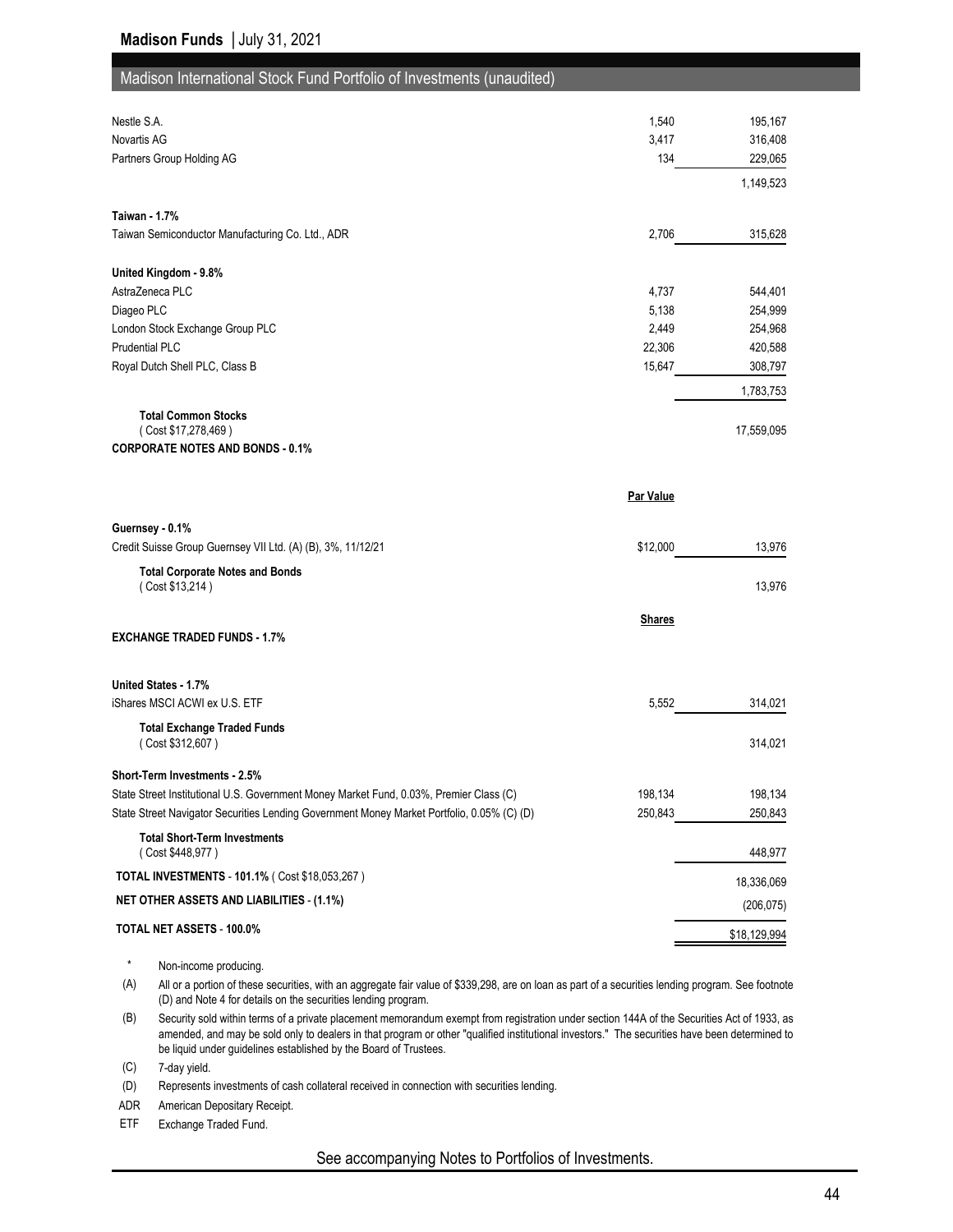#### Madison International Stock Fund Portfolio of Investments (unaudited)

#### GDR Global Depositary Receipt.

PLC Public Limited Company.

| <b>OTHER INFORMATION:</b>        |                   |   |
|----------------------------------|-------------------|---|
| <b>Sector Allocation</b>         | % of Net Asset    |   |
| <b>Communication Services</b>    | 5.9 %             |   |
| <b>Consumer Discretionary</b>    | 12.7 %            |   |
| <b>Consumer Staples</b>          | 11.6%             |   |
| Energy                           | 2.8%              |   |
| Financials                       | 18.8 %            |   |
| <b>Health Care</b>               | 8.0%              |   |
| Industrials                      | 12.4%             |   |
| Information Technology           | 16.9%             |   |
| Materials                        | 7.8%              |   |
| Short-Term Investments           | $2.5\%$           |   |
| <b>Stock Funds</b>               | $1.7 \frac{9}{6}$ |   |
| Net Other Assets and Liabilities | (1.1)             | % |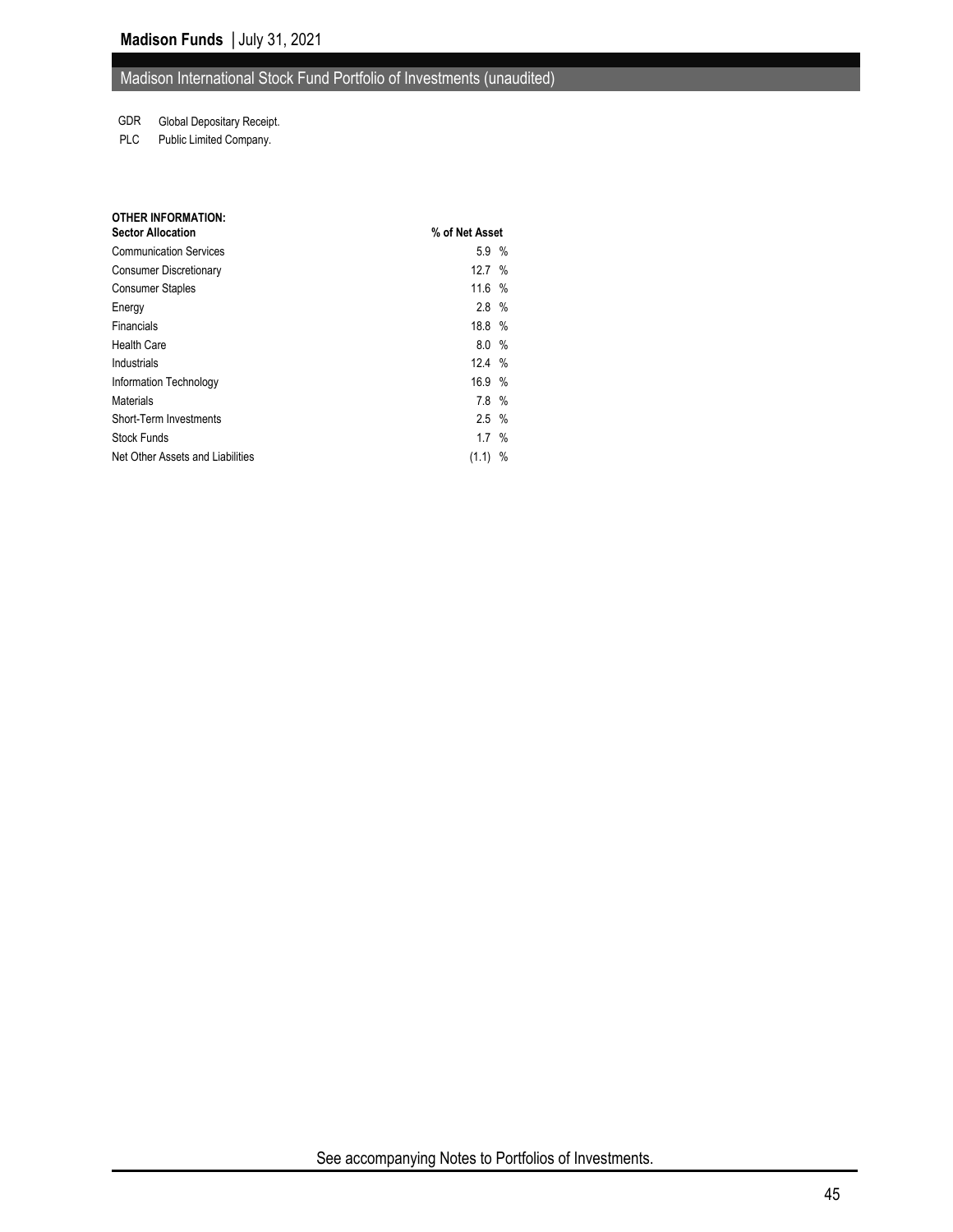#### Notes to Portfolio of Investments (Unaudited)

**1. Portfolio Valuation:** Madison Funds, a Delaware business trust (the "Trust" and each series of the Trust referred to individually as a "fund" and collectively, the "funds") values securities and other investments as follows: Equity securities, including American Depositary Receipts ("ADRs"), Global Depository Receipts ("GDRs") and exchange-traded funds ("ETFs") listed on any U.S. or foreign stock exchange or quoted on the National Association of Securities Dealers Automated Quotation System ("NASDAQ") are valued at the last quoted sale price or official closing price on that exchange or NASDAQ on the valuation day (provided that, for securities traded on NASDAQ, the funds utilize the NASDAQ Official Closing Price ("NOCP"). If no sale occurs, equities traded on a U.S. exchange, foreign exchange or on NASDAQ are valued at the bid price. Debt securities purchased (other than short-term obligations) with a remaining maturity of 61 days or more are valued on the basis of last available bid prices or current market quotations provided by dealers or pricing services approved by the Trust. In determining the value of a particular investment, pricing services may use certain information with respect to transactions in such investments, quotations from dealers, pricing matrixes, market transactions in comparable investments, various relationships observed in the market between investments and calculated yield measurements based on valuation technology commonly employed in the market for such investments.

Municipal debt securities are traded via a network of dealers and brokers that connect buyers and sellers. They are valued on the basis of last available bid prices or current market quotations provided by dealers or pricing services approved by the Trust. There may be little trading in the secondary market for particular bonds and other debt securities, making them more difficult to value or sell. Asset-backed and mortgage-backed securities are valued by independent pricing services using models that consider estimated cash flows of each tranche of the security, establish a benchmark yield and develop an estimated tranche specific spread to the benchmark yield based on the unique attributes of the tranche.

Investments in shares of open-end mutual funds, including money market funds, are valued at their daily net asset value ("NAV") which is calculated as of the close of regular trading on the New York Stock Exchange (the "NYSE"), usually 4:00 p.m. Eastern Standard Time on each day on which the NYSE is open for business. NAV per share is determined by dividing each fund's total net assets by the number of shares of such fund outstanding at the time of calculation. Because the assets of each Allocation Fund consist primarily of shares of other registered investment companies (the "Underlying Funds"), the NAV of each fund is determined based on the NAVs of the Underlying Funds. Total net assets are determined by adding the total current value of portfolio securities, cash, receivables, and other assets and subtracting liabilities. Short-term instruments having maturities of 60 days or less and all securities in the Government Money Market Fund are valued on an amortized cost basis, which approximates fair value.

Over-the-counter securities not listed or traded on NASDAQ are valued at the last sale price on the valuation day. If no sale occurs on the valuation day, an over-the-counter security is valued at the last bid price. Exchange-traded options are valued at the mean of the best bid and ask prices across all option exchanges. Over-the-counter options are valued based upon prices provided by market makers in such securities or dealers in such currencies. Financial futures contracts generally are valued at the settlement price established by the exchange(s) on which the contracts are primarily traded. Spot and forward foreign currency exchange contracts are valued based on quotations supplied by dealers in such contracts. Overnight repurchase agreements are valued at cost, and term repurchase agreements (i.e., those whose maturity exceeds seven days), swaps, caps, collars and floors, if any, are valued at the average of the closing bids obtained daily from at least one dealer.

Through the end of this reporting period, the value of all assets and liabilities expressed in foreign currencies was converted into U.S. dollar values using the then-current exchange rate at the close of regular trading on the NYSE.

All other securities for which either quotations are not readily available, no other sales have occurred, or in the Investment Adviser's opinion, do not reflect the current fair value, are appraised at their fair values as determined in good faith by the Pricing Committee (the "Committee") and under the general supervision of the Board of Trustees. When fair value pricing of securities is employed, the prices of securities used by the funds to calculate NAV may differ from market quotations or NOCP. Because the Allocation Funds primarily invest in Underlying Funds, government securities and short-term paper, it is not anticipated that the Investment Adviser will need to "fair value" any of the investments of these funds. However, an Underlying Fund may need to "fair value" one or more of its investments, which may, in turn, require an Allocation Fund to do the same because of delays in obtaining the Underlying Fund's NAV.

A fund's investments will be valued at fair value if, in the judgment of the Committee, an event impacting the value of an investment occurred between the closing time of a security's primary market or exchange (for example, a foreign exchange or market) and the time the fund's share price is calculated as of the close of regular trading on the NYSE. Significant events may include, but are not limited to, the following: (1) significant fluctuations in domestic markets, foreign markets or foreign currencies; (2) occurrences not directly tied to the securities markets such as natural disasters, armed conflicts or significant government actions; and (3) major announcements affecting a single issuer or an entire market or market sector. In responding to a significant event, the Committee would determine the fair value of affected securities considering factors including, but not limited to: fundamental analytical data relating to the investment; the nature and duration of any restrictions on the disposition of the investment; and the forces influencing the market(s) in which the investment is purchased or sold. The Committee may rely on an independent fair valuation service to adjust the valuations of foreign equity securities based on specific market-movement parameters established by the Committee and approved by the Trust.

**2. Fair Value Measurements:** Each fund has adopted Financial Accounting Standards Board (the "FASB") guidance on fair value measurements. Fair value is defined as the price that each fund would receive upon selling an investment in a timely transaction to an independent buyer in the principal or most advantageous market of the investment. A three-tier hierarchy is used to maximize the use of observable market data "inputs" and minimize the use of unobservable "inputs" and to establish classification of fair value measurements for disclosure purposes. Inputs refer broadly to the assumptions that market participants would use in pricing the asset or liability, including assumptions about risk (for example, the risk inherent in a particular valuation technique used to measure fair value including such a pricing model and/or the risk inherent in the inputs used in the valuation technique). Inputs may be observable or unobservable.

Observable inputs are inputs that reflect the assumptions market participants would use in pricing the asset or liability developed based on market data obtained from sources independent of the reporting entity. Unobservable inputs are inputs that reflect the reporting entity's own assumptions about the assumptions market participants would use in pricing the asset or liability developed based on the best information available in the circumstances. The three-tier hierarchy of inputs is summarized in the three broad Levels listed below:

Level 1 - unadjusted quoted prices in active markets for identical investments

Level 2 - other significant observable inputs (including quoted prices for similar investments, interest rate volatilities, prepayment speeds, credit risk, benchmark yields, transactions, bids, offers, new issues, spreads, and other relationships observed in the markets among comparable securities, underlying equity of the issuer; and proprietary pricing models such as yield measures calculated using factors such as cash flows, financial or collateral performance, and other reference data, etc.)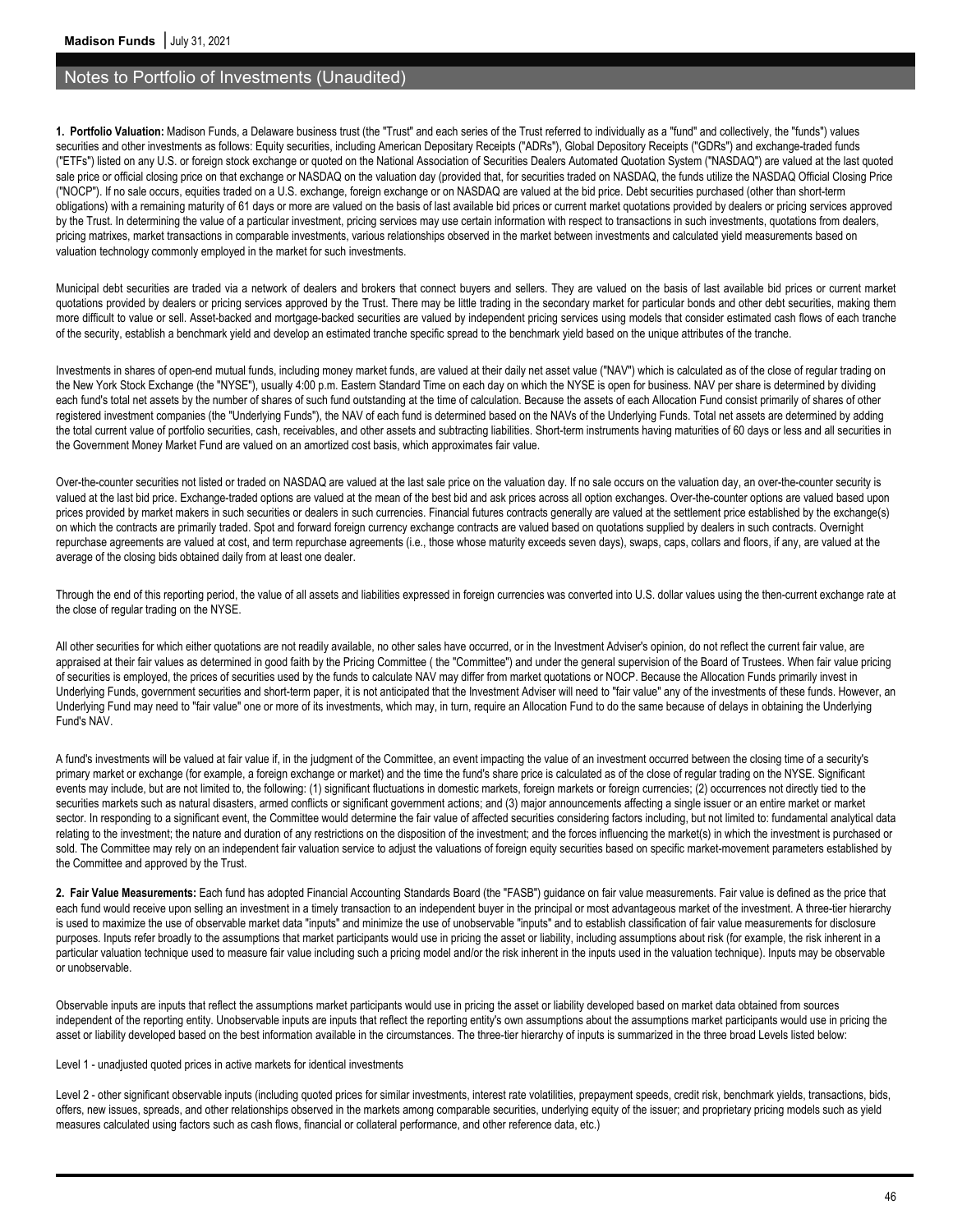Level 3 - significant unobservable inputs (including the fund's own assumptions in determining the fair value of investments)

The valuation techniques used by the funds to measure fair value for the period ended July 31, 2021 maximized the use of observable inputs and minimized the use of unobservable inputs. The funds estimated the price that would have prevailed in a liquid market for an international equity security given information available at the time of valuation. As of July 31, 2021, none of the funds held securities deemed as a Level 3, and there were no transfers between classification levels.

The following is a summary of the inputs used as of July 31, 2021, in valuing the funds' investments carried at fair value (please see the Portfolio of Investments for each fund for a listing of all securities within each category):

|                                              | Quoted Prices in             | <b>Significant Other</b> | Significant  |             |
|----------------------------------------------|------------------------------|--------------------------|--------------|-------------|
|                                              | <b>Active Markets for</b>    | Observable               | Unobservable |             |
|                                              | <b>Identical Investments</b> | Inputs                   | Inputs       | Value at    |
| Fund <sup>1</sup>                            | (Level 1)                    | (Level 2)                | (Level 3)    | 7/31/21     |
| <b>Conservative Allocation</b>               |                              |                          |              |             |
| <b>Investment Companies</b>                  | \$<br>67,632,956             |                          |              | 67,632,956  |
| Short-Term Investments                       | 1,217,643                    |                          |              | 1,217,643   |
|                                              | 68,850,599                   |                          |              | 68,850,599  |
| <b>Moderate Allocation</b>                   |                              |                          |              |             |
| <b>Investment Companies</b>                  | 131,756,895                  |                          |              | 131,756,895 |
| Short-Term Investments                       | 5,766,213                    |                          |              | 5,766,213   |
|                                              | 137,523,108                  |                          |              | 137,523,108 |
| <b>Aggressive Allocation</b>                 |                              |                          |              |             |
| <b>Investment Companies</b>                  | 65,650,949                   |                          |              | 65,650,949  |
| Short-Term Investments                       | 1,750,291                    |                          |              | 1,750,291   |
|                                              | 67,401,240                   |                          |              | 67,401,240  |
| <b>Tax-Free Virginia</b>                     |                              |                          |              |             |
| <b>Municipal Bonds</b>                       |                              | 20,601,543               |              | 20,601,543  |
| <b>Tax-Free National</b>                     |                              |                          |              |             |
| <b>Municipal Bonds</b>                       |                              | 22,082,160               |              | 22,082,160  |
| <b>High Quality Bond</b>                     |                              |                          |              |             |
| Corporate Notes and Bonds                    |                              | 50,967,733               |              | 50,967,733  |
| U.S. Government and Agency Obligations       |                              | 74,724,658               |              | 74,724,658  |
| Short-Term Investments                       | 1,919,546                    |                          |              | 1,919,546   |
|                                              | 1,919,546                    | 125,692,391              |              | 127,611,937 |
| <b>Core Bond</b>                             |                              |                          |              |             |
| Assets:                                      |                              |                          |              |             |
| <b>Asset Backed Securities</b>               |                              | 12,341,503               |              | 12,341,503  |
| <b>Collateralized Mortgage Obligations</b>   |                              | 12,233,661               |              | 12,233,661  |
| <b>Commercial Mortgage-Backed Securities</b> |                              | 5,599,879                |              | 5,599,879   |
| Corporate Notes and Bonds                    |                              | 71,981,282               |              | 71,981,282  |
| Foreign Corporate Bonds                      |                              | 481,750                  |              | 481,750     |
| Mortgage Backed Securities                   |                              | 21,647,176               |              | 21,647,176  |
| U.S. Government and Agency Obligations       |                              | 54,751,657               |              | 54,751,657  |
| Short-Term Investments                       | 14,400,281                   |                          |              | 14,400,281  |
| Put Options Purchased                        | 12,500                       |                          |              | 12,500      |
|                                              | 14,412,781                   | 179,036,908              |              | 193,449,689 |
| Liabilities:                                 |                              |                          |              |             |
| Call Options Written                         | (3, 125)                     |                          |              | (3, 125)    |
| <b>Diversified Income</b>                    |                              |                          |              |             |
| <b>Common Stocks</b>                         | 127,329,118                  |                          |              | 127,329,118 |
| <b>Asset Backed Securities</b>               |                              | 2,266,055                |              | 2,266,055   |
| <b>Collateralized Mortgage Obligations</b>   |                              | 2,540,151                |              | 2,540,151   |
| <b>Commercial Mortgage-Backed Securities</b> |                              | 2,041,505                |              | 2,041,505   |
| Corporate Notes and Bonds                    |                              | 23,348,156               |              | 23,348,156  |
| Long Term Municipal Bonds                    |                              | 688,610                  |              | 688,610     |
|                                              |                              |                          |              |             |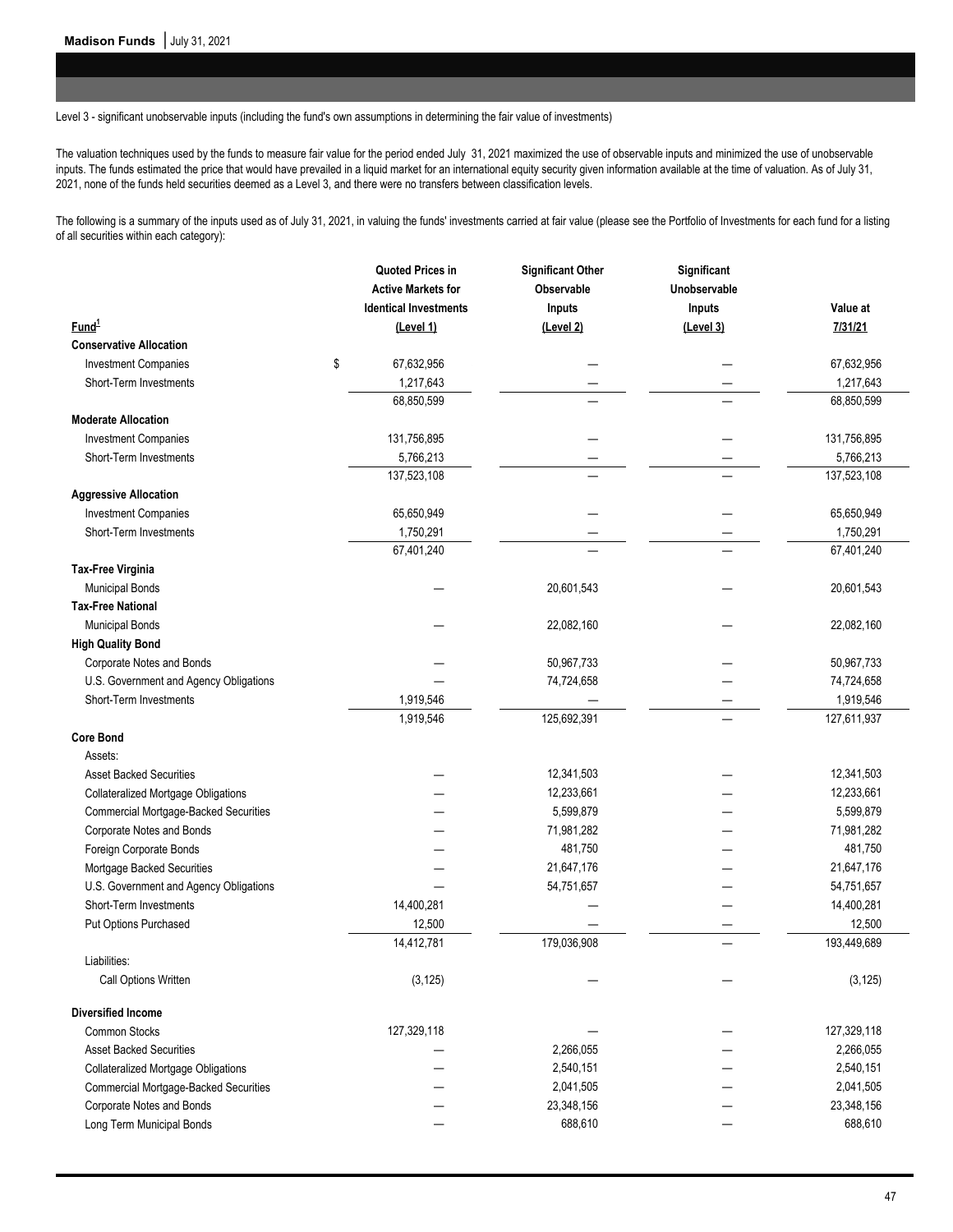ı

| Mortgage Backed Securities              |               | 7,593,799  | 7,593,799     |
|-----------------------------------------|---------------|------------|---------------|
| U.S. Government and Agency Obligations  |               | 13,179,037 | 13,179,037    |
| Short-Term Investments                  | 5,270,074     |            | 5,270,074     |
|                                         | 132,599,192   | 51,657,313 | 184,256,505   |
| <b>Covered Call &amp; Equity Income</b> |               |            |               |
| Assets:                                 |               |            |               |
| <b>Common Stocks</b>                    | 66,154,205    |            | 66,154,205    |
| <b>Exchange Traded Funds</b>            | 1,739,016     |            | 1,739,016     |
| Short-Term Investments                  | 27,358,702    |            | 27,358,702    |
|                                         | 95,251,923    |            | 95,251,923    |
| Liabilities:                            |               |            |               |
| Call Options Written                    | (1, 131, 855) |            | (1, 131, 855) |
|                                         |               |            |               |
| <b>Dividend Income</b>                  |               |            |               |
| Common Stocks                           | 339,055,064   |            | 339,055,064   |
| Short-Term Investments                  | 3,738,732     |            | 3,738,732     |
|                                         | 342,793,796   |            | 342,793,796   |
| Investors                               |               |            |               |
| Common Stocks                           | 390,417,780   |            | 390,417,780   |
| Short-Term Investments                  | 11,660,708    |            | 11,660,708    |
|                                         | 402,078,488   |            | 402,078,488   |
| <b>Mid Cap</b>                          |               |            |               |
| Common Stocks                           | 677,989,802   |            | 677,989,802   |
| Short-Term Investments                  | 30,994,131    |            | 30,994,131    |
|                                         | 708,983,933   |            | 708,983,933   |
| Small Cap                               |               |            |               |
| Common Stocks                           | 277, 151, 720 |            | 277, 151, 720 |
| Short-Term Investments                  | 16,402,097    |            | 16,402,097    |
|                                         | 293,553,817   |            | 293,553,817   |
| <b>International Stock</b>              |               |            |               |
| Common Stocks                           |               |            |               |
| Australia                               |               | 766,032    | 766,032       |
| Brazil                                  | 532,155       |            | 532,155       |
| Canada                                  | 798,410       |            | 798,410       |
| China                                   | 490,054       | 760,155    | 1,250,209     |
| Denmark                                 |               | 422,447    | 422,447       |
| France                                  |               | 1,799,266  | 1,799,266     |
| Germany                                 | 197,327       | 1,142,824  | 1,340,151     |
| Hong Kong                               |               | 264,092    | 264,092       |
| India                                   | 1,149,764     |            | 1,149,764     |
| Ireland                                 | 225,168       | 224,794    | 449,962       |
| Israel                                  | 255,512       |            | 255,512       |
| Italy                                   | 255,836       |            | 255,836       |
| Japan                                   |               | 2,450,704  | 2,450,704     |
| Mexico                                  | 331,750       | 401,093    | 732,843       |
| Netherlands                             | 827,155       |            |               |
|                                         |               | 267,079    | 827,155       |
| Singapore<br>South Korea                |               |            | 267,079       |
|                                         |               | 175,042    | 175,042       |
| Spain                                   |               | 240,929    | 240,929       |
| Sweden                                  |               | 332,603    | 332,603       |
| Switzerland                             |               | 1,149,523  | 1,149,523     |
| Taiwan                                  | 315,628       |            | 315,628       |
| United Kingdom                          |               | 1,783,753  | 1,783,753     |
| Corporate Notes and Bonds               |               | 13,976     | 13,976        |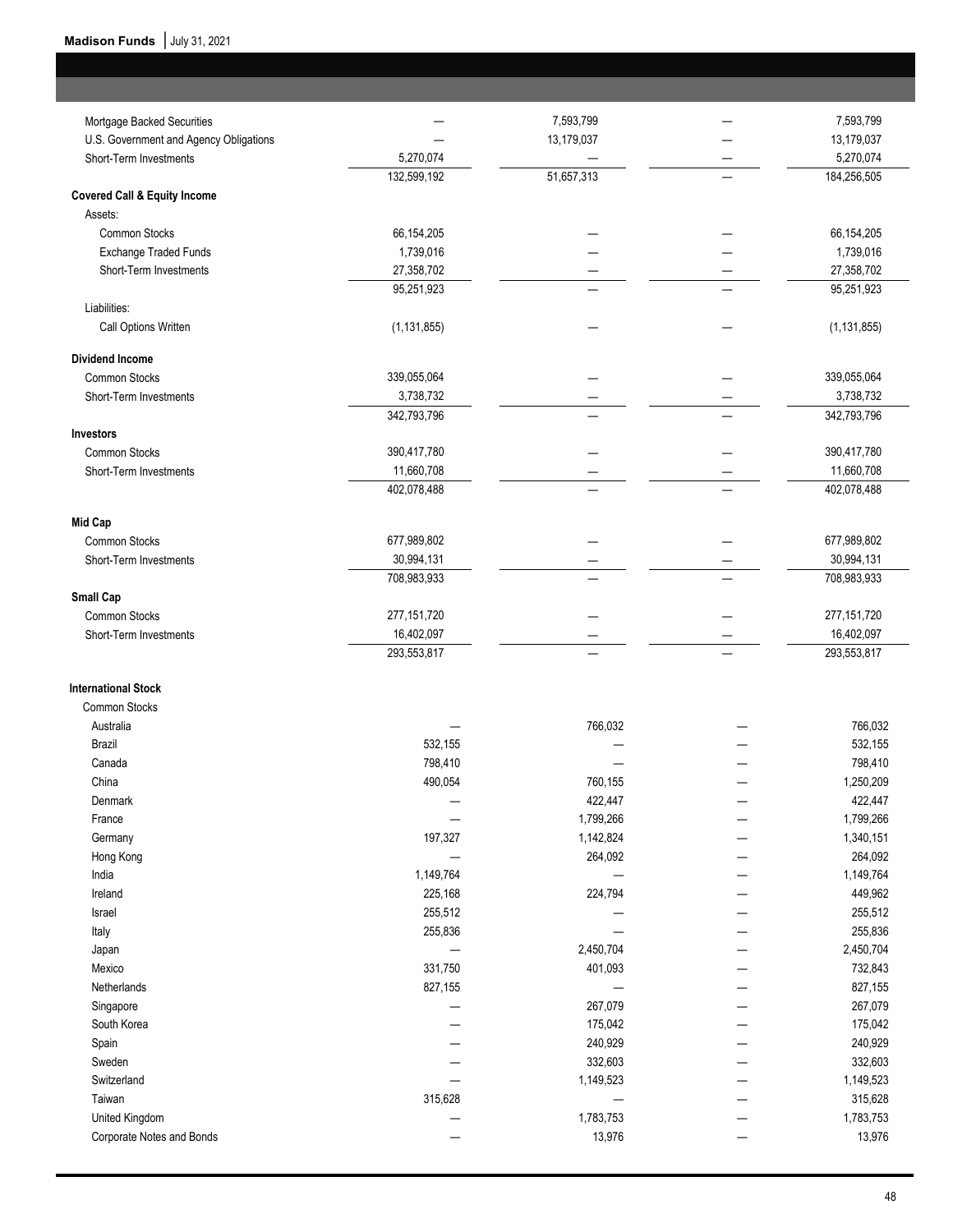| <b>Exchange Traded Funds</b> | 314.021   |            |   | 314.021    |
|------------------------------|-----------|------------|---|------------|
| Short-Term Investments       | 448,977   |            |   | 448,977    |
|                              | 6,141,757 | 12,194,312 | – | 18,336,069 |

<sup>1</sup>See respective Portfolio of Investments for underlying holdings in each fund. For additional information on the underlying funds held in the Allocation funds, including shareholder prospectuses and financial reports, please visit each underlying fund's website or visit the Securities and Exchange Commission's website at http://www.sec.gov.

**Derivatives:** The FASB issued guidance intended to enhance financial statement disclosure for derivative instruments and enable investors to understand: a) how and why a fund uses derivative investments, b) how derivative instruments are accounted for, and c) how derivative instruments affect a fund's financial position, results of operations.

The following table presents the types of derivatives in the Core Bond Fund and Covered Call & Equity Income Fund as of July 31, 2021 and their effects:

|                              |                                                         | Asset<br><b>Derivatives</b>     |
|------------------------------|---------------------------------------------------------|---------------------------------|
| Fund                         | Derivatives not accounted for as hedging<br>instruments | <b>Fair Value</b>               |
| Core Bond                    | Interest rate, options purchased                        | \$12,500                        |
|                              |                                                         | Liability<br><b>Derivatives</b> |
| Fund                         | Derivatives not accounted for as hedging<br>instruments | <b>Fair Value</b>               |
| Core Bond                    | Interest rate, options written                          | \$ (3, 125)                     |
| Covered Call & Equity Income | Equity contracts, options written                       | (1.131.855)                     |

**3. FEDERAL INCOME TAX INFORMATION:** At July 31, 2021, the aggregate gross unrealized appreciation (depreciation) and net unrealized appreciation (depreciation) for all securities, as computed on a federal income tax basis for each Fund were as follows:

| Fund                           | Appreciation | Depreciation   | <b>Net</b>   |
|--------------------------------|--------------|----------------|--------------|
| <b>Conservative Allocation</b> | \$5,441,140  | \$ (197, 407)  | \$5,243,733  |
| Moderate Allocation            | 17,535,545   | (385, 335)     | 17,150,210   |
| Aggressive Allocation          | 11,092,328   | (220, 847)     | 10,871,481   |
| Tax-Free Virginia              | 1,359,164    | (66)           | 1,359,098    |
| <b>Tax-Free National</b>       | 1,537,520    | (1,609)        | 1,535,911    |
| <b>High Quality Bond</b>       | 2,140,536    | (252, 809)     | 1,887,727    |
| Core Bond                      | 8,472,042    | (563, 226)     | 7,908,816    |
| Diversified Income             | 46,075,816   | (1, 232, 686)  | 44,843,130   |
| Covered Call & Equity Income   | 1,272,733    | (13, 358, 377) | (12,085,644) |
| Dividend Income                | 87,285,032   | (2,938,902)    | 84,346,130   |
| Investors                      | 163,410,897  | (444, 305)     | 162,966,592  |
| Mid Cap                        | 319,503,427  | (7,879,491)    | 311,623,936  |
| Small Cap                      | 97,807,440   | (3,045,836)    | 94,761,604   |
| <b>International Stock</b>     | 1,702,381    | (1, 419, 579)  | 282,802      |

**4. SECURITIES LENDING:** The Board of Trustees has authorized the Funds to engage in securities lending with State Street Bank and Trust Company as securities lending agent pursuant to a Securities Lending Authorization Agreement (the "Agreement") and subject to certain securities lending policies and procedures. Under the terms of the Agreement, and subject to the policies and procedures, the authorized funds may lend portfolio securities to qualified borrowers in order to generate additional income, while managing risk associated with the securities lending program. The Agreement requires that loans are collateralized at all times by cash or U.S. Government securities, initially equal to at least 102% of the value of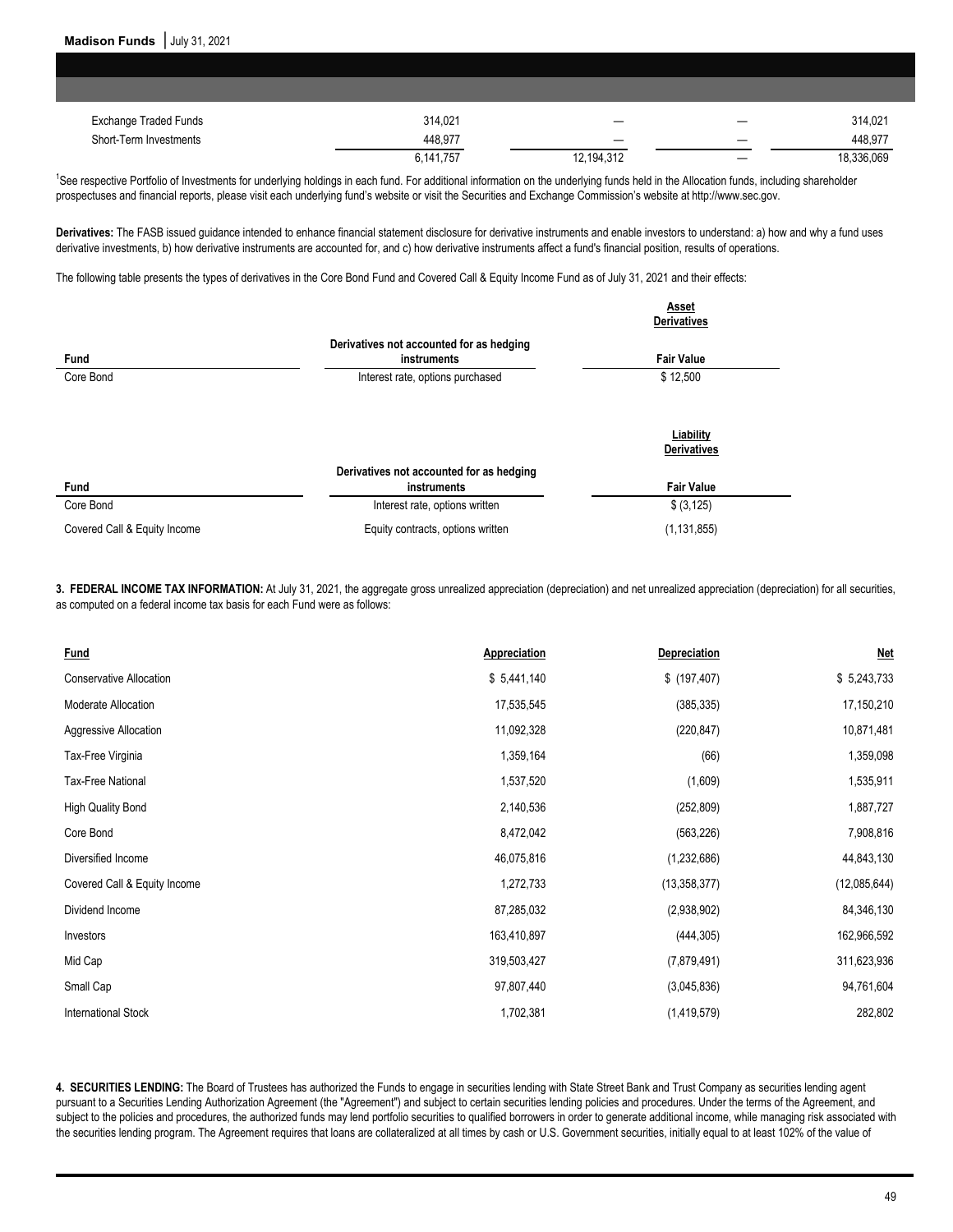domestic securities and 105% of non-domestic securities. The loaned securities and collateral are marked to market daily to maintain collateral at 102% of the total loaned portfolio for each broker/borrower. Amounts earned as interest on investments of cash collateral, net of rebates and fees, if any, are included in the Statements of Operations. The primary risk associated with securities lending is loss associated with investment of cash and non-cash collateral. A secondary risk is if the borrower defaults on its obligation to return the securities loaned because of insolvency or other reasons. The fund could experience delays and costs in recovering securities loaned or in gaining access to the collateral. Under the Agreement, the securities lending agent has provided a limited indemnification in the event of a borrower default. The funds do not have a master netting agreement.

As of July 31, 2021, the aggregate fair value of securities on loan for the Madison fund family was \$23,482,759. Cash collateral received for such loans are reinvested into the State Street Navigator Securities Lending Government Money Market Portfolio. Non-cash collateral is invested in U.S.treasuries or government securities. See below for fair value on loan and collateral breakout for each fund and each respective fund's portfolio of investments for individual securities identified on loan.

| <b>Fund</b>             | <b>Market Value on Loan</b> | Cash Collateral* | Non-Cash Collateral* |
|-------------------------|-----------------------------|------------------|----------------------|
| Conservative Allocation | \$4,117,713                 | \$77,389         | \$4,138,367          |
| Moderate Allocation     | 8,068,771                   | 1,982,408        | 6,288,387            |
| Aggressive Allocation   | 5,295,484                   |                  | 5,421,031            |
| Core Bond               | 1,625,013                   | 1,652,225        |                      |
| Diversified Income      | 611,688                     | 622.965          |                      |
| Small Cap               | 3,387,613                   | -                | 3,515,033            |
| International Stock     | 339.298                     | 250.843          | 98.641               |
| <b>High Quality</b>     | 37.179                      | 37.940           |                      |

\* Collateral represents minimum 102% of the value of domestic securities and 105% of non-domestic securities on loan, based upon the prior days market value or securities loaned. Cash Collateral is maintained in a Government Money Market account and Non-Cash Collateral is in U.S. Government Securities.

**5. CONCENTRATION OF RISK:** Investing in certain financial instruments, including forward foreign currency contracts, involves certain risks. Risks associated with these instruments include potential for an illiquid secondary market for the instruments or inability of counterparties to perform under the terms of the contracts, changes in the value of foreign currency relative to the U.S. dollar and financial statements' volatility resulting from an imperfect correlation between the movements in the prices of the instruments and the prices of the underlying securities and interest rates being hedged. The International Stock Fund may enter into these contracts primarily to protect the fund from adverse currency movements.

Investing in foreign securities involves certain risks not necessarily found in U.S. markets. These include risks associated with adverse changes in economic, political, regulatory and other conditions, changes in currency exchange rates, exchange control regulations, expropriation of assets or nationalization, imposition of withholding taxes on dividend or interest payments or capital gains, and possible difficulty in obtaining and enforcing judgments against foreign entities. Further, issuers of foreign securities are subject to different, and often less comprehensive, accounting, reporting and disclosure requirements than domestic issuers.

The funds may be subject to interest rate risk which is the risk that the value of your investment will fluctuate with changes in interest rates. Typically, a rise in interest rates causes a decline in the fair value of income-bearing securities. When interest rates rise, bond prices fall; generally the longer a bond's maturity, the more sensitive it is to risk. Federal Reserve policy changes may expose fixed-income and related markets to heightened volatility and may reduce liquidity for certain fund investments, which could cause the value of a fund's investments and share price to decline. The Core Bond Fund may invest in derivatives tied to fixed-income markets and may be more substantially exposed to these risks than a fund that does not invest in derivatives.

The Tax-Free Funds invest in municipal securities. Municipal securities generally are subject to possible default, bankruptcy or insolvency of the issuer. Principal and interest repayment may be affected by federal, state and local legislation, referendums, judicial decisions and executive acts. The tax-exempt status of municipal securities may be affected by future changes in the tax laws, litigation involving the tax status of the securities and errors and omissions by issuers and their counsel. Madison will not attempt to make an independent determination of the present or future tax-exempt status of municipal securities acquired for the funds. While most municipal securities have a readily available market, a variety of factors, including the scarcity of issues and the fact that tax-free investments are inappropriate for significant numbers of investors, limit the depth of the market for these securities. Accordingly, it may be more difficult for the funds to sell large blocks of municipal securities advantageously than would be the case with comparable taxable securities.

The Core Bond Fund may invest in futures contracts or options on futures contracts. Investing in futures contracts and options on futures entail certain other risks such as: unanticipated changes in interest rates, securities prices or currency exchange rates, and may result in a poorer overall performance for the fund than if it had not entered into any futures contracts or options transactions. In the event of an imperfect correlation between a futures position and portfolio position which is intended to be protected, the desired protection may not be obtained and the fund may be exposed to risk of loss. Perfect correlation between the fund's futures positions and portfolio positions may be difficult to achieve.

The Covered Call & Equity Income Fund invests in options on securities. As the writer of a covered call option, the fund forgoes, during the option's life, the opportunity to profit from increases in the fair value of the security covering the call option above the sum of the premium and the strike price of the call but has retained the risk of loss should the price of the underlying security decline. A writer of a put option is exposed to the risk of loss if fair value of the underlying securities declines, but profits only to the extent of the premium received if the underlying security increases in value. The writer of an option has no control over the time when it may be required to fulfill its obligation as writer of the option. Once an option writer has received an exercise notice, it cannot effect a closing purchase transaction in order to terminate its obligation under the option and must deliver the underlying security at the exercise price.

The Allocation Funds are fund of funds, meaning that each invests primarily in Underlying Funds, including ETFs. Thus, each fund's investment performance and its ability to achieve its investment goal are directly related to the performance of the Underlying Funds in which it invests; and the Underlying Fund's performance, in turn, depends on the particular securities in which that Underlying Fund invests and the expenses of that fund. Accordingly, the Allocation Funds are subject to the risks of the Underlying Funds in direct proportion to the allocation of their respective assets among the Underlying Funds.